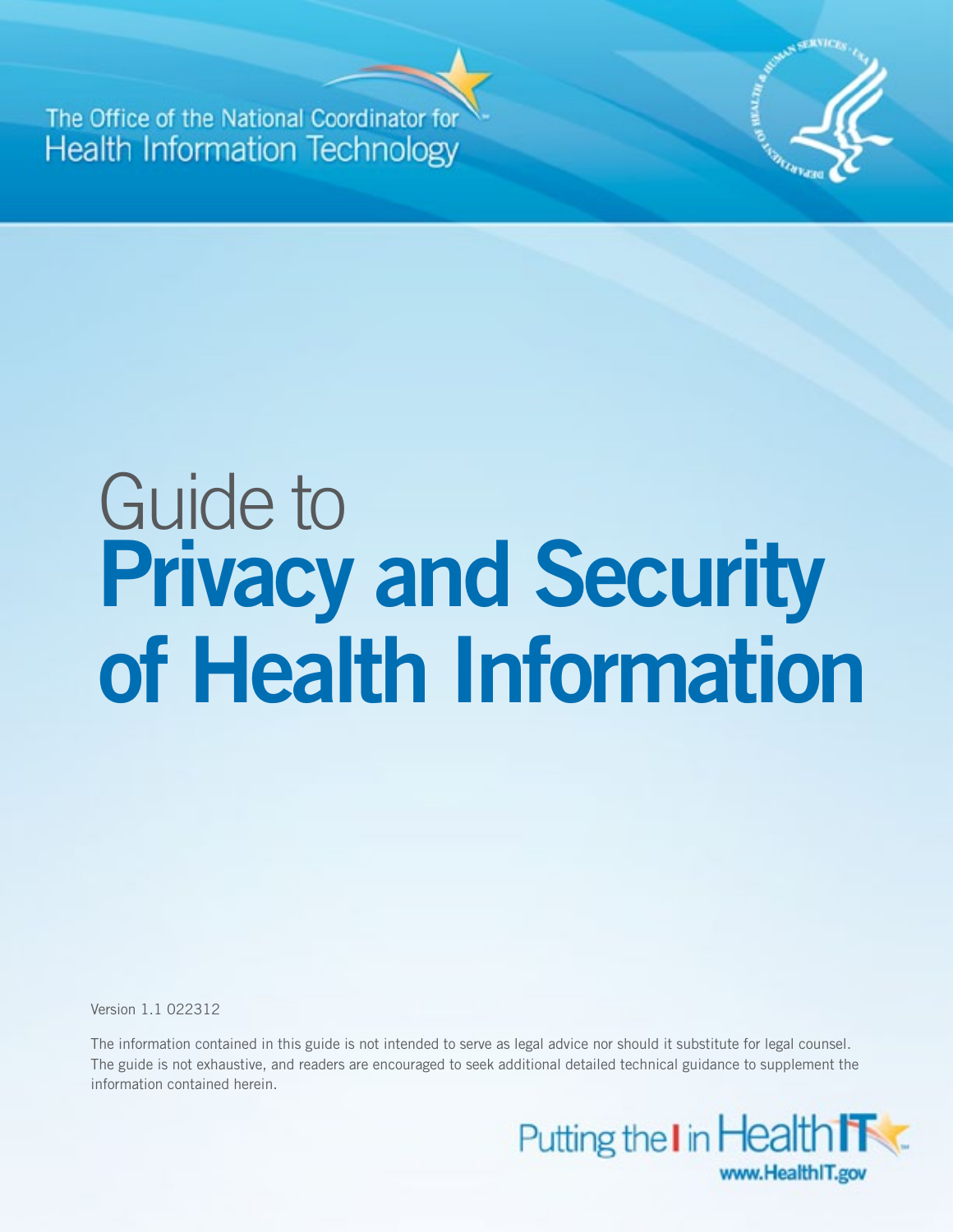The Office of the National Coordinator for<br>Health Information Technology



### **Contents**

| Fulfill Your Responsibilities for Patient's Health Information Rights  26 |  |  |
|---------------------------------------------------------------------------|--|--|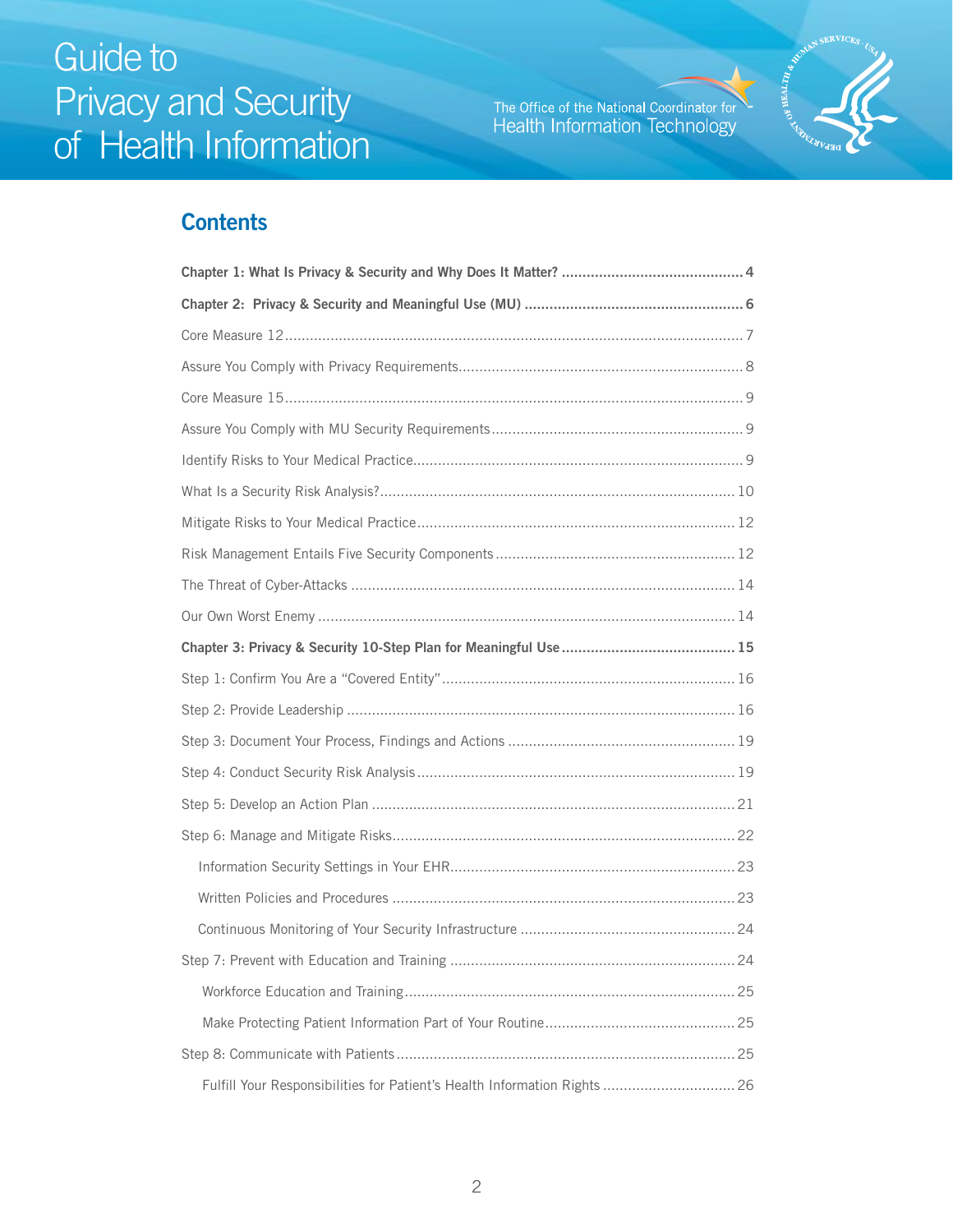The Office of the National Coordinator for<br>Health Information Technology



### **Contents**

| Understanding Patients' Individual Rights and Provider Responsibilities 29 |  |  |
|----------------------------------------------------------------------------|--|--|
|                                                                            |  |  |
|                                                                            |  |  |
|                                                                            |  |  |
|                                                                            |  |  |
|                                                                            |  |  |
|                                                                            |  |  |
|                                                                            |  |  |
|                                                                            |  |  |
|                                                                            |  |  |
|                                                                            |  |  |
|                                                                            |  |  |
|                                                                            |  |  |
|                                                                            |  |  |
|                                                                            |  |  |
|                                                                            |  |  |
|                                                                            |  |  |
|                                                                            |  |  |
|                                                                            |  |  |
|                                                                            |  |  |
|                                                                            |  |  |
|                                                                            |  |  |
|                                                                            |  |  |
|                                                                            |  |  |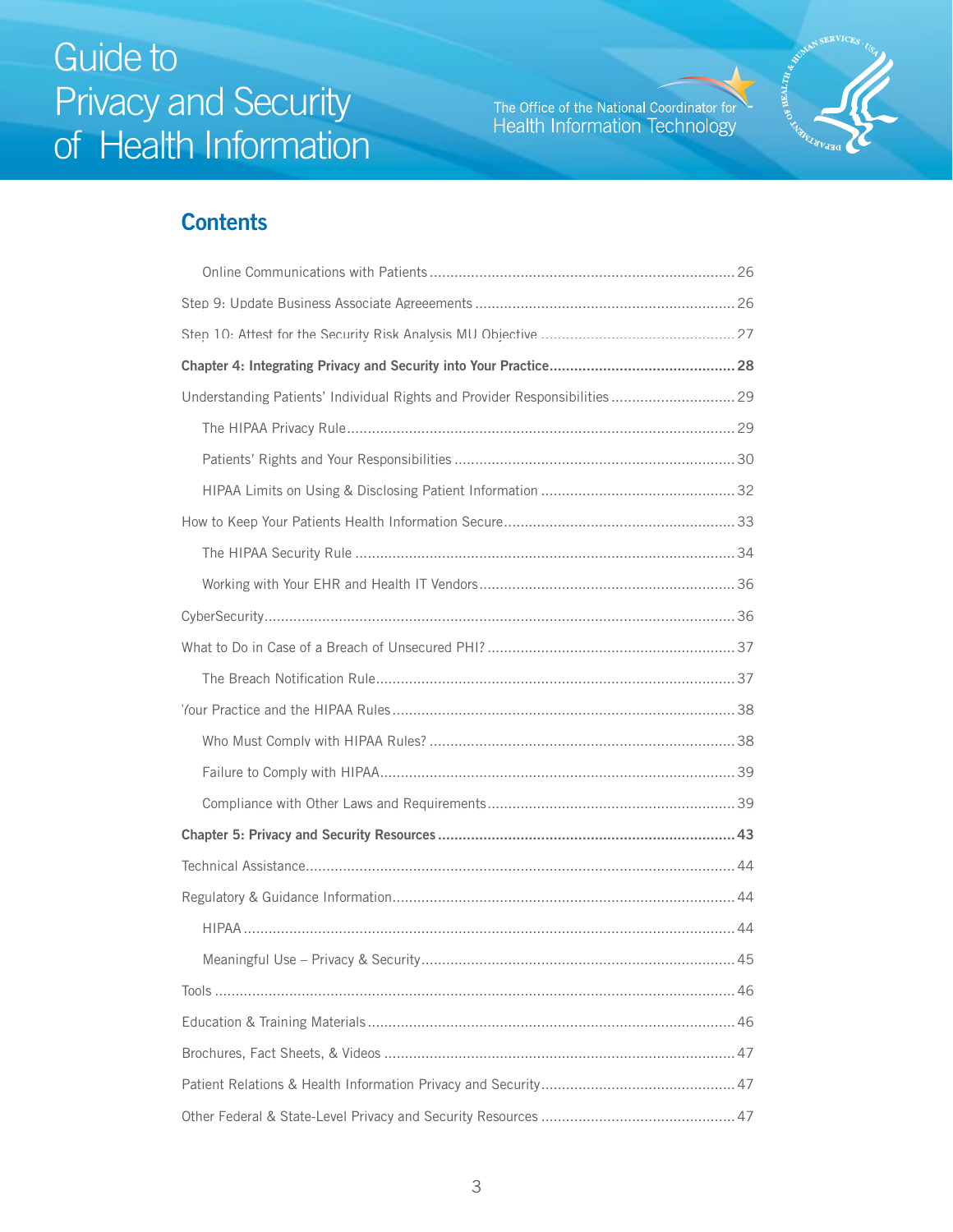<span id="page-3-0"></span>**The Office of the National Coord Health Information Technology** 



# Guide to **Privacy and Security of Health Information**

**Chapter 1:**  What Is Privacy & Security and Why Does It Matter?

Version 1.1 022312

The information contained in this guide is not intended to serve as legal advice nor should it substitute for legal counsel. The guide is not exhaustive, and readers are encouraged to seek additional detailed technical guidance to supplement the information contained herein.

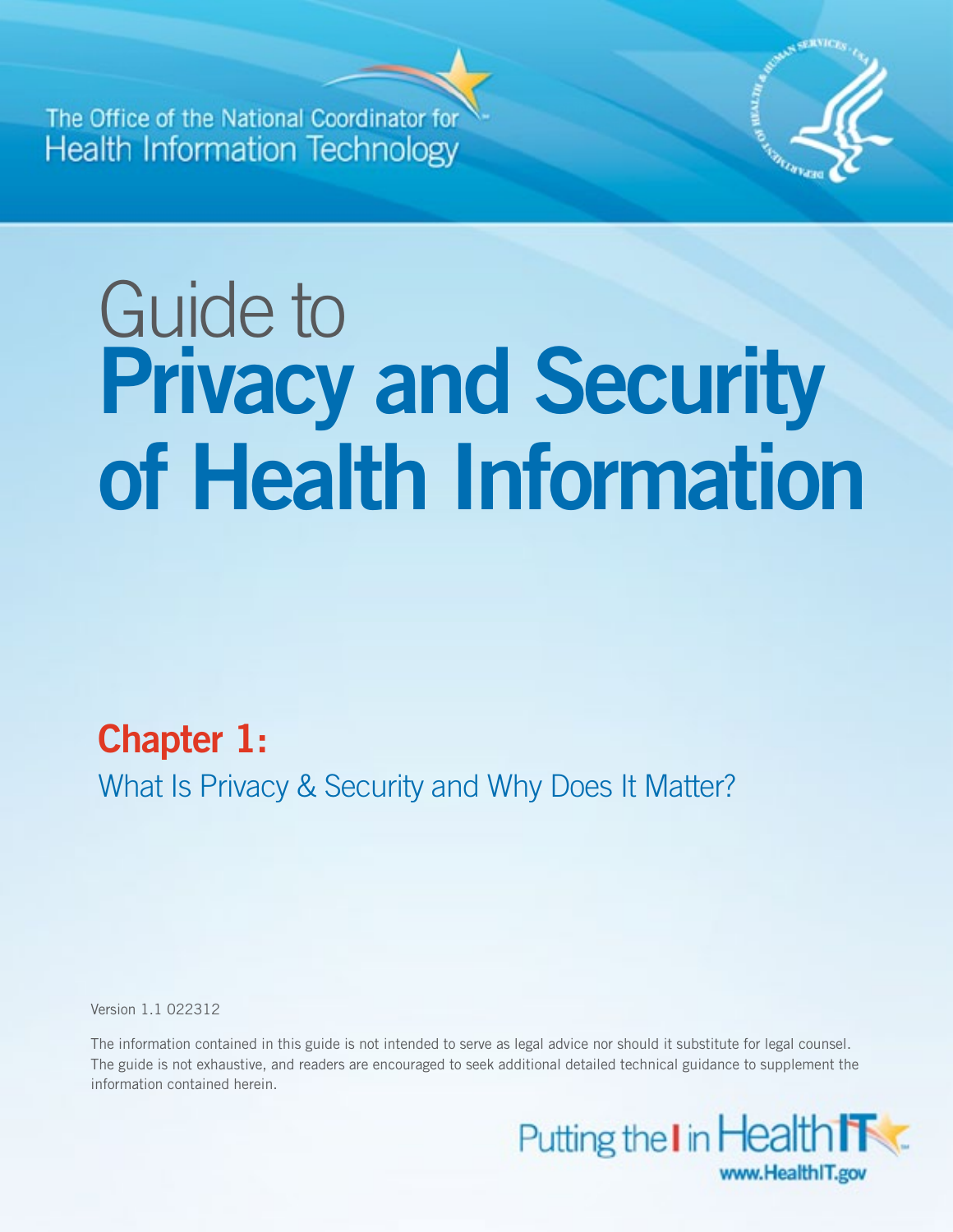Use requirements.

 Privacy and Security Guide to of Health Information

The Office of the National Coordinator for **Health Information Technology** 

### **Chapter 1:**  What Is Privacy & Security and Why Does It Matter?

In your medical practice, patients are unlikely to share sensitive information unless they trust that you will honor their confidentiality. As  $\bigcap$  Good patient care means you know, patients who trust their health information will be kept private and secure will be more willing to discuss their symptoms, conditions, and past and present risk behaviors.

### **Why Does Privacy & Security Matter?**

Your patients trust you. Trust is clinically important and a key business asset. How your practice handles patient information is an important aspect of this trust. To help cultivate patients' trust, you:

- Make sure patients can request access to their medical record;
- Carefully handle patients' health information to protect their privacy; and
- Keep the information in patients' individual records as accurate as possible.

Protecting patients' privacy and securing their health information is **Adopting an EHR and**<br>a core requirement for the **U.S. Centers for Medicare and Medicaid** electronically sharing a core requirement for the **U.S. Centers for Medicare and Medicaid incentives programs for electronic health records (EHRs)**<sup>1</sup>. Further, patient health information effective privacy and security measures protect your clinical practice effective privacy and security measures protect your clinical practice<br>from potential Health Insurance Portability and Accountability Act of both new risks and new 1996 (HIPAA) **civil and criminal liabilities**<sup>2</sup>. Currently, your practice may both new risks and new risks and new risks and new risks and new risks and new risks and new risks and security measures in place, such as priv have some privacy and security measures in place, such as private exam rooms, a notice of privacy practices, or a secure way to transmit patient information for billing.<br>information for billing.<br>and security practices

Ensuring privacy and security of health information, including<br>information in electronic health records (EHR), is a key component to<br>building the trust required to realize the potential benefits of electronic<br>affordable, b building the trust required to realize the potential benefits of electronic and afformation exchange. If individuals and other participants in a substained effort. health information exchange. If individuals and other participants in a network lack trust in electronic exchange of information due to perceived or actual risks to electronic health information or the accuracy and completeness of such information, it may affect their willingness to disclose necessary health information and could have life-threatening consequences.

practices. Do not forget that **an EHR** represents a unique and valuable human being: it **is not just a collection of data** that you are guarding – **it's a life**.

safe record-keeping



Your practice, not your EHR vendor, is responsible for taking the steps needed to protect the confidentiality, integrity, and availability of health information in your EHR and comply with HIPAA Rules and **CMS<sup>3</sup>** Meaningful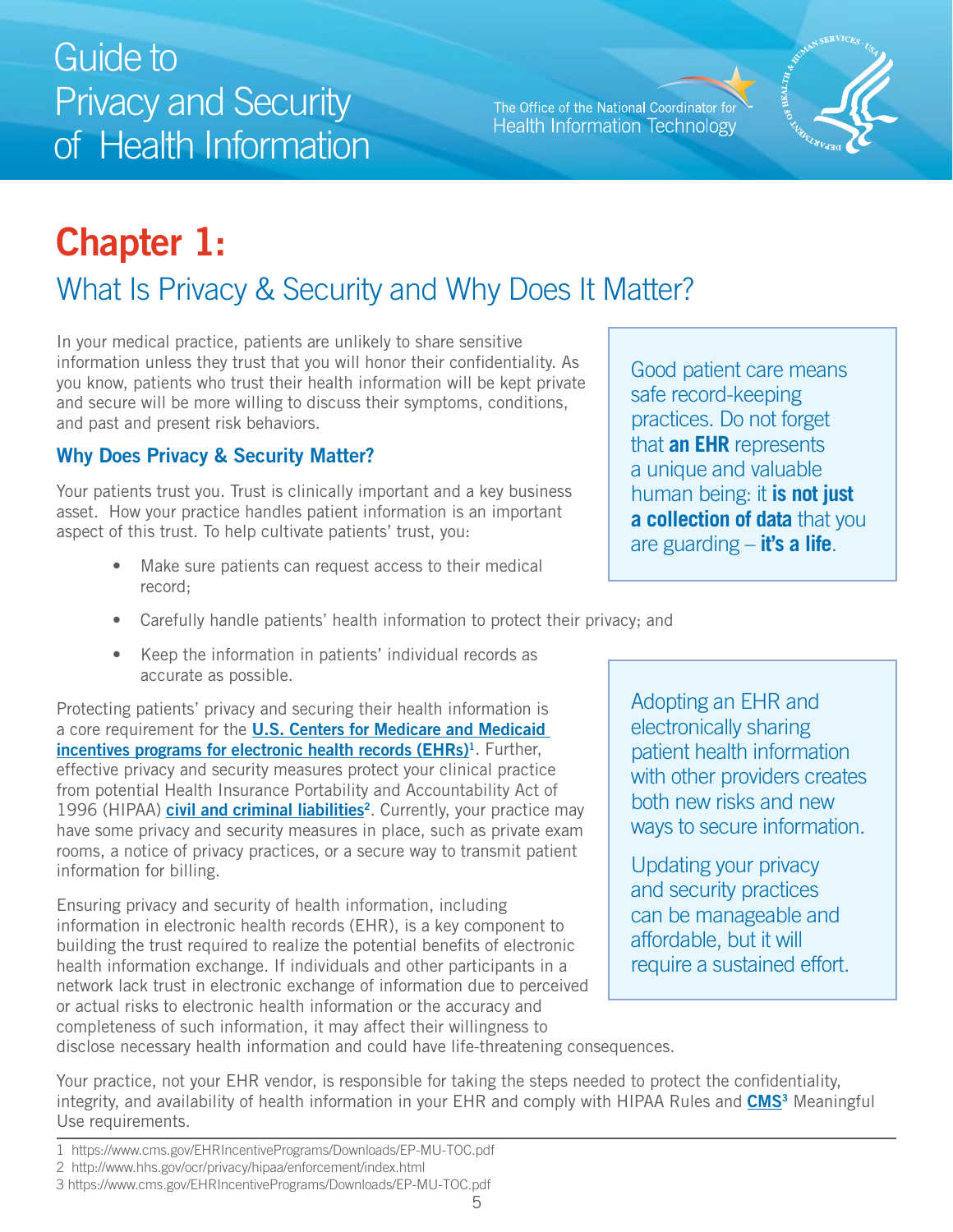<span id="page-5-0"></span>**The Office of the National Coord Health Information Technology** 



# Guide to **Privacy and Security of Health Information**

# **Chapter 2:**

Privacy & Security and Meaningful Use

Version 1.1 022312

The information contained in this guide is not intended to serve as legal advice nor should it substitute for legal counsel. The guide is not exhaustive, and readers are encouraged to seek additional detailed technical guidance to supplement the information contained herein.

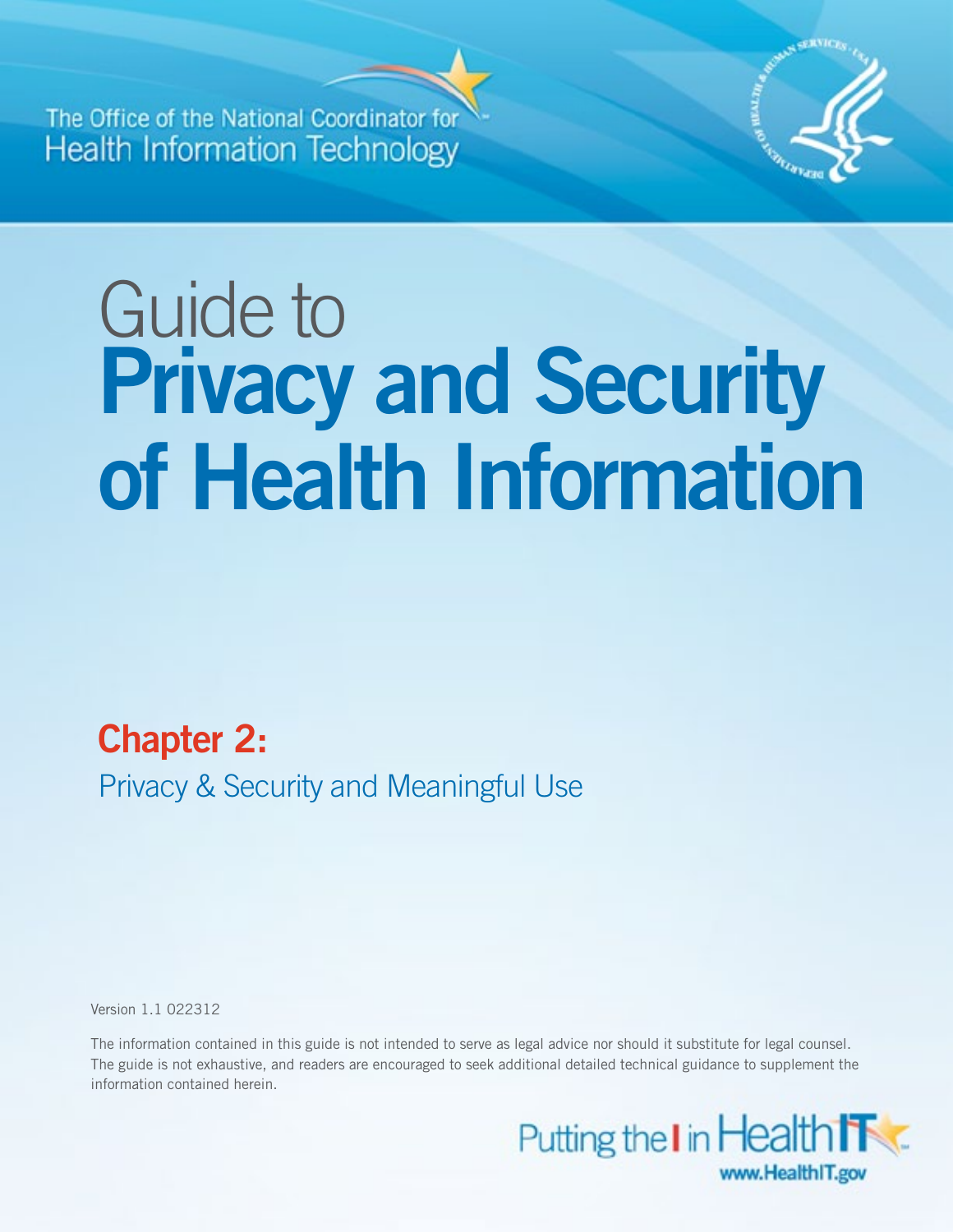The Office of the National Coordinator for **Health Information Technology** 



# <span id="page-6-0"></span>**Chapter 2:**

### Privacy & Security and Meaningful Use

**[Meaningful Use4](http://www.healthit.gov/)** (MU) criteria make it virtually certain that eligible providers (EPs) need to have an Internet connection. To facilitate electronic exchange of patient information, submit claims electronically, generate electronic records for patients' requests, or e-prescribe, an Internet connection is a necessity, not an option. Basic cyber security practices are needed to protect the confidentiality, integrity, and availability of electronic health record (EHR) systems, regardless of how they are delivered—whether installed in a provider's office or accessed over the Internet.

is effectively a confirmation or statement on the part of the provider that (s)he has met those requirements.<br>For privacy and security, the following are the requirements for Stage 1 of Meaningful Use: The Health Insurance Portability and Accountability Act of 1996 (HIPAA) privacy and security requirements are embedded in the Medicare and Medicaid EHR Incentive Programs through the following meaningful use requirements. To fulfill requirements of **Stage 1 of Meaningful Use**<sup>5</sup>, eligible providers need to "attest" that they have met certain measures or requirements regarding the use of the EHR for patient care. The attestation

- **Core Objective & Measure 12<sup>6</sup>:** Provide patients with an electronic copy of their health information, upon request.
	- o More than 50 percent of all patients who request an electronic copy of their health information are provided it within three business days.
- **Core Objective & Measure 15**7: Protect electronic health information created or maintained by the certified EHR technology through the implementation of appropriate technical capabilities.
	- o Conduct or review a security risk analysis in accordance with the requirements under the HIPAA Security Rule (45 CFR 164.308(a)(1) (ii) (A)) implement security updates as necessary and correct identified security deficiencies as part of the risk management process.

These Meaningful Use requirements are not intended to supersede or substitute for compliance required under

HIPAA.If you are a covered entity, you are still required to comply with the HIPAA Privacy and Security Rules.<br>The Centers for Medicare & Medicaid Services has also launched a new comprehensive tool, <mark>An Introduction</mark> **to the Medicare EHR Incentive Program for Eligible Professionals<sup>8</sup>, to help guide eligible providers through** all of the phases of the Medicare EHR Incentive Program—from eligibility and registration to attestation and payment.

<sup>4</sup> http://www.healthit.gov

<sup>5</sup> https://www.cms.gov/EHRIncentivePrograms/30\_Meaningful\_Use.asp

<sup>6</sup> http://www.cms.gov/EHRIncentivePrograms/Downloads/12ElectronicCopyofHealthInformation.pdf

<sup>7</sup> http://www.cms.gov/EHRIncentivePrograms/Downloads/15\_Core\_ProtectElectronicHealthInformation.pdf

<sup>8</sup> https://www.cms.gov/EHRIncentivePrograms/Downloads/Beginners\_Guide.pdf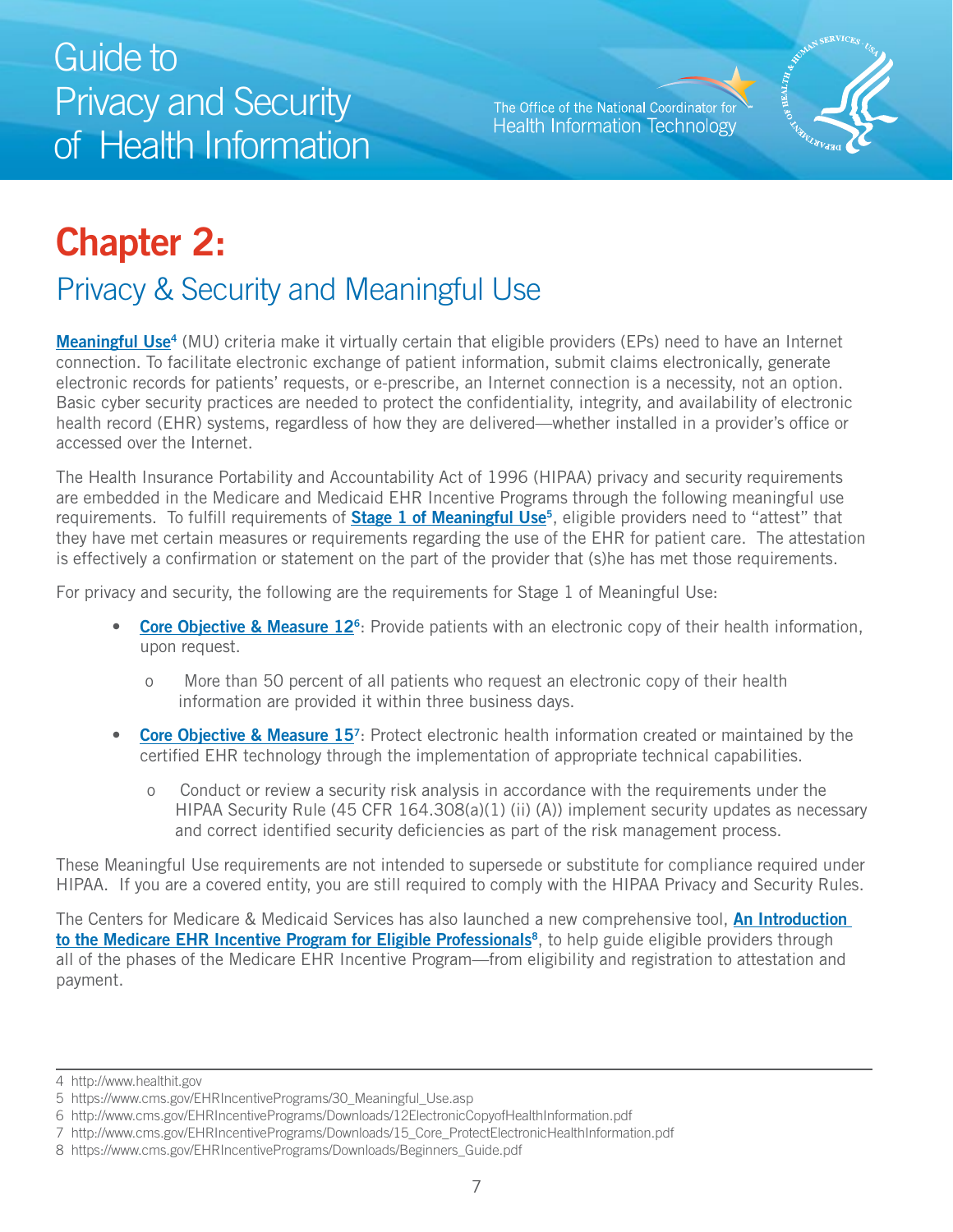The Office of the National Coordinator for **Health Information Technology** 



<span id="page-7-0"></span>

| <b>Stage 1 Objective</b>                                                                                                                                                                              | <b>Stage 1 Measure</b>                                                                                                                                                                                                                                                                         | <b>Description of HIPAA Requirement</b>                                                                                                                                                                                         |
|-------------------------------------------------------------------------------------------------------------------------------------------------------------------------------------------------------|------------------------------------------------------------------------------------------------------------------------------------------------------------------------------------------------------------------------------------------------------------------------------------------------|---------------------------------------------------------------------------------------------------------------------------------------------------------------------------------------------------------------------------------|
| #12. Provide patients with an<br>electronic copy of their health<br>information (including diag-<br>nostics test results, problem<br>list, medication lists, medica-<br>tion allergies) upon request. | More than 50 percent of all patients<br>who request an electronic copy of<br>their health information are provided it<br>within three business days.                                                                                                                                           | <b>Access.</b> Under the HIPAA Privacy Rule,<br>patients have a right to view and obtain<br>a copy of their protected health informa-<br>tion (PHI) in your designated record set,<br>including information stored in your EHR. |
| #15. Protect electronic<br>health information created or<br>maintained by the certified<br>EHR technology through the<br>implementation of appropriate<br>technical capabilities.                     | Conduct or review a security risk<br>analysis in accordance with the<br>requirements under the HIPAA<br>Security Rule (45 CFR 164.308(a)<br>$(1)(ii)(A)$ implement security updates<br>as necessary and correct identified<br>security deficiencies as part of the risk<br>management process. | Under the HIPAA Security Rule, you are<br>required to conduct a security risk analysis<br>(45 CFR 164.308).<br>Visit the <b>Office for Civil Rights website</b> for<br>more information.                                        |

### Core Measure 12

### **Assure You Comply with MU Privacy Requirements**

As you adopt an EHR, make time to identify any gaps in how your practice fulfills its responsibilities for both the HIPAA Privacy Rule and other applicable laws. Privacy is the focus of the 4-step process discussed below, which complements the security risk analysis process that is **[emphasized in the 10-Step Plan](http://www.healthit.gov/providers-professionals/ehr-privacy-security/10-step-plan)9** for meeting Meaningful Use.

### **4-Step Privacy Process**

- 1. **Read about HIPAA Privacy Rule**: Read about HIPAA Privacy Rule requirements. For example, does your Notice of Privacy Practices inform patients of their health information privacy rights?
- 2. **Review Your State Privacy Laws**: In many states, state agencies or professional associations have prepared an analysis of the interaction between state privacy law and the HIPAA Privacy Rule. This analysis is often referred to as a "HIPAA preemption analysis". You may want to contact your professional association to see whether such an analysis is available for your state.
- 3. **Review Your Practice's Adherence to Federal and State Privacy Requirements**: Please see the Privacy and Security Resources page for helpful information. Your **[Regional Extension Center \(REC\)1](http://www.healthit.gov/REC)0** may also have some resources for you to use.

After assessing, address any compliance gaps. For example,

• Consider other changes so your medical practice conforms to nationally accepted principles and state laws regarding patient privacy.

<sup>9</sup> http://www.healthit.gov/providers-professionals/ehr-privacy-security/10-step-plan 10 http://www.healthit.gov/REC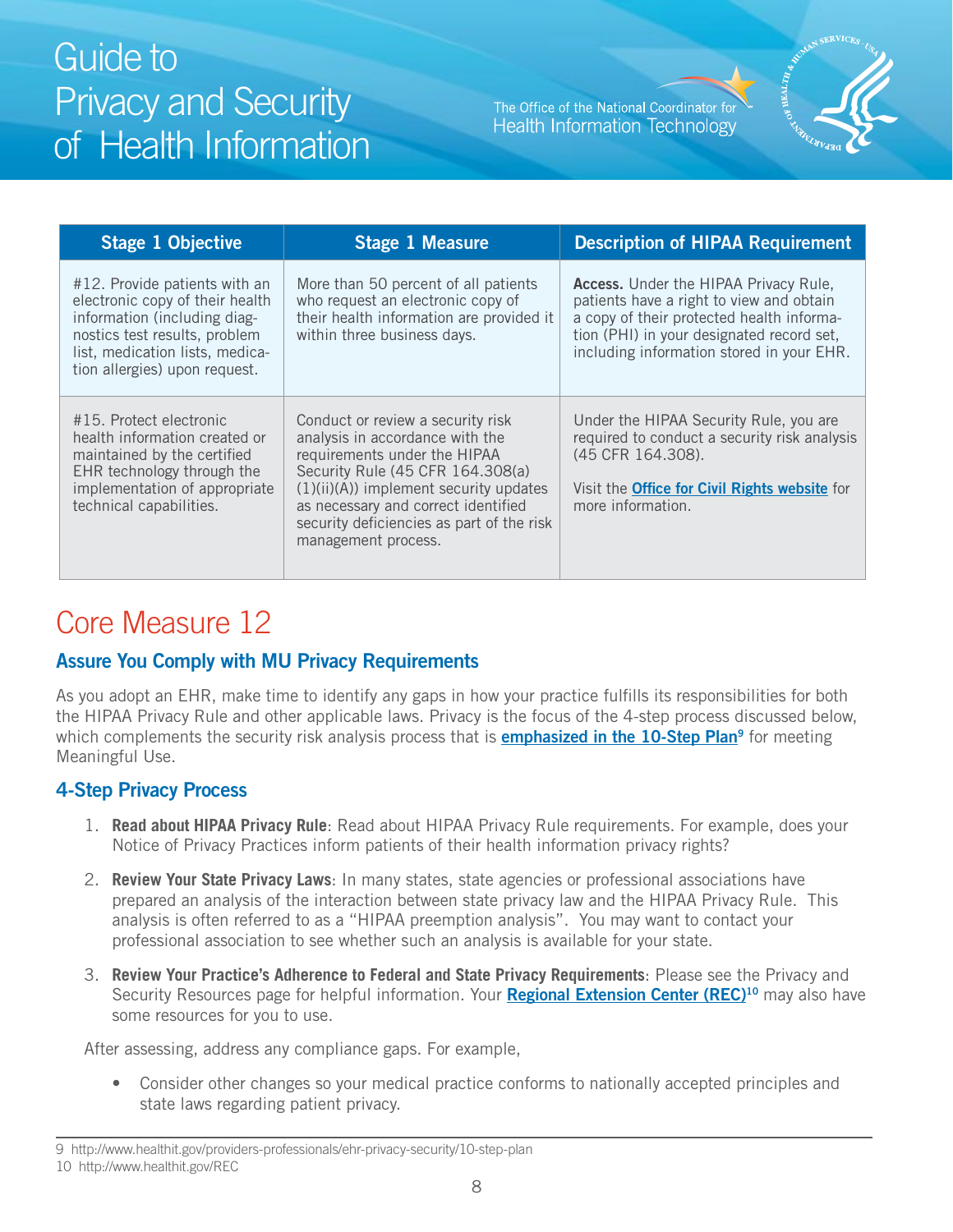The Office of the National Coordinator for **Health Information Technology** 



- <span id="page-8-0"></span>• Be aware that privacy and security requirements in the U.S. Department of Health and Human Services Office for Civil Right's (OCR's) forthcoming Health Information Technology for Economic and Clinical Health Act (HITECH) Modifications final rulemaking could change from the proposed requirements. Watch for the release of the final rule (sometime in 2012) via announcements from OCR, your associations, or in industry newsletters.
- 4. **Anticipate and Address Patient Privacy Concerns**: Be sure to anticipate the privacy concerns your patients may have as you digitize their health information. Reassure them that your EHR will help you safeguard their privacy. Patient relations on privacy and security issues should be an integral part of your overall patient engagement strategy

Learn more about communicating with **patients<sup>11</sup>** about health information privacy.

### Core Measure 15

### **Assure You Comply with MU Security Requirements**

The figure to the right depicts a high-level security risk analysis process, the focus of the Meaningful Use Core Measure 15. The "risks" that you will be analyzing and managing refer to:

- Security vulnerabilities (e.g., user access controls are not properly configured, allowing staff to inappropriately view patient health information).
- Threats to protected health information (e.g., theft of portable device that stores or can access patient information).



This means that you must perform a security review of your electronic health care system and correct any practice that might make your patients' information vulnerable.

A security update could be updated software, changes in workflow processes or storage methods, new or updated policies and procedures, staff training, or any other necessary corrective action that needs to take place to eliminate security deficiency or deficiencies identified in the risk analysis.

### **Identify Risks to Your Medical Practice**

Protecting patient information has two phases: initiation and maintenance. Initiating a set of safeguards requires a security risk analysis, which identifies and prioritizes risks so that a risk mitigation strategy can be formulated and applied. Afterward, the risk management strategy must be maintained through an ongoing,

<sup>11</sup> http://www.healthit.gov/patients-families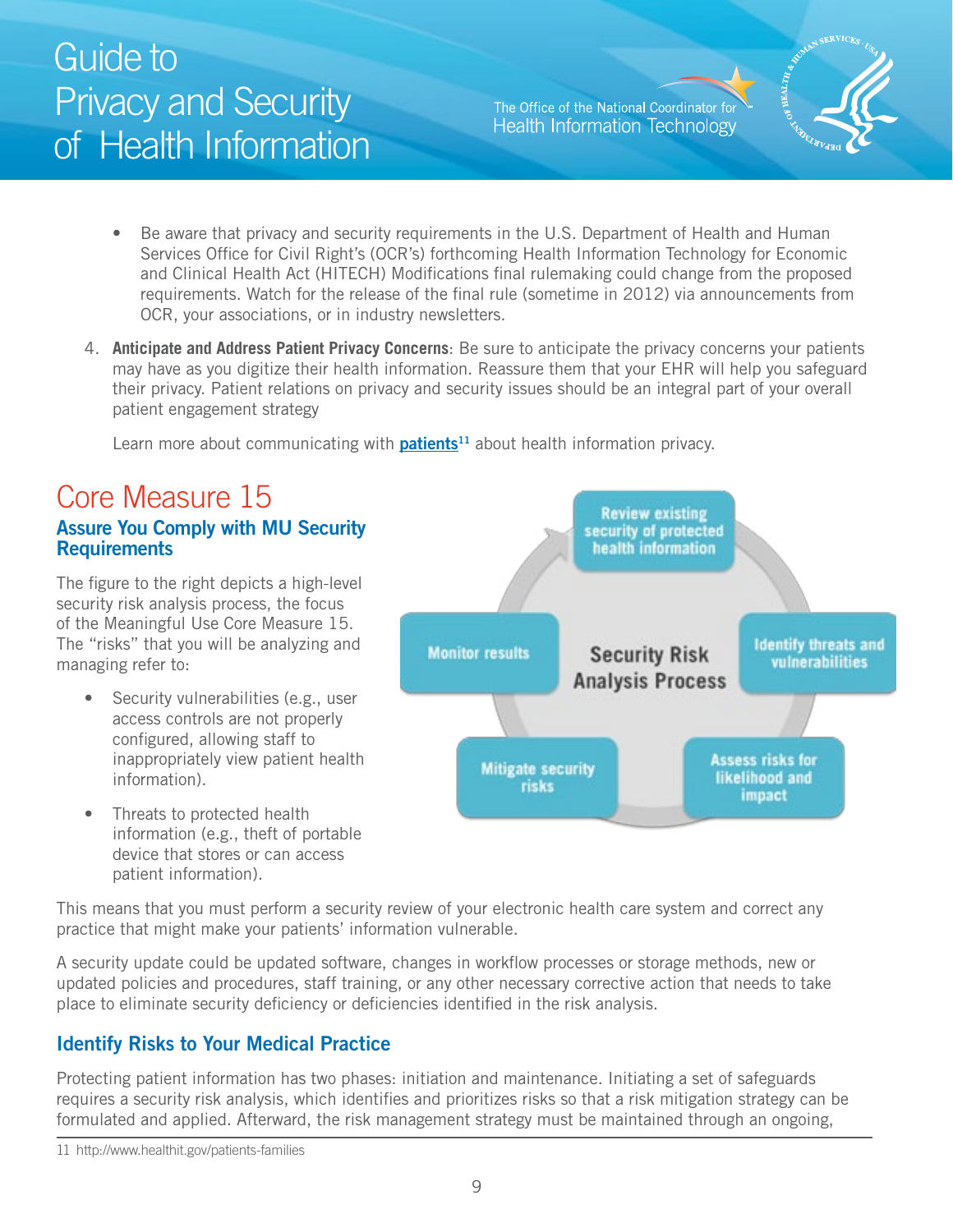The Office of the National Coordinator for **Health Information Technology** 



<span id="page-9-0"></span>risks, planning ways to mitigate risks, and monitoring and evaluating results. cyclical process of reviewing existing security measures, identifying new risks and re-assessing previously identified

To learn more about security risk analysis, download Chapter 3 of the full guide.

### **What Is a Security Risk Analysis?**

will use the risk analysis to create an action plan to make your practice better at protecting patient information. To make a simplistic medical analogy, a security risk analysis is the examination and testing you do to assess clinical risk and diagnose a condition. Just as you use a diagnosis and other clinical data to plan treatment, you Further, privacy and security are like chronic diseases that require treatment, ongoing monitoring and evaluation, and periodic adjustment.

A security risk analysis is a systematic and ongoing process of both:

- Identifying and examining potential threats and vulnerabilities to protected health information in your medical practice.
- Implementing changes to make patient health information more secure than at present, then monitoring results (i.e., risk management).

The HIPAA Security Rule requires covered entities to conduct a risk analysis to identify risks and vulnerabilities to electronic protected health information (e-PHI). Risk analysis is the first step in an organization's Security Rule compliance efforts. Following HIPAA risk analysis guidelines will help you establish the safeguards you need to implement based on the unique circumstances of your health care practice.

Risk analysis is an ongoing process that should provide your medical practice with a detailed understanding of the risks to the confidentiality, integrity, and availability of e-PHI. HIPAA requires that covered entities "implement policies and procedures to prevent, detect, contain, and correct security violations" by conducting "an accurate and thorough assessment of the potential risks and vulnerabilities to the confidentiality, integrity, and availability of e-PHI held by the [organization]."

Providers should develop a risk analysis that addresses these criteria by evaluating the impact and likelihood of potential breaches, implementing security features, cataloguing security features, and maintaining security protections.

For more information, view OCR's **guidance on risk analysis<sup>12</sup>**.

As a covered health care provider, you ultimately retain responsibility for HIPAA compliance, including the security risk analysis. You have several options for completing your risk analysis, including enlisting the assistance of REC staff, hiring an outside professional, or doing it yourself, but whichever method you choose, you can expect that the security risk analysis will require your direct involvement.

To learn more, visit the Privacy and Security Resources page for more information.

<sup>12</sup> http://www.hhs.gov/ocr/privacy/hipaa/administrative/securityrule/rafinalguidance.html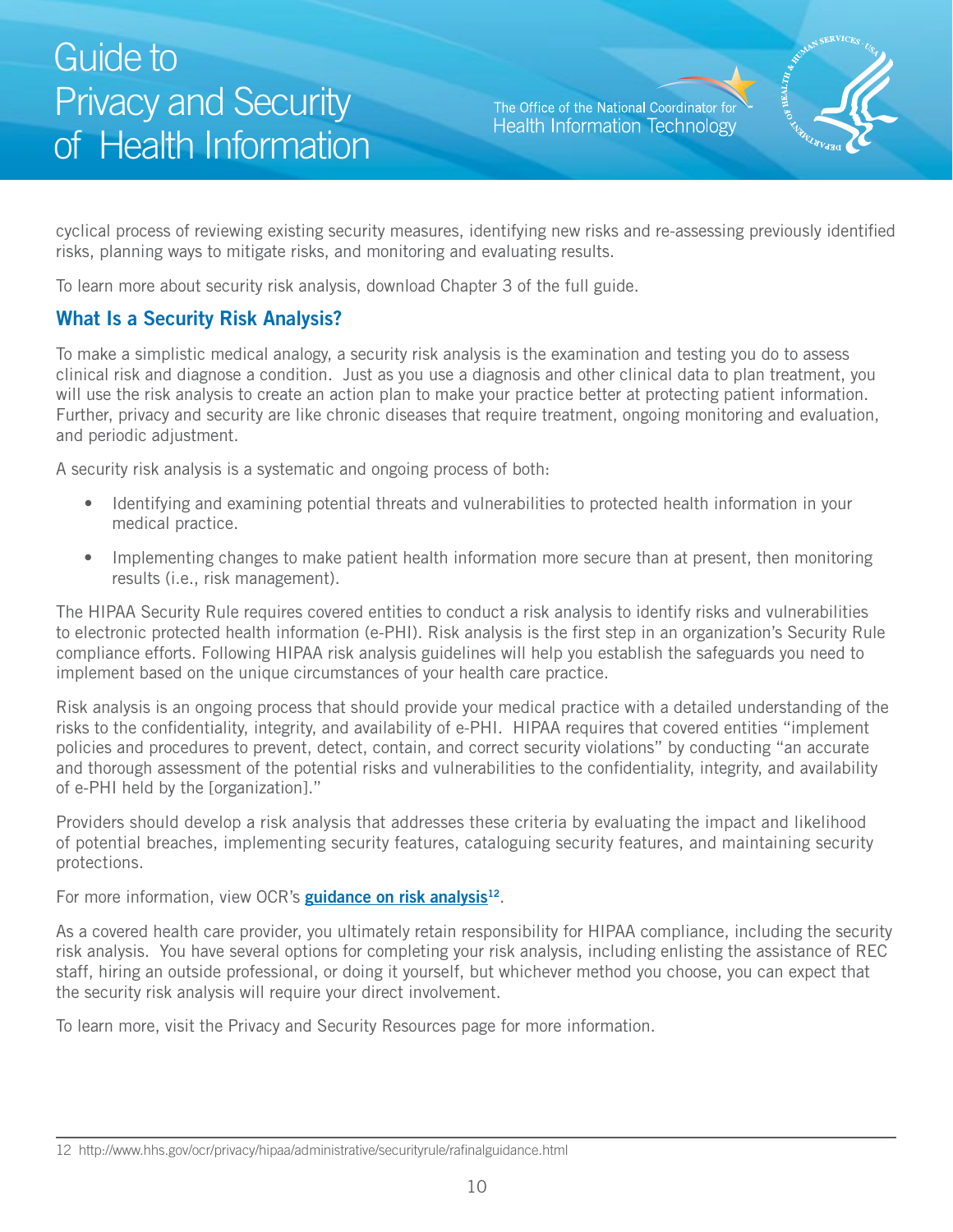The Office of the National Coordinator for Health Information Technology



As with any new program or regulation, there may be misinformation making the rounds. The following table distinguishes fact from fiction.

| <b>Security Risk Analysis Myths and Facts</b>                                               |                                                                                                                                                                                                                                                                                                                                                                                                                                                                                         |  |
|---------------------------------------------------------------------------------------------|-----------------------------------------------------------------------------------------------------------------------------------------------------------------------------------------------------------------------------------------------------------------------------------------------------------------------------------------------------------------------------------------------------------------------------------------------------------------------------------------|--|
| <b>Myth</b>                                                                                 | Fact                                                                                                                                                                                                                                                                                                                                                                                                                                                                                    |  |
| The security risk analysis is<br>optional for small providers.                              | False. All providers who are "covered entities" under HIPAA are required to perform a<br>risk analysis. In addition, all providers who want to receive EHR incentive payments must<br>conduct a risk analysis.                                                                                                                                                                                                                                                                          |  |
| Simply installing a certified<br>EHR fulfills the security risk<br>analysis MU requirement. | False. Even with a certified EHR, you must perform a full security risk analysis. Security<br>requirements address all electronic protected health information you maintain, not just what<br>is in your EHR.                                                                                                                                                                                                                                                                           |  |
| My EHR vendor took care<br>of everything I need to do<br>about privacy and security.        | False. Your EHR vendor may be able to provide information, assistance, and training on the<br>privacy and security aspects of the EHR product. However, EHR vendors are not responsible<br>for making their products compliant with HIPAA Privacy and Security Rules. It is solely your<br>responsibility to have a complete risk analysis conducted.                                                                                                                                   |  |
| I have to outsource the<br>security risk analysis.                                          | False. It is possible for small practices to do risk analysis themselves using self-help tools<br>such as the U.S. Department of Health and Human Services Office of the National Coordina-<br>tor for Health Information Technology's (ONC) risk analysis tool. However, doing a thorough<br>and professional risk analysis that will stand up to a compliance review will require expert<br>knowledge that could be obtained through services of an experienced outside professional. |  |
| A checklist will suffice for<br>the risk analysis requirement.                              | False. Checklists can be useful tools, especially when starting a risk analysis, but they fall short<br>of performing a systematic security risk analysis or documenting that one has been performed.                                                                                                                                                                                                                                                                                   |  |
| There is a specific risk<br>analysis method that I must<br>follow.                          | False. A risk analysis can be performed in countless ways. OCR has issued Guidance on Risk<br><b>Analysis Requirements of the Security Rule.</b> This guidance assists organizations in identifying<br>and implementing the most effective and appropriate safeguards to secure e-PHI.                                                                                                                                                                                                  |  |
| My security risk analysis only<br>needs to look at my EHR.                                  | False. Review all electronic devices that store, capture, or modify electronic protected health<br>information. Include your EHR hardware and software and devices that can access your EHR<br>data (e.g., your tablet computer, your practice manager's mobile phone). Remember that<br>copiers also store data. Please see U.S. Department of Health and Human Services (HHS)<br>guidance on <b>remote use</b> .                                                                      |  |
| I only need to do a risk<br>analysis once.                                                  | False. To comply with HIPAA, you must continue to review, correct or modify, and update<br>security protections. For more on reassessing your security practices, please see http://<br>healthit.hhs.gov/portal/server.pt/community/healthit hhs gov privacy security frame-<br>work/1173.                                                                                                                                                                                              |  |
| Before I attest for an EHR<br>incentive program, I must<br>fully mitigate all risks.        | False. The EHR incentive program requires addressing any deficiencies identified during the<br>risk analysis during the reporting period.                                                                                                                                                                                                                                                                                                                                               |  |
| Each year, I'll have to<br>completely redo my security<br>risk analysis.                    | False. Perform the full security risk analysis as you adopt an EHR. Each year or when<br>changes to your practice or electronic systems occur, review and update the prior analysis<br>for changes in risks.                                                                                                                                                                                                                                                                            |  |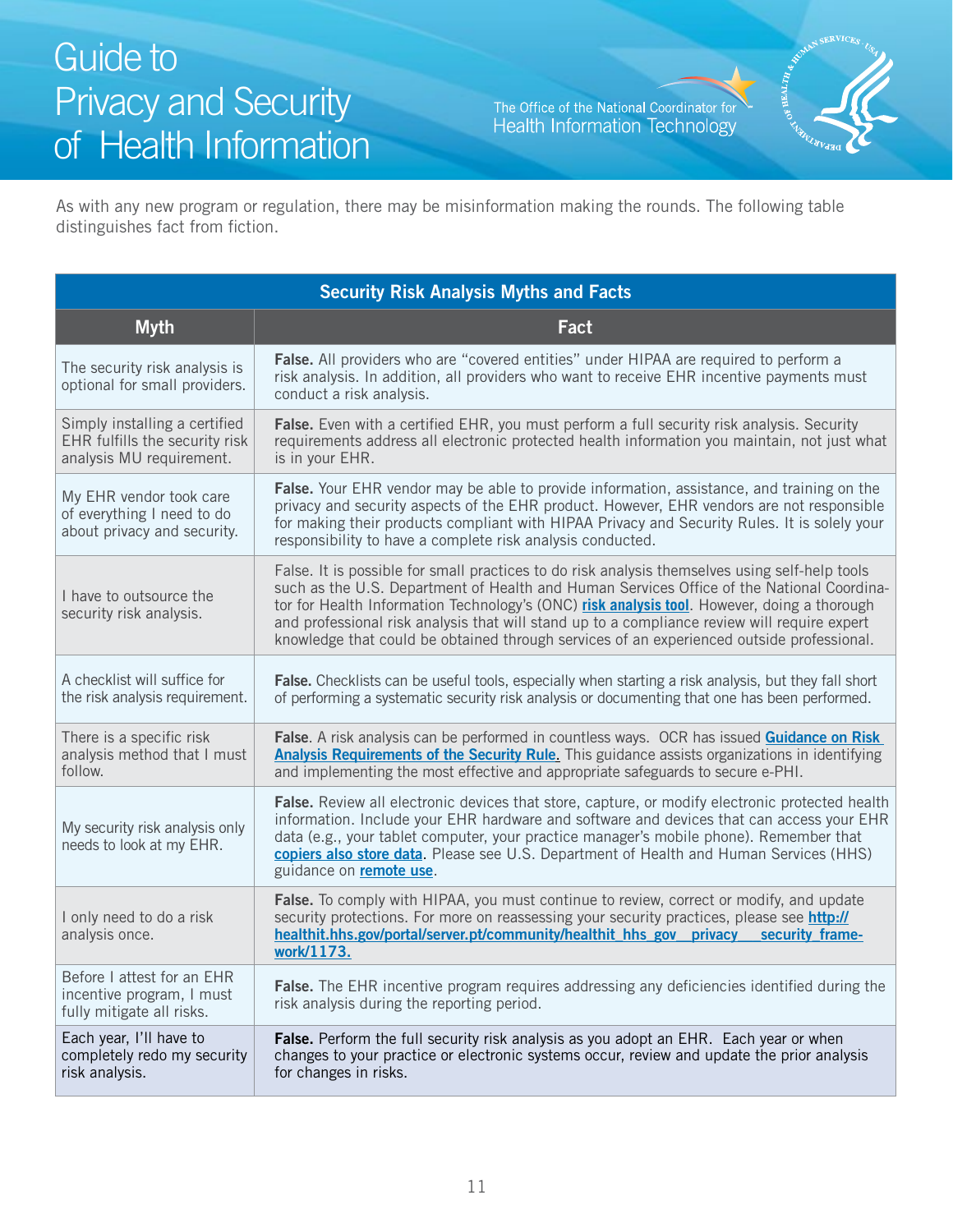The Office of the National Coordinator for **Health Information Technology** 



### <span id="page-11-0"></span>Mitigate Risks to Your Medical Practice **Risk Management Entails Five Security Components**

Your security infrastructure should have five components, whereby, the HIPAA Security Rule outlines specific requirements. The following table briefly outlines each component and provides examples.

| <b>5 Security Components for Risk Management</b> |                                                                                                                                                                                                                                         |                                                                                        |
|--------------------------------------------------|-----------------------------------------------------------------------------------------------------------------------------------------------------------------------------------------------------------------------------------------|----------------------------------------------------------------------------------------|
| <b>Security Components</b>                       | <b>Examples</b>                                                                                                                                                                                                                         | <b>Examples of Security Measures</b>                                                   |
| <b>Physical Safeguards</b>                       | Your facility and other places where<br>patient data is accessed<br>Computer equipment<br>Portable devices                                                                                                                              | Building alarm systems<br>Locked offices<br>Screens shielded from secondary<br>viewers |
| <b>Administrative Safeguards</b>                 | Designated security officer<br>Workforce training and oversight<br>Controlling information access<br>Periodic security reassessment<br>$\bullet$                                                                                        | Staff training<br>Monthly review of user activities<br>Policy enforcement              |
| <b>Technical Safeguards</b>                      | Controls on access to EHR<br>Use of audit logs to monitor users<br>and other EHR activities<br>Measures that keep electronic<br>patient data from improper changes<br>Secure, authorized electronic<br>exchanges of patient information | Secure passwords<br>Backing-up data<br>Virus checks<br>Data encryption                 |
| <b>Policies &amp; Procedures</b>                 | Written policies and procedures to<br>assure HIPAA security compliance<br>Documentation of security measures                                                                                                                            | Written protocols on authorizing<br><b>USers</b><br>Record retention                   |
| <b>Organizational Requirements</b>               | Breach notification and associated<br>policies<br>Business associate agreements                                                                                                                                                         | Agreement review and updates                                                           |

For any single risk, a combination of safeguards may be necessary because there are multiple potential triggers. For example, assuring continuous access to patient information may require adding a power surge protection strip, putting the server in a locked room, and being meticulous about backups.

Learn more about these requirements through the **HHS HIPAA Security Rule Educational Paper Series**<sup>13</sup> and the **[Cybersecurity Video1](http://healthit.hhs.gov/portal/server.pt/community/healthit_hhs_gov__cybersecurity/3696)4** .

For tools to assist you today, please visit the **[ONC Privacy and Security Resources1](http://healthit.hhs.gov/portal/server.pt/community/healthit_hhs_gov__privacy_and_security/1147)5** .

<sup>13</sup> http://www.hhs.gov/ocr/privacy/hipaa/administrative/securityrule/securityruleguidance.html

<sup>14</sup> http://healthit.hhs.gov/portal/server.pt/community/healthit\_hhs\_gov\_\_cybersecurity/3696

<sup>15</sup> http://healthit.hhs.gov/portal/server.pt/community/healthit\_hhs\_gov\_\_privacy\_and\_security/1147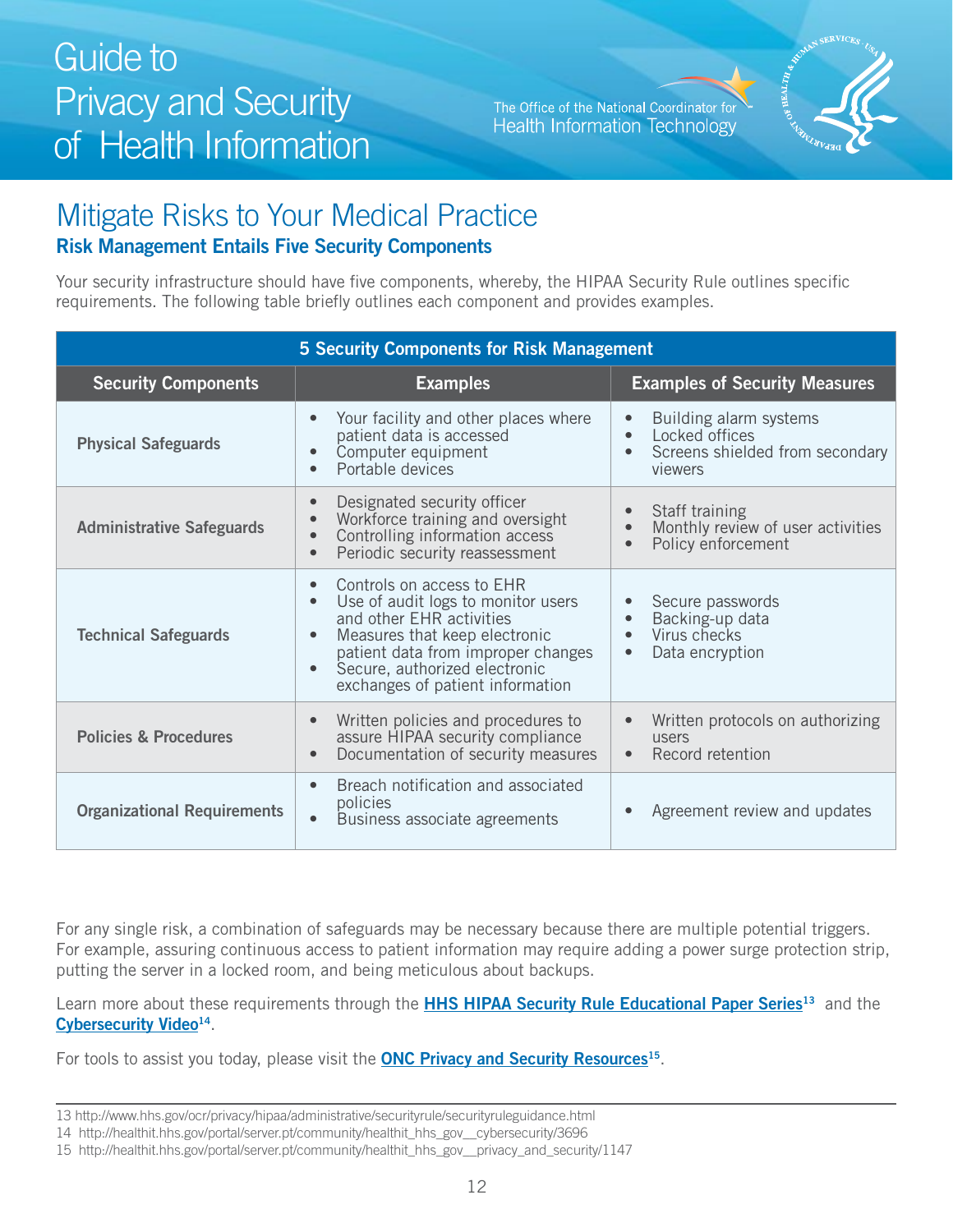The Office of the National Coordinator for **Health Information Technology** 



### Health Information Security Quick Tips **Some good practices that can help you meet your security requirements include:**

- **Prevent Unauthorized or Inappropriate Access: Issue unique user names and passwords** to everyone who will use the EHR (if accessed this way) to help prevent unauthorized or inappropriate access to patient information and system controls. If your EHR has the capability, associate access levels with specific roles (e.g., "attending physician", "medical assistant").
- **Use Encryption Technology:** Whether an EHR is locally installed or accessed over the Internet, encryption technology can protect patient health information from being read by unauthorized parties when it is transmitted, or stored on any device, including mobile devices. Encrypting PHI puts information in a coded form that can only be read by an authorized user who has a "key."
- **Backup Your System**: To keep information available when and where it is needed, plan for backing up your EHR system and recover the system in the event of an incident, such as fire, cyber-attack, or natural disaster.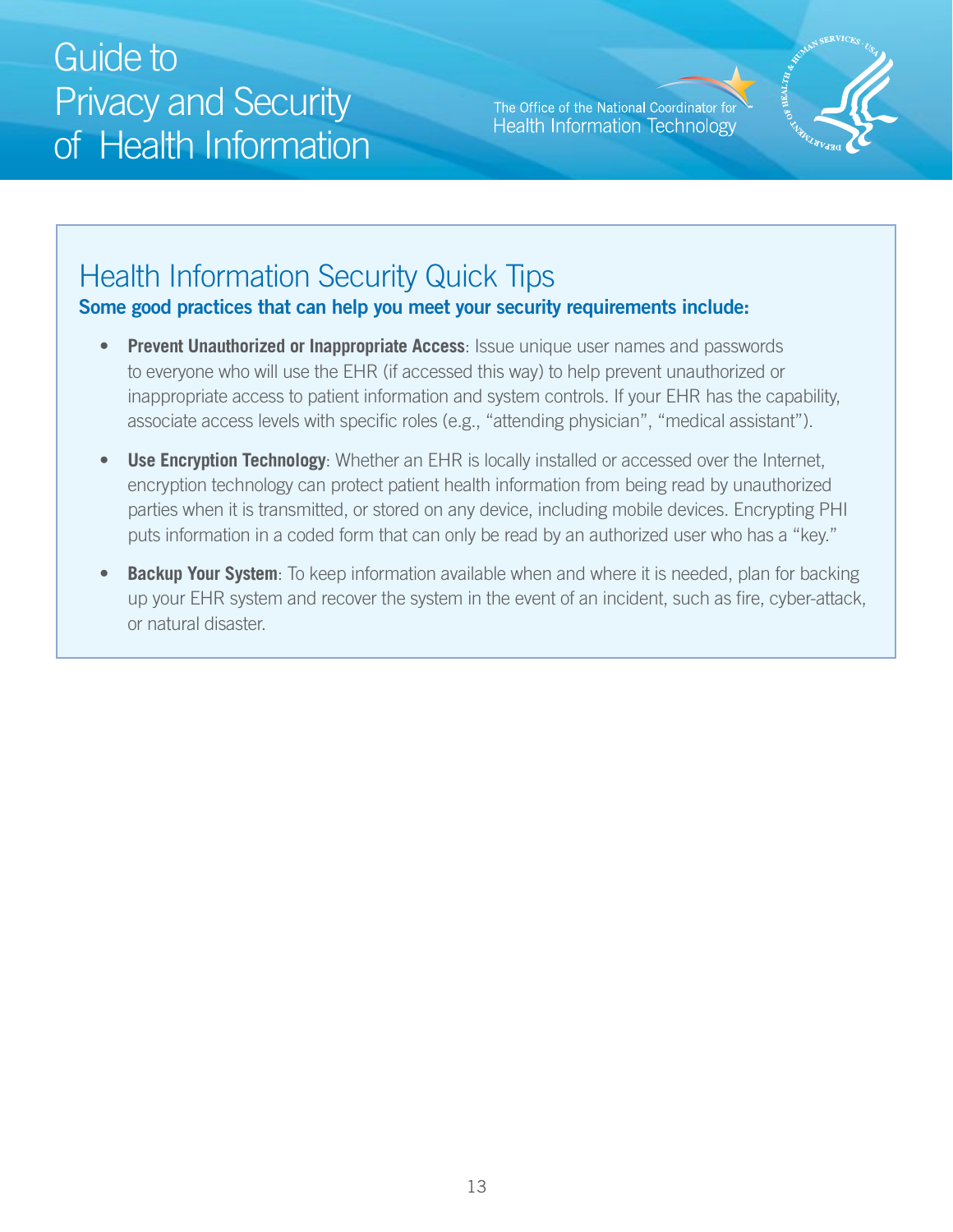The Office of the National Coordinator for **Health Information Technology** 



### <span id="page-13-0"></span>**The Threat of Cyber-Attacks**

Most everyone has seen news reports of cyber-attacks against, for example, nationwide utility infrastructures or the information networks of the Pentagon. Health care providers may believe that if they are small and low profile, they will escape the attention of the "bad guys" who are running these attacks. Yet, everyday there are new attacks aimed specifically at small to mid-size organizations because they are low profile and less likely to have fully protected themselves. Criminals have been highly successful at penetrating these smaller organizations, carrying out their activities while their unfortunate victims are unaware until it is too late.

### **Our Own Worst Enemy**

Even though cyber-attacks from hackers and other criminals are popular news stories, research indicates that often times, well-meaning computer users can be their own worst enemies because they fail to follow basic safety principles. This might be due to lack of training, time pressures, or any of a range of reasons.

ONC's **[CyberSecurity Checklist](http://www.hhs.gov/ocr/privacy/hipaa/administrative/securityrule/securityruleguidance.html)16** shows you 10 simple best-practices that can be taken to reduce the most important threats to the safety of EHRs. This core set of best practices was developed by a team of cybersecurity and health care subject matter experts to address the unique needs of small health care practices. They are based on a compilation and distillation of cybersecurity best practices for smaller organizations.

• The information contained in this checklist is not intended to serve as legal advice nor should it substitute for legal counsel. The material in is designed to provide information regarding best practices and assistance to REC staff in the performance of technical support and implementation assistance. The guide is not exhaustive, and readers are encouraged to seek additional detailed technical guidance to supplement the information contained herein.

For more information on how to use this checklist, contact your local **[REC17](http://healthit.hhs.gov/portal/server.pt/community/healthit_hhs_gov__cybersecurity/3696)**.

<sup>16</sup> http://www.hhs.gov/ocr/privacy/hipaa/administrative/securityrule/securityruleguidance.html

<sup>17</sup> http://healthit.hhs.gov/cybersecurity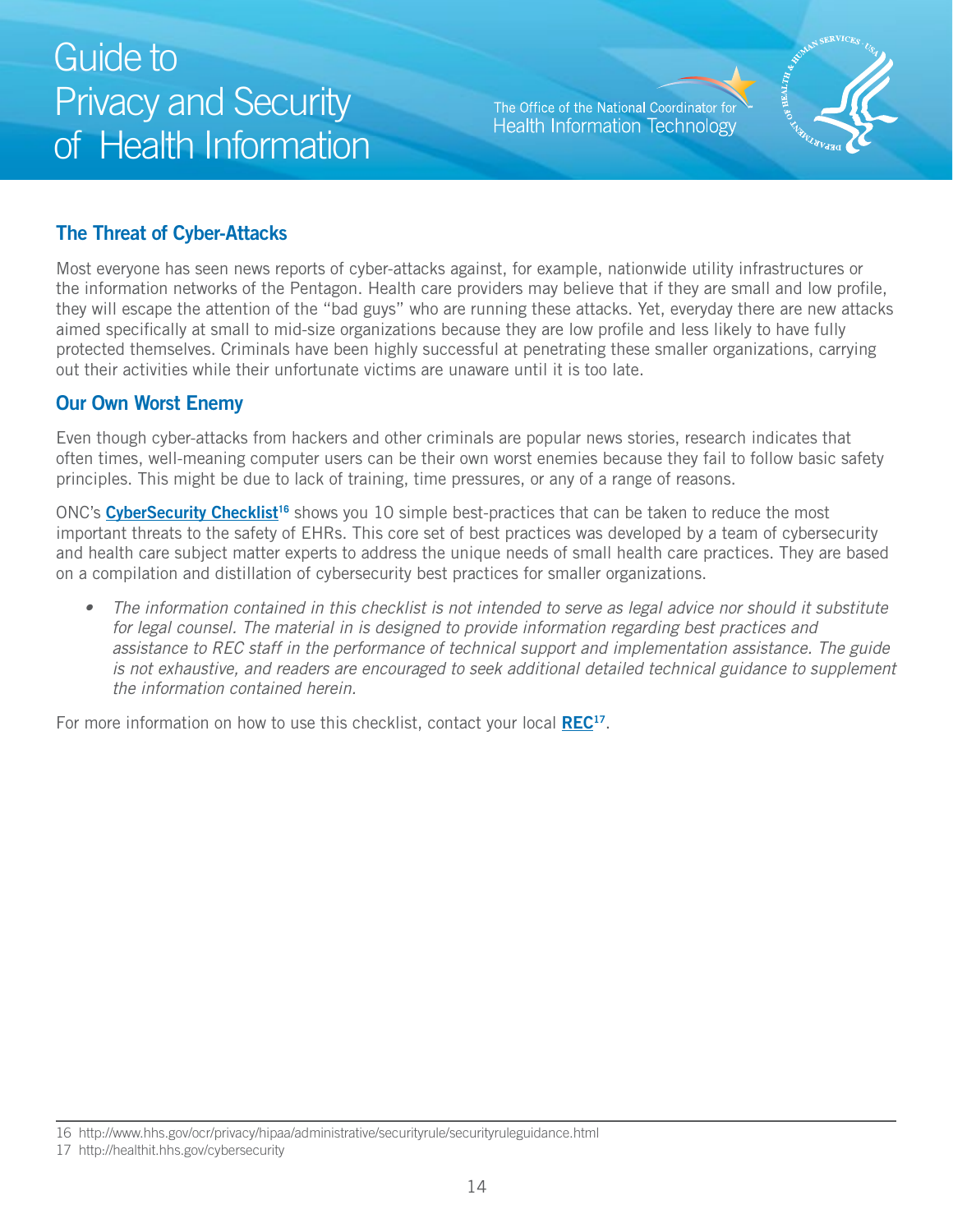<span id="page-14-0"></span>**The Office of the National Coord Health Information Technology** 



# Guide to **Privacy and Security of Health Information**

### **Chapter 3:**

Privacy & Security 10 Step Plan for Meaningful Use

Version 1.1 022312

The information contained in this guide is not intended to serve as legal advice nor should it substitute for legal counsel. The guide is not exhaustive, and readers are encouraged to seek additional detailed technical guidance to supplement the information contained herein.

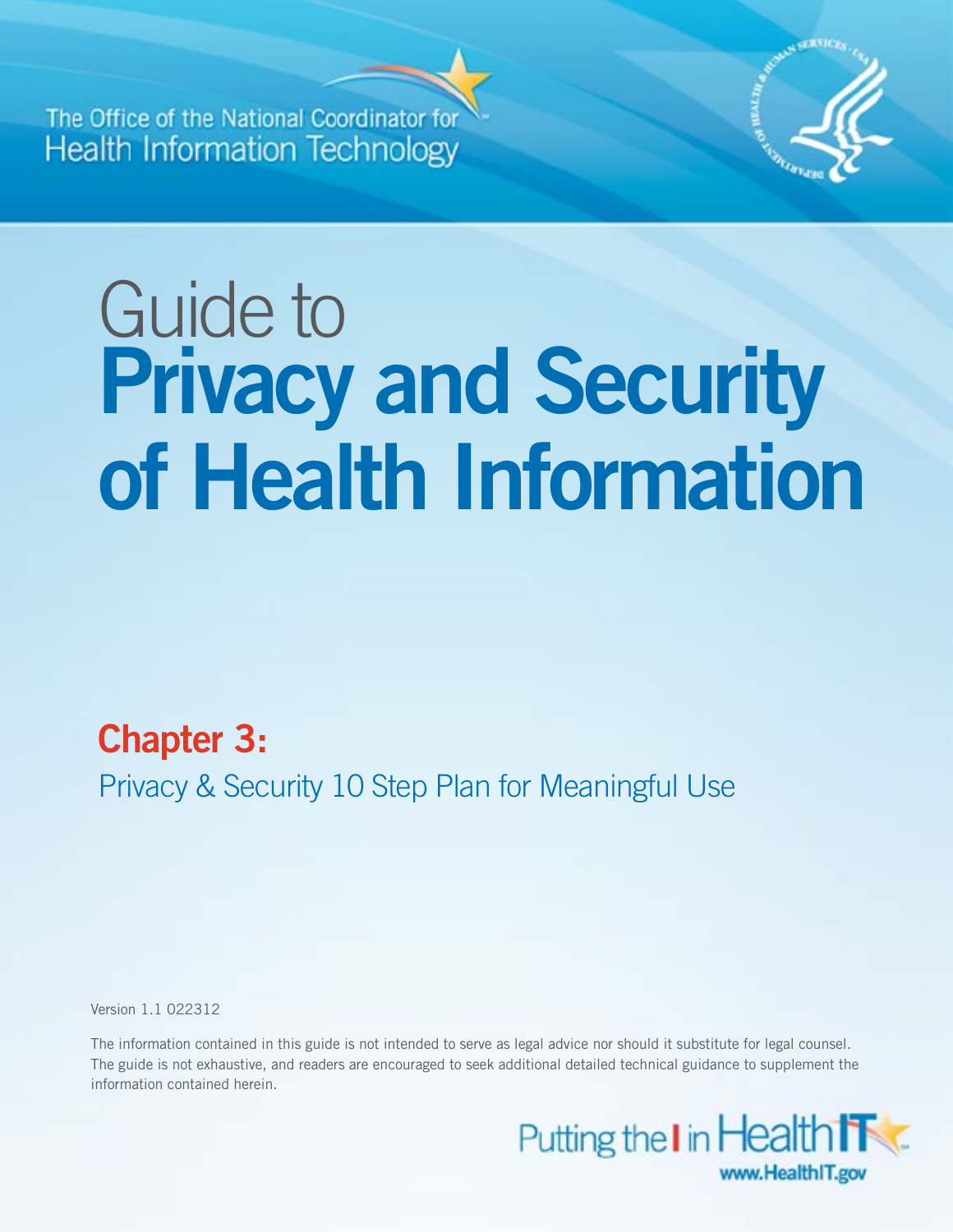The Office of the National Coordinator for Health Information Technology



# <span id="page-15-0"></span>**Chapter 3:**  Privacy & Security 10 Step Plan for Meaningful Use

Before you get started, check with your local **[Regional Extension Center \(REC\)18](http://www.healthit.gov/REC)**  about where you can get help beyond the resources in the **[Privacy and Security](http://healthit.hhs.gov/portal/server.pt/community/healthit_hhs_gov__privacy_and_security/1147)  [Resources1](http://healthit.hhs.gov/portal/server.pt/community/healthit_hhs_gov__privacy_and_security/1147)9** section of the website. Work with your electronic health record (EHR) vendor(s) letting them know that health information security is one of your major goals in adopting an EHR. Practice staff and any other partners that you have can also help you fulfill your Health Insurance Portability and Accountability Act of 1996 (HIPAA) responsibilities.

Start your 10-steps at least 90 days before the day you plan to start the EHR incentive program attestation period.

This is not intended as a statement of meeting Meaningful Use (MU) standards; this is one suggested organized process recommended to address the various components.



### **Privacy & Security 10-Step Plan for Meaningful Use**

#### **Step 1: Confirm You Are a "Covered Entity"**

Most health care providers are covered entities, and thus, have HIPAA responsibilities for individually identifiable health information. The U.S. Department of Health and Human Services (HHS) tool can help you confirm if you are a **[covered entity2](http://www.cms.gov/HIPAAGenInfo/06_AreYouaCoveredEntity.asp)0**.

#### **Step 2: Provide Leadership**

Your leadership—especially emphasizing the importance of protecting patient information—is vital to your privacy security activities. For example, HIPAA requires covered providers to designate both a privacy and a security officer on their staff. In a very small practice, you may have to assume both responsibilities.

Your security officer should be able to work effectively with others to safeguard patient information. At various times, the officer will need to coordinate with your privacy officer (if a different person), practice manager, IT administrator or consultant, and your EHR vendor.

<sup>18</sup> http://healthit.gov/rec

<sup>19</sup> http://healthit.hhs.gov/portal/server.pt/community/healthit\_hhs\_gov\_\_privacy\_and\_security/1147

<sup>20</sup> http://www.cms.gov/HIPAAGenInfo/06\_AreYouaCoveredEntity.asp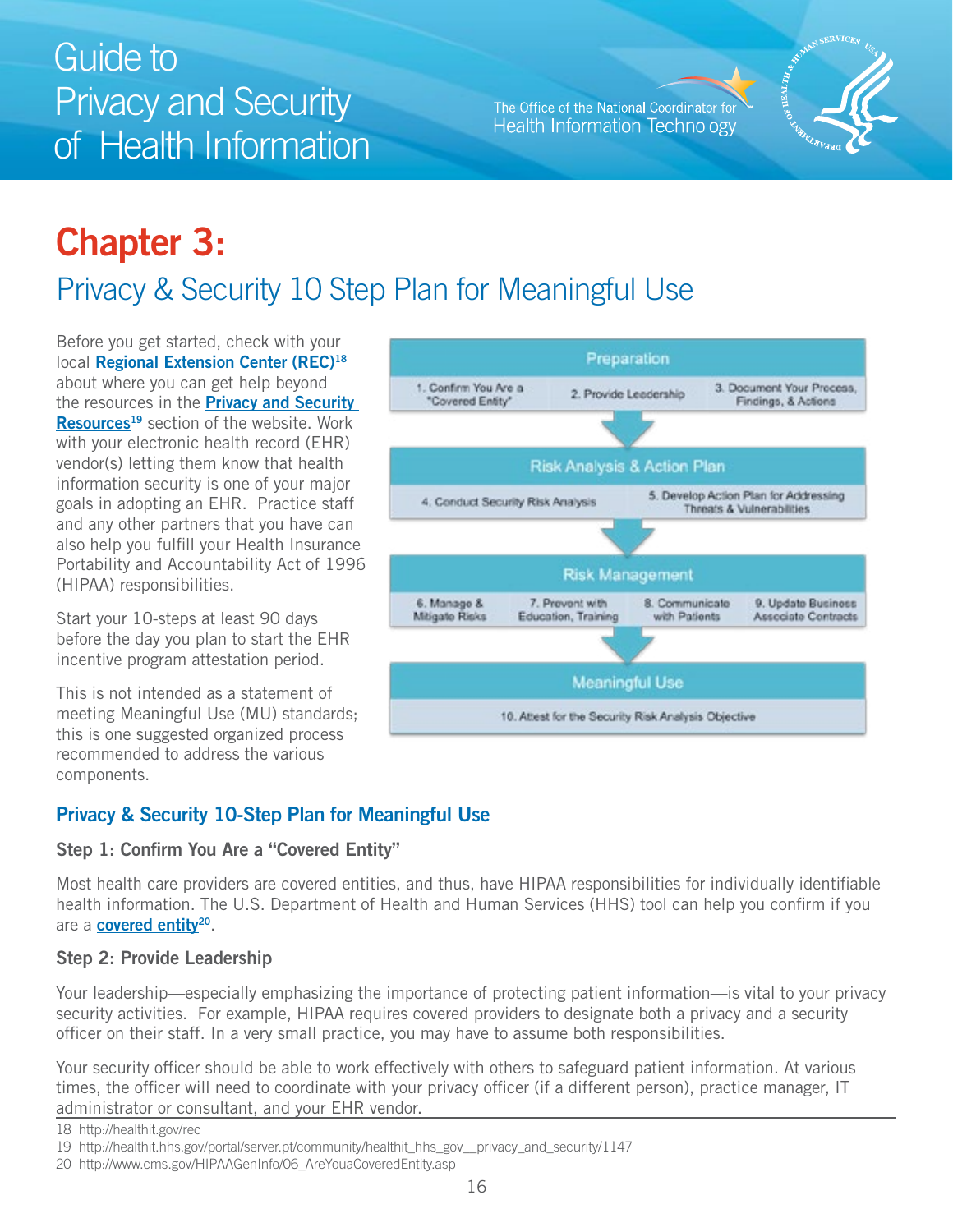The Office of the National Coordinator for **Health Information Technology** 



Subsequent actions are:

- **Designate a privacy and security officer.** This person will be responsible for developing and maintaining your privacy and security practices to meet HIPAA requirements. This person should be part of your EHR adoption team and be able to work effectively with others. In a very small practice, you may be the privacy and security officer or your practice manager may carry both roles. Be sure to:
	- Record the assignment in a new security documentation file, even if you are the officer.
	- Discuss your expectations and their accountability. Note that you, as a covered health care provider, retain ultimate responsibility for HIPAA compliance.
	- Enable your designated security person to develop a full understanding of the HIPAA Rules so (s)he can succeed in his/her role.
- and correcting security-setting deficiencies in the EHR system? **Explore HIPAA security requirements with your EHR vendor.** What security functions does the EHR/Health IT product offer? If you have implemented an EHR, what are the current settings of those functions? What is the vendor's pricing for training staff on those functions, developing relevant policies and procedures,
- **Select a qualified professional to assist you with the security risk analysis.** Your security risk analysis must be done well or you will lack the information necessary to effectively protect patient information. Note that doing the analysis in-house may require an upfront investment developing a staff member's knowledge of HIPAA and electronic information security issues. Use this opportunity to have your staff learn as much as possible about health information security.

association, or other professional medical association. You however, can conduct the risk analysis yourself. Just as you contract with professionals for accounting, taxes, and legal counsel, so, too, outsourcing the security risk analysis function can make sense. RECs often provide this direct support. Another source of assistance may be your state or local medical

If you need to, outsource this to a professional, a qualified professional's expertise and focused attention will yield quicker and more reliable results than if your staff does it piecemeal over several months. The professional will suggest cost-effective ways to mitigate risks so you do not have to do the research yourself and evaluate options. You are still ultimately responsible for the security risk analysis even if you outsource this function.

Talk to several sources of potential assistance. If you contract with a professional, make sure (s)he has both a certification and direct experience tailoring a risk analysis to medical practices with a similar size and complexity as yours.

**Use a checklist as a security risk preview.** Have your security officer or security risk professional performing the risk analysis use a checklist to get a preliminary sense of potential shortcomings in how your practice protects patient information. A single checklist does not fulfill the security risk analysis requirement, but the checklist will help everyone get ready for needed improvements.

Keep the results as part of your documentation (see Step 3).

**Continue to refresh your knowledge base.** Learn about HIPAA, state laws, and other privacy and security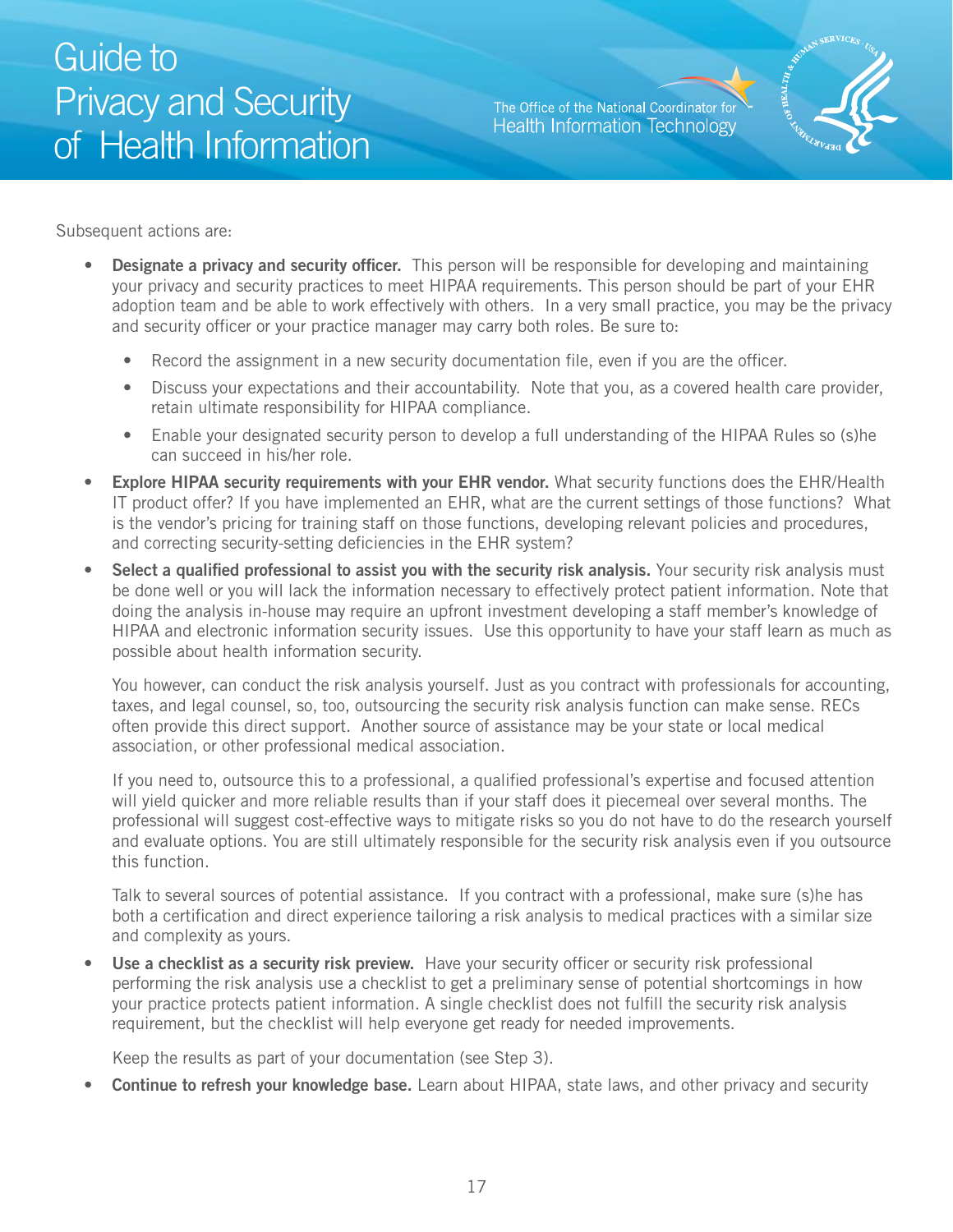The Office of the National Coordinator for **Health Information Technology** 



requirements that also require compliance.

- **Promote culture of protecting patient privacy.** "Culture" means creating an overall atmosphere in your office that is protective of patients' information. Culture sets the tone.
	- Constantly communicate through your actions as you comply with, implement, and enforce your privacy and security policies and procedures. Second, remind staff why securing patient information is important to patients and the medical practice.

Over time, protecting privacy will become ingrained into all aspects of your practice operations. Further, your patients will feel and sense that you are safeguarding their health information.

### Where to Find Help **Your local REC may offer:**

- Direct support with conducting the security risk analysis, training staff, and risk mitigation.
- Guidance, information resources, and tools.
- A list of professionals qualified to conduct security risk analyses.

Also, your REC or your membership associations may know of training resources. Training may be available through your **[local community college](http://healthit.hhs.gov/portal/server.pt?open=512&objID=1804&mode=2)**.

The **[Privacy and Security Resources page](http://healthit.hhs.gov/portal/server.pt/community/healthit_hhs_gov__privacy_and_security/1147)** provides some useful education materials.

### Certification in Health Information Security

#### **Two examples of certification are:**

- Certified in Healthcare Privacy and Security (CHPS)
- Certified Professional in Healthcare Information and Management Systems (CPHIMS)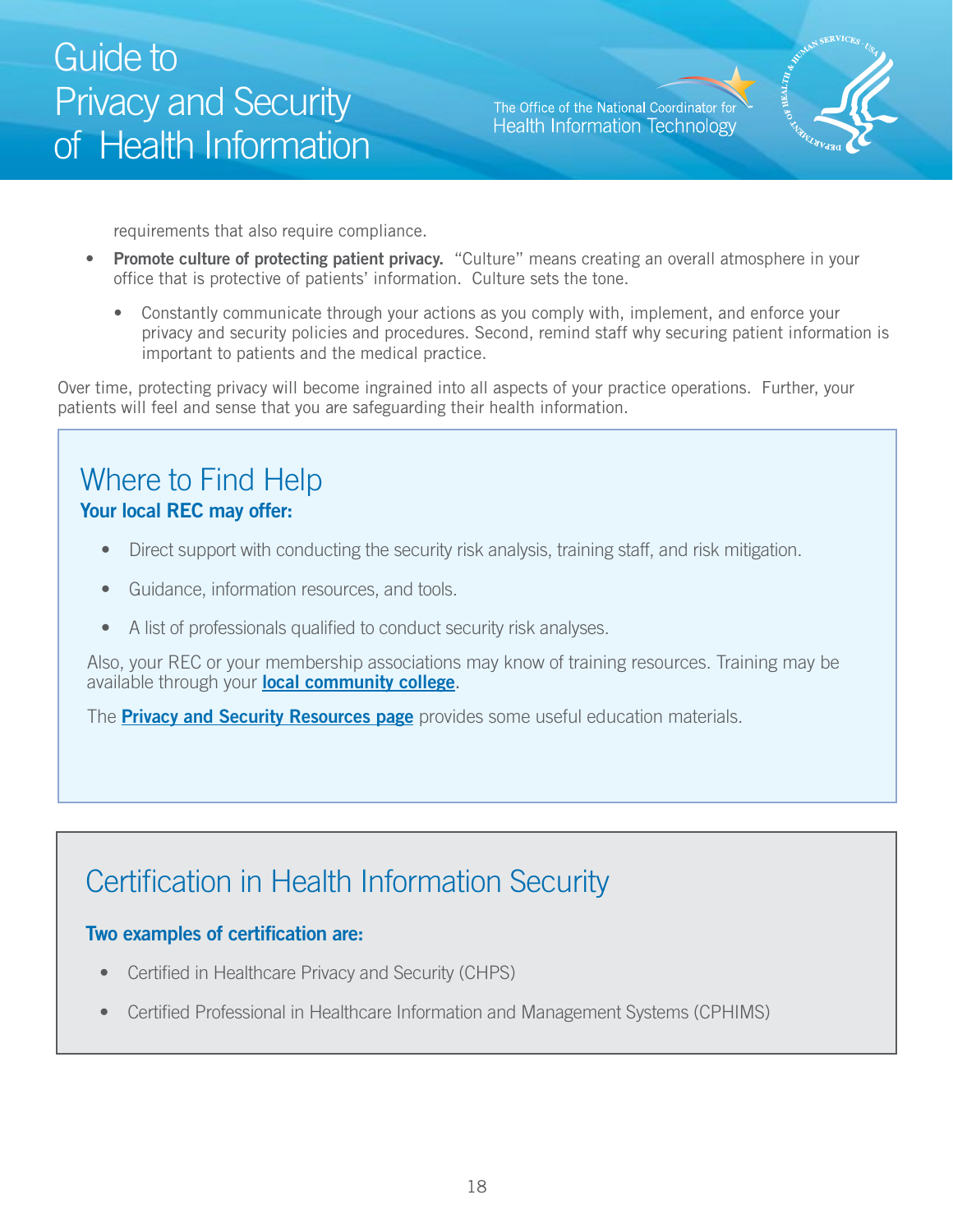#### The Office of the National Coordinator for **Health Information Technology**



#### <span id="page-18-0"></span>**Step 3: Document Your Process, Findings, and Actions**

The Centers for Medicare & Medicaid Services (CMS) within HHS advise all providers that attest for the EHR incentive programs to retain all relevant records that support attestation. Thus, faithfully record all your practice decisions, findings, and actions related to safeguarding patient information. These records will be essential if you ever are **[audited for compliance](http://www.hhs.gov/ocr/privacy/hipaa/enforcement/audit/index.html)  with HIPAA<sup>21</sup>** or an EHR incentive program.

Documentation shows why and where you have security measures in place, how you created them, and what you do to monitor them. Create a paper or electronic folder for your records.

The HHS Office for Civil Rights (OCR) and state attorneys general investigate HIPAA complaints; **OCR conducts audits<sup>22</sup> for HIPAA privacy and** security rule compliance. Providers in the CMS EHR incentive programs may also receive a random audit from CMS to determine if they actually conducted the security risk analysis and implemented adequate safeguards.

Records about how you did the security risk analysis and acted on the results would inform an audit.

### Examples of Records for Your Privacy and Security Documentation Folder

### **Contents should include, but not be limited to:**

- Completed checklists
- Security risk analysis report
- Risk management action plan
- Agreements for business associates
- Trainings for staff and any associated certificates
- EHR logs that show utilization of security features and monitor user actions
- Your policies and procedures

Also, this documentation should help you run your practice efficiently. You will eventually have a master record of security findings, decisions, and actions that your workforce can reference instead of trying to reconstruct from memory and scattered bits of information.

### **Step 4: Conduct Security Risk Analysis**

analysis also identifies high priority threats and vulnerabilities. Conduct a security risk analysis (or reassessment if you already conducted a risk analysis) that compares your current security measures to what is legally and pragmatically required to safeguard patient information. The risk

<u>tool</u><sup>24</sup>[.](http://www.healthit.gov/providers-professionals/achieve-meaningful-use/core-measures/protect-electronic-health-information) ONC offers a set of questions <mark>tailored to small practices that can help you get started on a risk analysis<sup>25</sup>.<br>A security risk professional can plan and implement this process, but you will want to know what </mark> OCR has issued **Guidance on Risk Analysis**<sup>23</sup>, and in conjunction with the U.S. Department of Health and Human Services Office of the National Coordinator for Health Information Technology (ONC), a **[security risk assessment](http://www.healthit.gov/providers-professionals/security-risk-assessment-tool)** 

<sup>21</sup> http://www.hhs.gov/ocr/privacy/hipaa/enforcement/audit/index.html

<sup>22</sup> http://www.hhs.gov/ocr/privacy/hipaa/enforcement/audit/index.html

<sup>23</sup> http://www.hhs.gov/ocr/privacy/hipaa/enforcement/audit/index.html

<sup>24</sup> http://www.healthit.gov/providers-professionals/security-risk-assessment-tool

<sup>25</sup> http://www.healthit.gov/providers-professionals/achieve-meaningful-use/core-measures/protect-electronic-health-information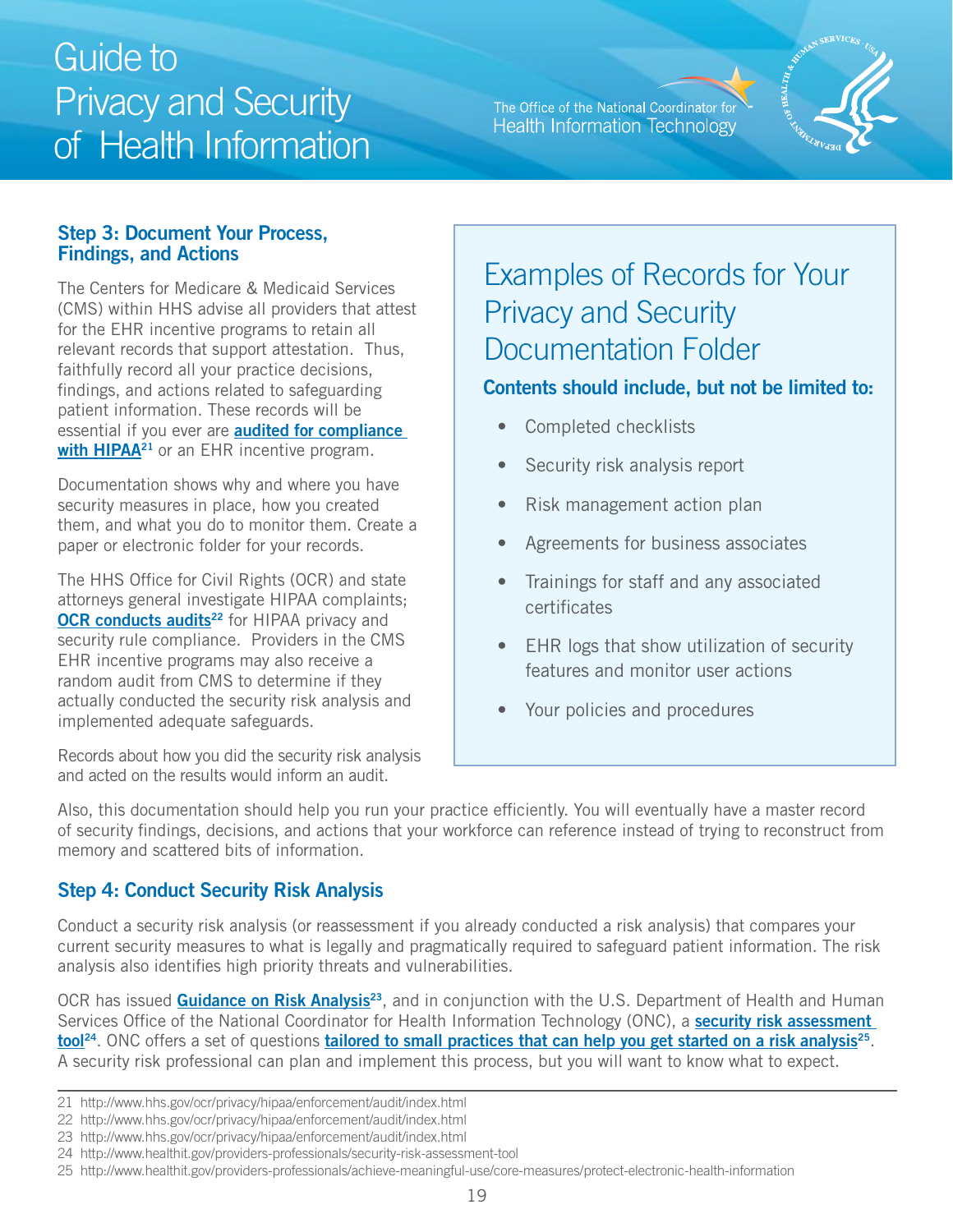The Office of the National Coordinator for **Health Information Technology** 



The first time you conduct a risk analysis:

- Review the existing security infrastructure in your medical practice against legal requirements and industry best practices. An optional analysis is to assess how well your medical practice currently fulfills nationally accepted principles for data stewardship.
- Identify potential threats to patient privacy potential impact if that what-if occurred. and security vulnerabilities and assesses the
- Prioritize risks for action based on the likelihood of specific risks and their potential impacts on patients, the practice, and others.

Follow a specific process in conducting the risk analysis so that you consider all potential threats and vulnerabilities. The process does not need to be formal (e.g., that you used a specific tool), but it should be systematically approached so it covers all security risks.

Make sure your risk analysis examines risks specific to your situation, including if your EHR is based in your office or Internet-based. The latter you may also know as "cloud computing" or "application service provider (ASP).

### What to Expect

- Each step will require bringing your security team together and deciding who will be responsible for what component.
- You will finish the risk analysis, but then need to use the information to create and implement an action plan.
- Periodically at least annually you will need to return to the risk analysis report and reassess.
- The risk analysis can produce murky results. However, you will be able to see where you are meeting, not meeting, or exceeding HIPAA requirements.
- The risk analysis process is ongoing. There is no simple checklist that you can use to know that your security process is "done" or sufficient.
- Federal, state, and privacy and security requirements will continue to evolve.

### Security Risks in Office-Based vs. Internet-Hosted EHRs

Both office-based (locally-hosted) and Internet-hosted (remotely-hosted) EHRs have features that enable your practice to better control access to and use of protected health information than was available with paper medical records. On the other hand, both EHR types also introduce new risks to your patients' information. The mix of security risks relates, in part, to your EHR type.

The table on the next page offers a few examples of different risks associated with office-based vs. Internethosted EHRs.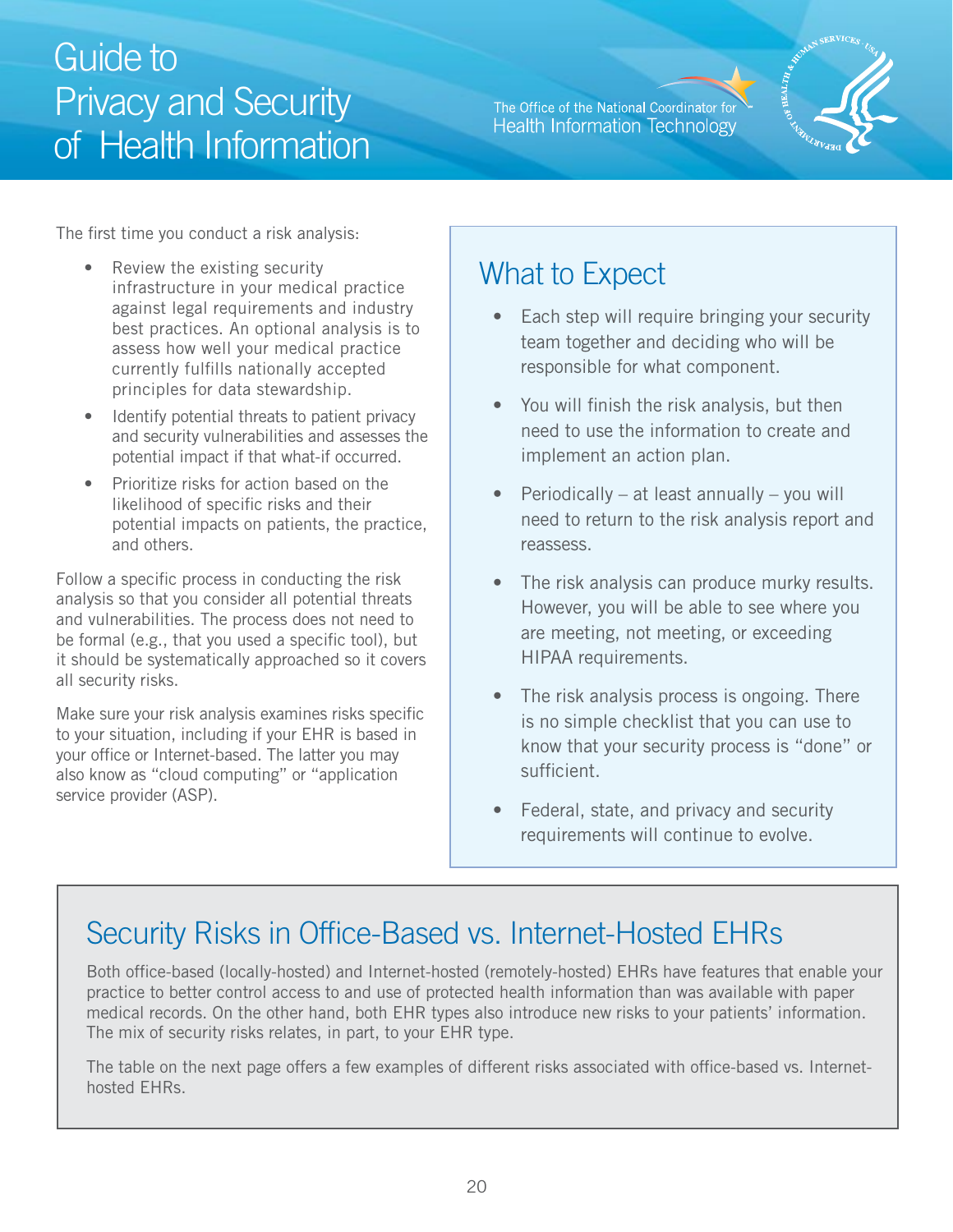The Office of the National Coordinator for **Health Information Technology** 



<span id="page-20-0"></span>

| <b>Examples of Potential Information Security Risks with Different EHR Hosts</b>                                                                         |                                                                                                                                                                    |  |
|----------------------------------------------------------------------------------------------------------------------------------------------------------|--------------------------------------------------------------------------------------------------------------------------------------------------------------------|--|
| <b>Office-Based EHRs</b>                                                                                                                                 | <b>Internet-Hosted EHR</b>                                                                                                                                         |  |
| Natural disaster could greatly disrupt availability of,<br>and even destroy, protected health information.                                               | The vendor controls many security settings, the<br>adequacy of which may be hard to assess.                                                                        |  |
| The security features on your office-based EHR may be<br>less sophisticated than an Internet-hosted EHR.                                                 | Your data may be stored outside the U.S. Other<br>countries have different health information privacy &<br>security laws.                                          |  |
| You directly control the security settings.                                                                                                              | You are more dependent on the reliability of your<br>Internet connection.                                                                                          |  |
| When public and private information security require-<br>ments change, you have to figure out how to update<br>your EHR to comply and work out any bugs. | In the future, the vendor might request extra fees to<br>update your EHR for compliance as federal, state,<br>and private information security requirements evolve |  |

Free do-it-yourself tools for the security risk analysis are available on the **Privacy and Security Resources**<sup>26</sup> page, and some RECs<sup>27</sup> provide this service or can provide additional tools. Look for tools that are suitable to your practice in terms of scale and terminology. Some commercial security risk analysis products are now available; before buying one, seek out an independent review from a health information security expert. Be sure to involve your EHR vendor, beginning with some basic questions.

For Meaningful Use purposes, a risk analysis only need to be done once per year or when a major change occurs to your practice or electronic system, such as your decision to participate in a **[health information exchange \(HIE\)28](http://healthit.hhs.gov/portal/server.pt?open=512&objID=1488&mode=2)** . Annual reassessments will take less time and effort than the original full risk analysis. Review and update the prior analysis for changes in risks.

#### **Step 5: Develop an Action Plan**

Using your risk analysis results, discuss and develop an action plan to mitigate the identified risks. The plan must have five components: administrative, physical, and technical safeguards; policies and procedures; and organizational standards. Often, basic security measures can be highly effective and affordable.

Your action plan is informed by your risk analysis and should focus on high priority threats. Take advantage of the flexibility that you have to right-size security measures to your specific practice characteristics. It is important that your security be right-sized so the plan is feasible and affordable for your practice.

Your action plan should have at least any combination of the five required components, which are addressed in Steps 3 and 6-9. Although the steps are sequential, the security components are interrelated. Begin with identifying the easy actions that can reduce the greatest risks.

<sup>26</sup> http://healthit.hhs.gov/portal/server.pt/community/healthit\_hhs\_gov\_\_privacy\_and\_security/1147

<sup>27</sup> http://www.healthit.gov/rec

<sup>28</sup> http://healthit.hhs.gov/portal/server.pt?open=512&objID=1488&mode=2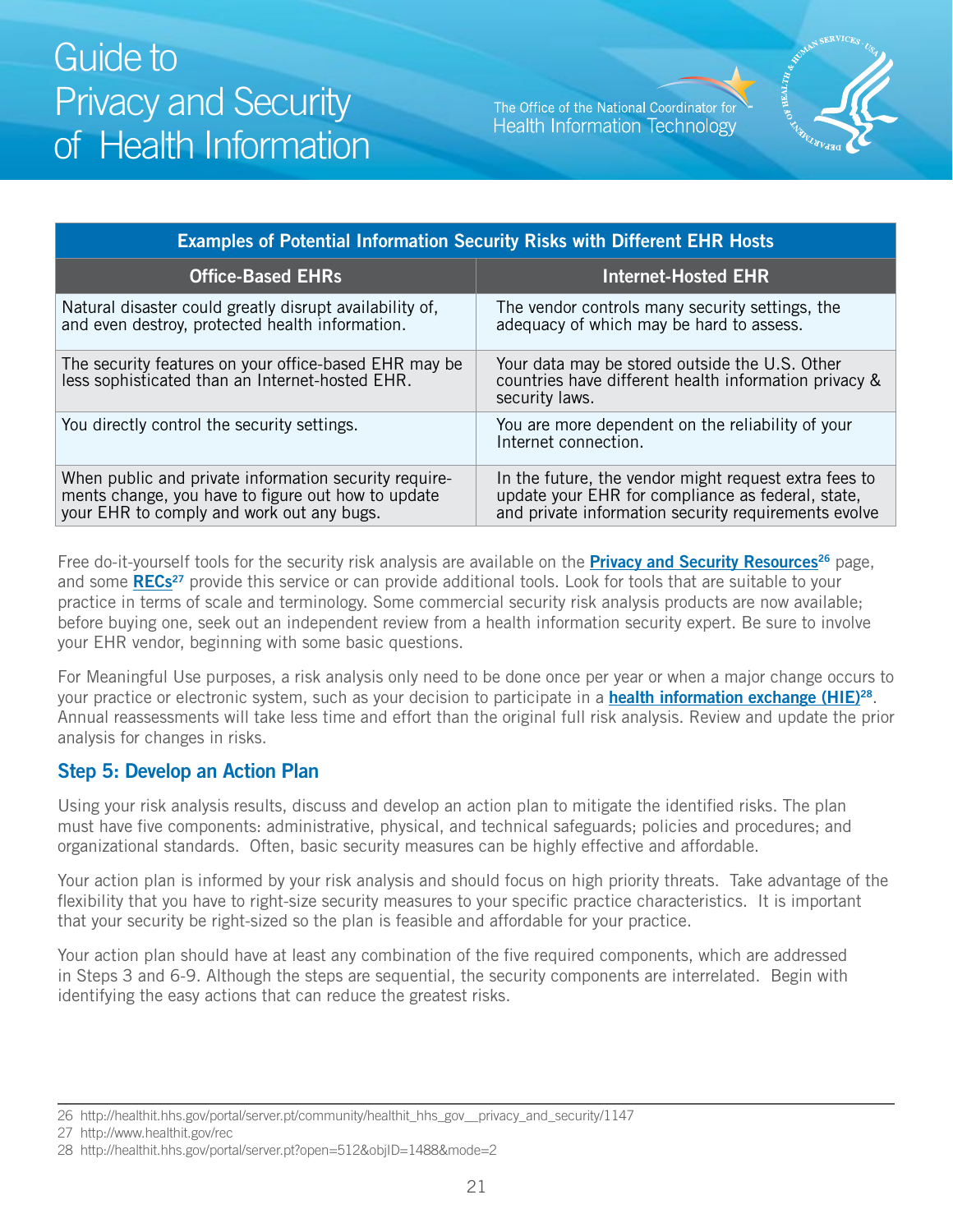The Office of the National Coordinator for **Health Information Technology** 



<span id="page-21-0"></span>To develop your action plan, your staff that has been designated as being responsible for security should schedule time together to prioritize actions and structure into steps. Once the plan is written, your designated security staff will need to continue to meet periodically to coordinate actions, work through unexpected snags, and track progress. If your staff is unsure of how a specific HIPAA requirement might apply to your specific practice, review OCR specific guidance or other materials in the **[Privacy and Security Resources2](http://healthit.hhs.gov/portal/server.pt/community/healthit_hhs_gov__privacy_and_security/1147)9.** Also, you could seek guidance from your legal counsel or a security risk professional.

Last but not least, reward your team as it achieves milestones. Also, understand that you will not be able to eliminate risk, but you will be able to lower it.

#### **Step 6: Manage and Mitigate Risks**

Begin implementing your action plan. Develop written and up-to-date policies and procedures about how your practice protects e-PHI. Retain outdated policies and procedures. Do not lose sight of basic security measures, some of which can be low-cost and highly effective

Your EHR vendor can help you use the security functions in your **certified EHR<sup>30</sup>.** 

This step is focused on implementing your action plan, especially three parts:

- Information security settings in your EHR
- • Written policies and procedures
- Continuous monitoring of your security infrastructure

### Remember the Basics

- Is your server in a room only accessible by authorized staff? Do you keep the door locked?
- Are your passwords easily found (e.g., taped to a monitor)? Easy to guess?
- Do you have a fire extinguisher that works?
- Where, when, and how often do you back-up? Is at least one back-up kept offsite? Can your data be recovered from the back-ups?
- How often is your EHR server checked for viruses?
- Who has keys to your building? Any former employees or contractors?
- What is your plan for what to do if your server crashes and you cannot directly recover data? Do you have documentation about what kind of server it was, what software it used, etc.?
- If your practice manager takes a break, would his/her screen still display patient data?

<sup>29</sup> http://healthit.hhs.gov/portal/server.pt/community/healthit\_hhs\_gov\_\_privacy\_and\_security/1147 30 http://healthit.hhs.gov/CHPL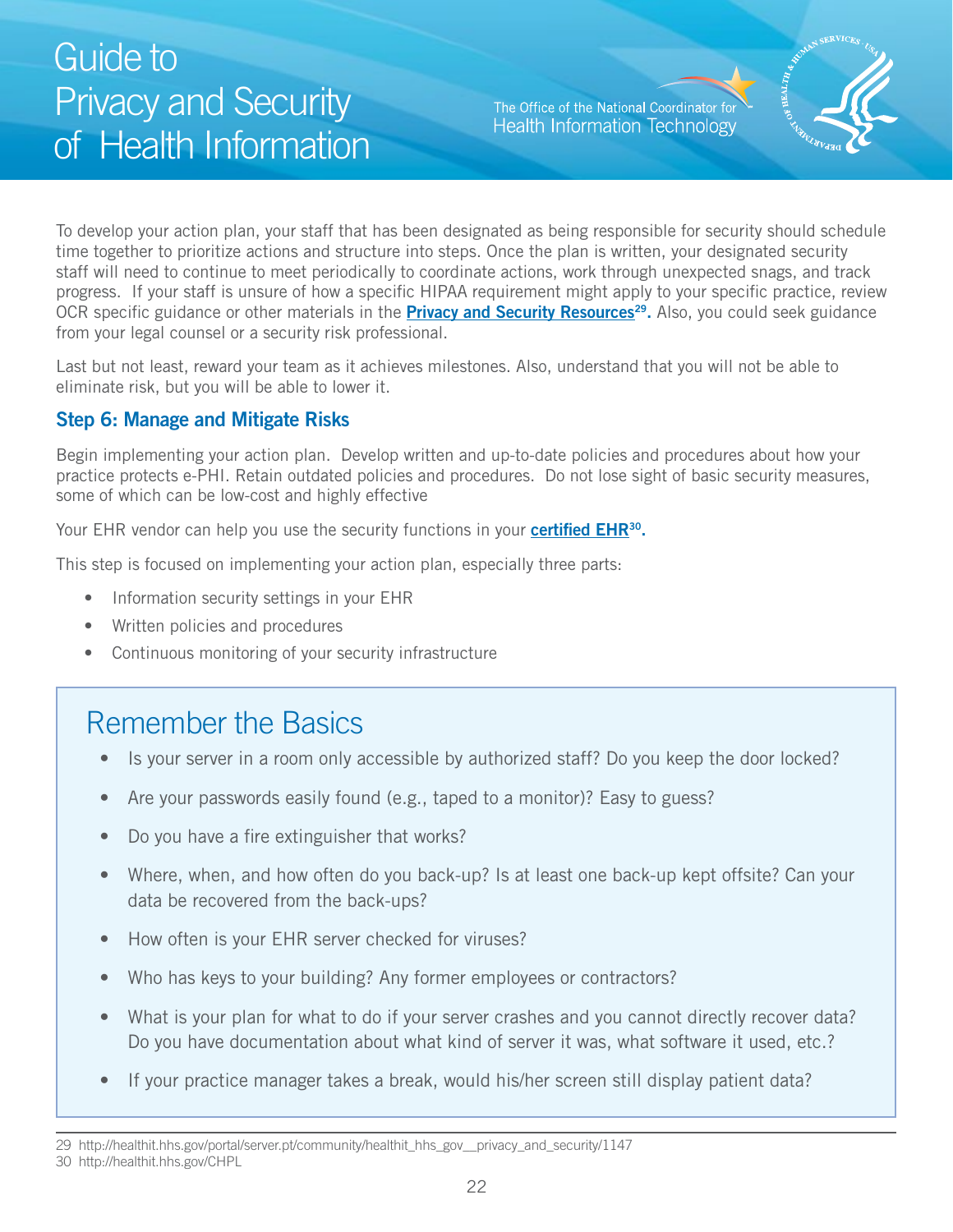The Office of the National Coordinator for **Health Information Technology** 



<span id="page-22-0"></span>The goal is to protect patient information through ongoing efforts to identify, assess, and manage risks.

Above all, integrate information security into your practice routines and create a culture of continually safeguarding patient information.

#### **Information Security Settings in Your EHR**

A certified EHR assures that your new system has a package of **[core technical security functions31](https://www.cms.gov/EHRIncentivePrograms/Downloads/EP-MU-TOC.pdf).** However:

- Certification does not guarantee performance or reliability of these security functions.
- The security functions may be "off" or the settings could be at a suboptimal level, either of which can create vulnerabilities.
- You and your staff should become familiar with the security settings in your EHR. Most of these are accessible to whoever has administrator privileges. Learning how to configure these settings, for example, will help when staff leave or join your practice. While nationally accepted standards on these configurations have not yet been developed, there are industry best practices. Your health information organization that facilitates electronic exchanges may have specific requirements.
- Your risk analysis should specifically examine the adequacy of your EHR security safeguards as it transmits, stores, and allows modifications to protected health information.
- You may need to contract with an information security expert at some point but you should first avail yourself of other sources, such as the REC for your area, Privacy & Security Resources, your EHR vendor, or your state or county medical association. These resources can assist you in assuring that your EHR security features are appropriately configured.

#### **Written Policies and Procedures**

Your policies and procedures guide how your practice operates on a day-to-day basis with respect to protecting patient information. HIPAA requires these to be written. Your REC consultant may have a sample manual.

To use as a guide, your medical practice policies and procedures should at least:

- Establish protocols for all of your security components (administrative, physical, and technical safeguards).
- Recognize individual privacy rights and specify processes for fulfilling these responsibilities.
- Instruct your workforce on what to do when something happens that impairs the availability, integrity, or confidentiality of protected health information. (Sometimes called incident response or management plans.)
- Specify a process and sanctions for breach notification.
- Detail enforcement, starting with the use of your EHR security logs to monitor access to and use of protected health information. Breach notification policy violations must have sanctions.

Once your written policies and procedures are in place, HIPAA requires that you:

<sup>31</sup> https://www.cms.gov/EHRIncentivePrograms/Downloads/EP-MU-TOC.pdf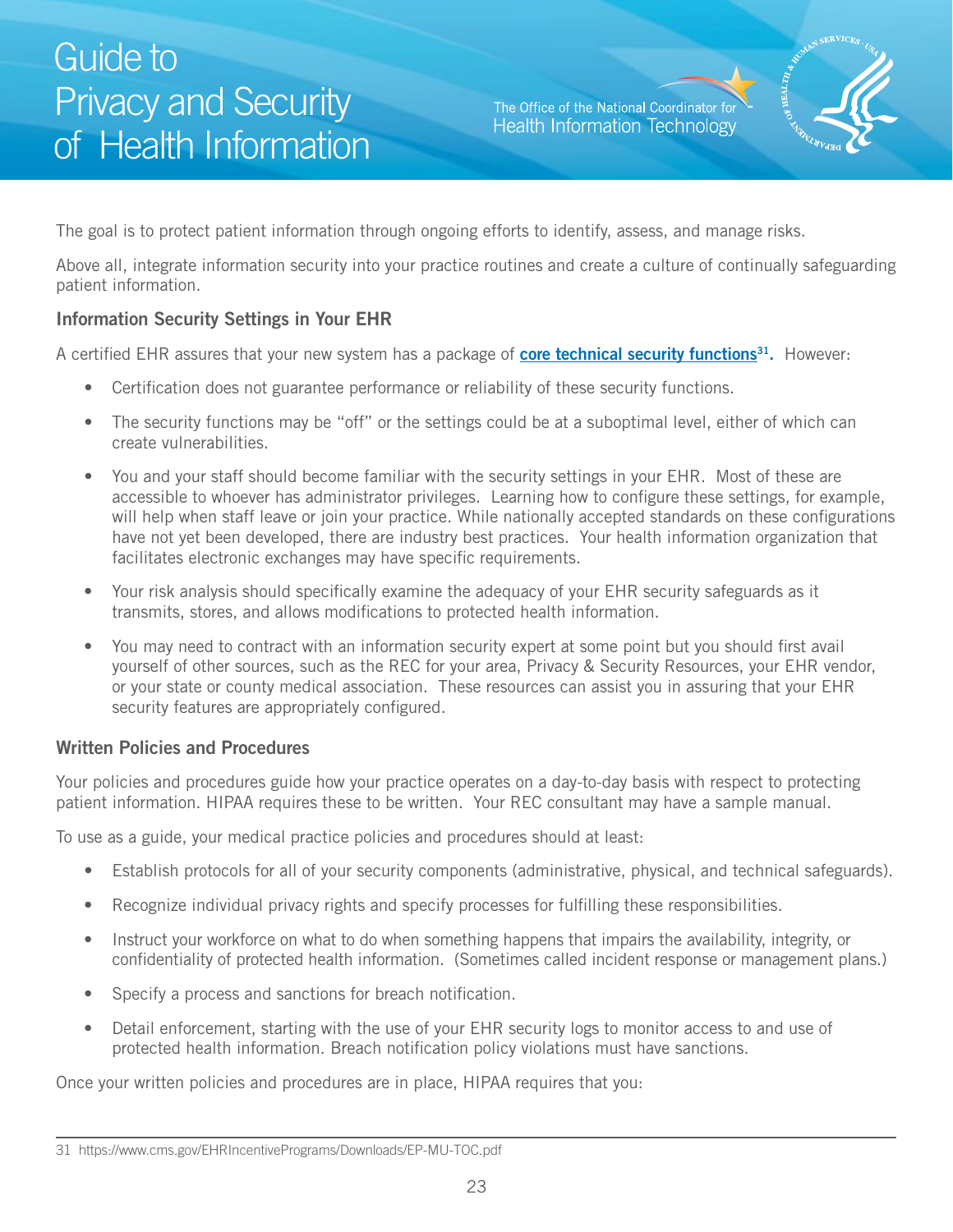The Office of the National Coordinator for **Health Information Technology** 



- <span id="page-23-0"></span>• Train staff (see Step 7) on what is required and how to implement the policies and procedures. HIPAA requires that your workforce be specifically trained on your medical practice's policies and procedures for breach notification.
- Consistently apply the policies and procedures when unauthorized access occurs. Make sure your staff is aware of related enforcement. Staff members who do not comply with your breach notification must be sanctioned. Document your actions.
- Periodically review your policies and make sure they are still current and your practice is adhering to them.
- Update your policy and procedures when your internal or external environment changes, creating new risks.
- Retain policies and procedures for six years after you have updated or replaced them. State and private requirements may specify a longer time period.

#### **Continuous Monitoring of Your Security Infrastructure**

In the security risk analysis illustration (see Chapter 3, or download the entire guide here) the "monitor results" is the process of reviewing how well your security infrastructure works. The security risk analysis provides feedback that your practice needs for continuous improvement, documentation, and your annual analysis of security risks.

Monitoring results also relates to a HIPAA Security Rule requirement that you have audit controls and the capability to audit. Your audit controls and capabilities should be in scale with the size of your practice. (Note: in this context, "audit" is what you do to monitor the adequacy and effectiveness of your security infrastructure and make needed changes.)

Your certified EHR has a function to generate audit logs. This means it can record how protected health information is accessed, by whom, what the individual did, when, and for what purposes. Your EHR also can produce reports. Audit logs are useful tools for both holding your workforce accountable for protecting patient information and for learning about unexpected or improper modifications to patient information.

Have your security officer, IT administrator, and EHR vendor work together so your audit function is active and configured to your needs. They may want you to:

- Decide whether you will conduct the audits in-house, by an information security consultant, or a combination of the two.
- Determine what to audit and how the audit process will occur.
- Identify trigger indicators—or signs that protected health information could have been compromised and further investigation is needed.
- Establish a schedule for routine audits and guidelines for random audits.

#### **Step 7: Prevent with Education and Training**

To safeguard patient information, your workforce must know how to implement your policies, procedures, and security audits. HIPAA requires you as a covered provider to train your workforce (employees, volunteers, trainees,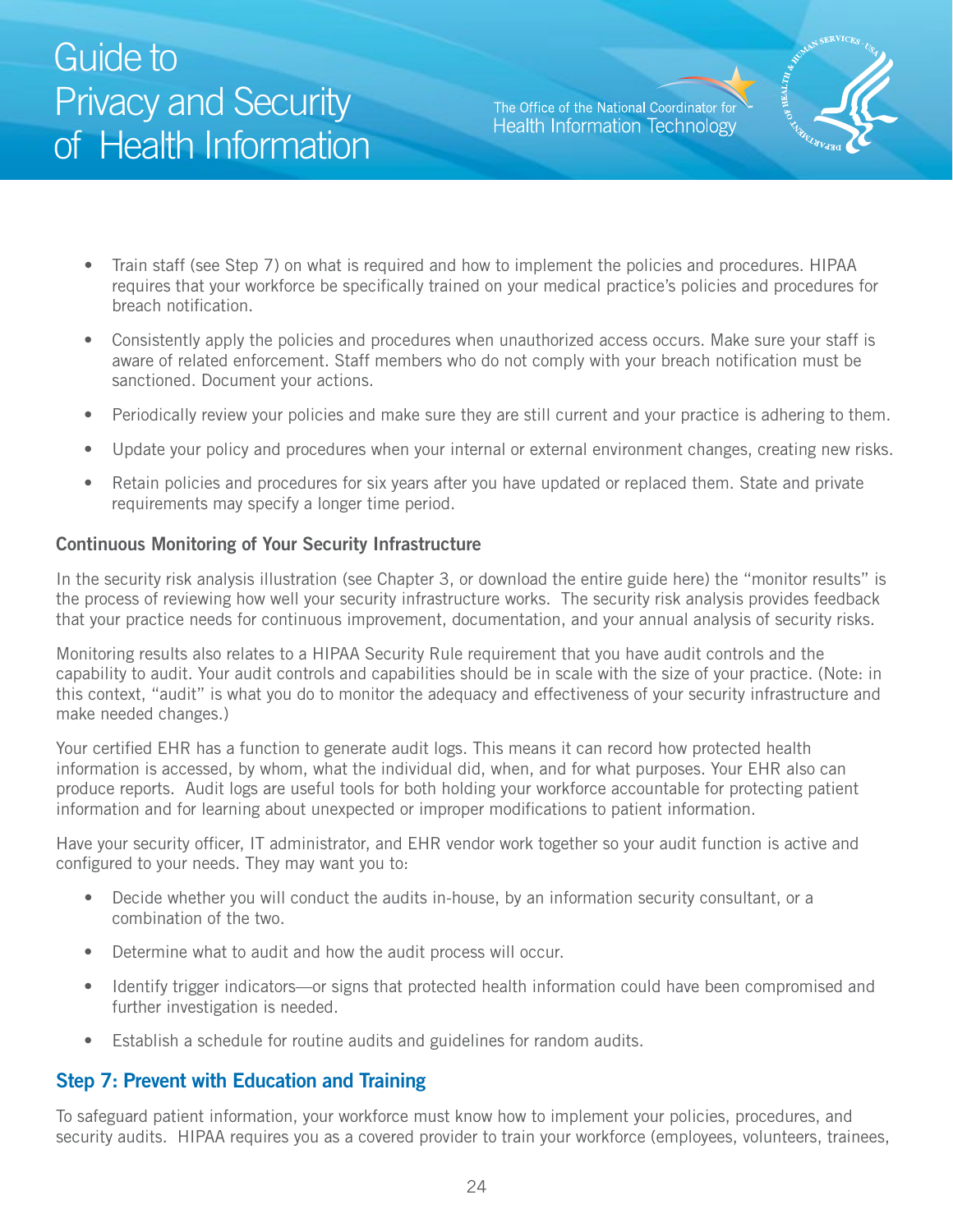The Office of the National Coordinator for **Health Information Technology** 



<span id="page-24-0"></span>on breach notification. and contractors serving on your workforce) on your policies and procedures. Your staff must receive formal training

Reinforce workforce training with reminders. Lead by example in adhering to your policies and procedures.

Workforce education and training—plus a culture that values patients' privacy—are a necessary part of risk management.

#### **Workforce Education and Training**

You need your staff to adhere to your security policies and procedures and understand their roles and the potential consequences of not adhering to them. Your staff may need focused training to develop the requisite skills to perform the steps required.

Breach notification is a training component that HIPAA specifically requires.

#### **How Often?**

 practice changes policies or procedures. HIPAA requires your practice to formally educate and train your workforce at least once a year and when your

#### **Make Protecting Patient Information Part of Your Routine**

Deliberately create an operational culture that emphasizes patient confidentiality. Lead by example by complying with your practice policies and procedures. Speak often about the importance of trust in the patient-provider relationship and that patients expect your practice to be a good steward of their health information. Also:

- Continually remind staff to safeguard patient confidentiality and the security of protected health information.
- Make sure your staff has a copy of your policies and procedures for easy reference.
- Address staff questions.
- Reassess each workforce member's job functions and enable him/her to access only the minimum necessary health information as appropriate.

### **Step 8: Communicate with Patients**

Your patients may be concerned about confidentiality and security of their health information in an EHR. Emphasize the benefits of EHRs to them as patients, perhaps using consumer education handouts that others have developed. Reassure them that you have a system to proactively protect their health information privacy. Good patient relations also mean you have policies and procedures for communicating with patients and caregivers if a **breach**<sup>32</sup> of unsecured protected health information (PHI) occurs.

their privacy being compromised in EHRs and electronic sharing of their health information. Most patients trust their providers to keep their health information confidential, but some patients may worry about

Don't surprise patients with your EHR adoption; instead, develop a four-part effort to:

• Communicate with patients about the security and confidentiality of their health information. This

<sup>32</sup> http://www.hhs.gov/ocr/privacy/hipaa/administrative/breachnotificationrule/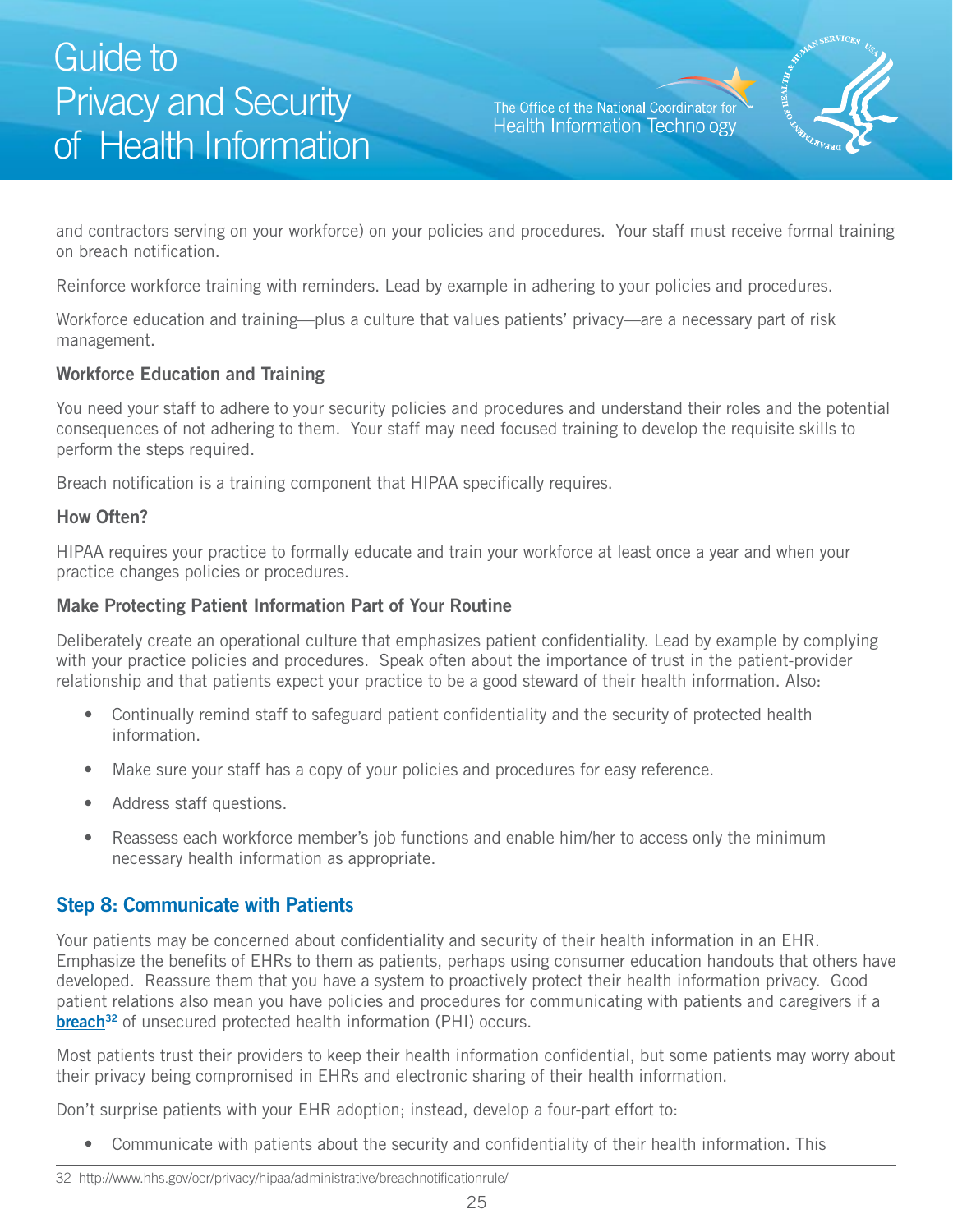The Office of the National Coordinator for **Health Information Technology** 



<span id="page-25-0"></span>includes, but goes beyond your **Notice of Privacy Practices**<sup>33</sup>.

- Address their individual health information rights, especially the right to access a copy of their electronic medical record.
- Educate patients about how their health information is used and may be shared outside your practice. In some cases, depending on state law and the nature of information you are sharing, you may need to obtain a patient's authorization or permission prior to exchanging their health information.
- Notify patients and caregivers when a breach of unsecured PHI has occurred (this is referred to as a breach notification), following your previously developed policies and procedures.

Patient relations on privacy and security issues should be an integral part of your overall **patient engagement strategy**<sup>34</sup>.

Consumer communications should be culturally appropriate. Consider language, communication needs, and the level of trust that seems to exist between different patient populations and health care providers. If a population has some distrust of the medical establishment, then take extra steps to reassure them that you are safeguarding their information.

For concerned patients and their caregivers, be ready to guide them through the change. For ideas, see the **[Privacy & Security Informational Resources](http://healthit.hhs.gov/portal/server.pt/community/healthit_hhs_gov__privacy_and_security/1147)<sup>35</sup>**, which provides other materials for you and your patients.

#### **Fulfill Your Responsibilities for Patients' Health Information Rights**

In the future, expect more patients to ask how you handle their electronic health information. More patients will ask for their medical records, and some will want changes to their records.

To prepare for patient requests, ask your EHR vendor and REC consultant about ways to use your system to help you fulfill individual patient rights. A good place to start is focusing on the EHR incentive program objective of giving patients a copy of their electronic health information upon request. For example, walk through the steps of saving a patient's record on a mobile device such as a disc or jump/USB drive (which should be password protected or encrypted) as well as how to print out a patient's record. Ask your vendor to provide step-by-step instructions that include screen shots on how to perform these actions.

Once you have established a process and procedure on how patients can get a copy of their EHR, develop procedures for patients to ask you to modify their health information, restrict disclosure, and obtain a report about prior disclosures. (Patients' Individual Rights and Your Responsibilities section explains these legal rights.)

#### **Online Communications with Patients**

If you plan to interact with patients via online platforms (e.g., e-mail, a patient portal for your EHR, or social media) adhere to HIPAA requirements for protected health information. Check the **[Privacy & Security Resources](http://healthit.hhs.gov/portal/server.pt/community/healthit_hhs_gov__privacy_and_security/1147)36**  page for more information.

### **Step 9: Update Business Associate Agreements**

Make sure your **business associate**<sup>37</sup> agreements require compliance with HIPAA and Health Information Technology for

<sup>33</sup> http://www.hhs.gov/ocr/privacy/hipaa/understanding/coveredentities/notice.html

<sup>34</sup> http://www.healthit.gov/patients-families

<sup>35</sup> http://healthit.hhs.gov/portal/server.pt/community/healthit\_hhs\_gov\_\_privacy\_and\_security/1147

<sup>36</sup> http://healthit.hhs.gov/portal/server.pt/community/healthit\_hhs\_gov\_\_privacy\_and\_security/1147

<sup>37</sup> http://www.hhs.gov/ocr/privacy/hipaa/understanding/coveredentities/businessassociates.html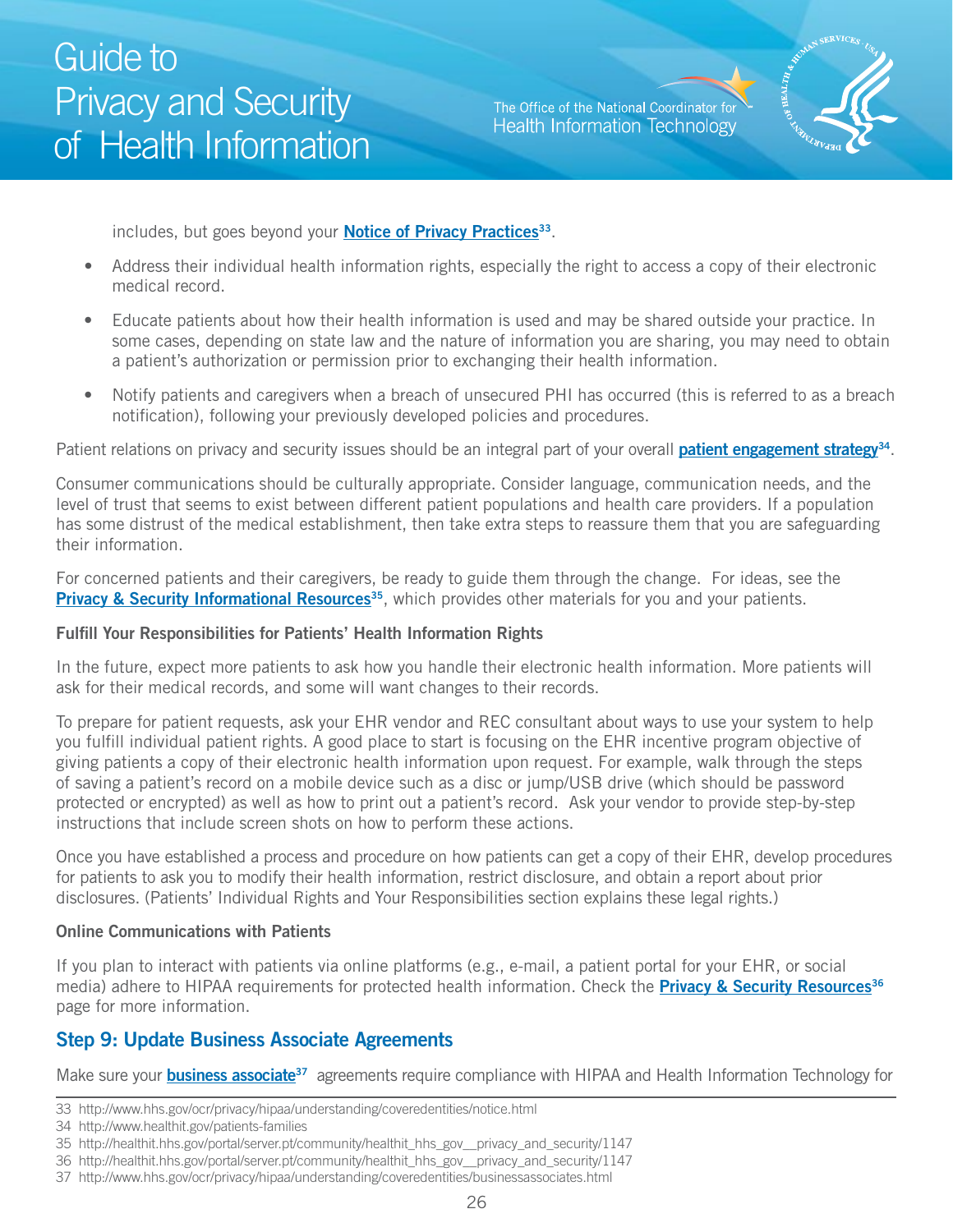The Office of the National Coordinator for **Health Information Technology** 



<span id="page-26-0"></span>Economic and Clinical Health Act (HITECH) Breach Notification requirements. This will require your business associates to safeguard protected health information they get from your practice, train their workforce, and adhere to breach notification requirements. OCR offers a **sample business associate contract provisions**<sup>38</sup>.

Health information organizations (HIOs) that facilitate the electronic exchange of individual patient information may also be considered business associates. Please see **[OCR's guidance pertaining to HIO39](http://www.hhs.gov/ocr/privacy/hipaa/understanding/coveredentities/contractprov.html)**.

If you electronically exchange protected health information with others, be sure your agreement with your health information organization is also up to date.

Organizational standards are a required HIPAA security component. First, make sure your written policies require all business associates that routinely access protected health information to comply with HIPAA and HITECH, including breach notification. These policies should also state how business associates are accountable. Next, update your agreements with your business associates to be compliant with existing and new standards.

#### **Step 10: Attest for the Security Risk Analysis MU Objective**

Only apply for an EHR incentive program, after you have fulfilled the security risk analysis requirement and have documented your efforts.

Do not register and attest for an **EHR Incentive program<sup>40</sup>** until you have conducted your security risk analysis (or reassessment) and corrected any deficiencies identified during the risk analysis. Document these changes.

When you attest to meaningful use, it is a legal statement that you have met specific standards, including that you protect electronic health information. Providers participating in the EHR Incentive Program can be audited.

If you attest prior to actually meeting the meaningful use security requirement, you could increase your business liability for federal law violations and making a false claim. From this perspective, consider implementing multiple security measures as feasible, prior to attesting. The priority would be mitigating high-impact and highlikelihood risks.

<sup>38</sup> http://www.hhs.gov/ocr/privacy/hipaa/understanding/coveredentities/contractprov.html

<sup>39</sup> http://www.hhs.gov/ocr/privacy/hipaa/understanding/coveredentities/contractprov.html

<sup>40</sup> http://www.cms.gov/EHRIncentivePrograms/Downloads/15ProtectElectronicHealthInformation.pdf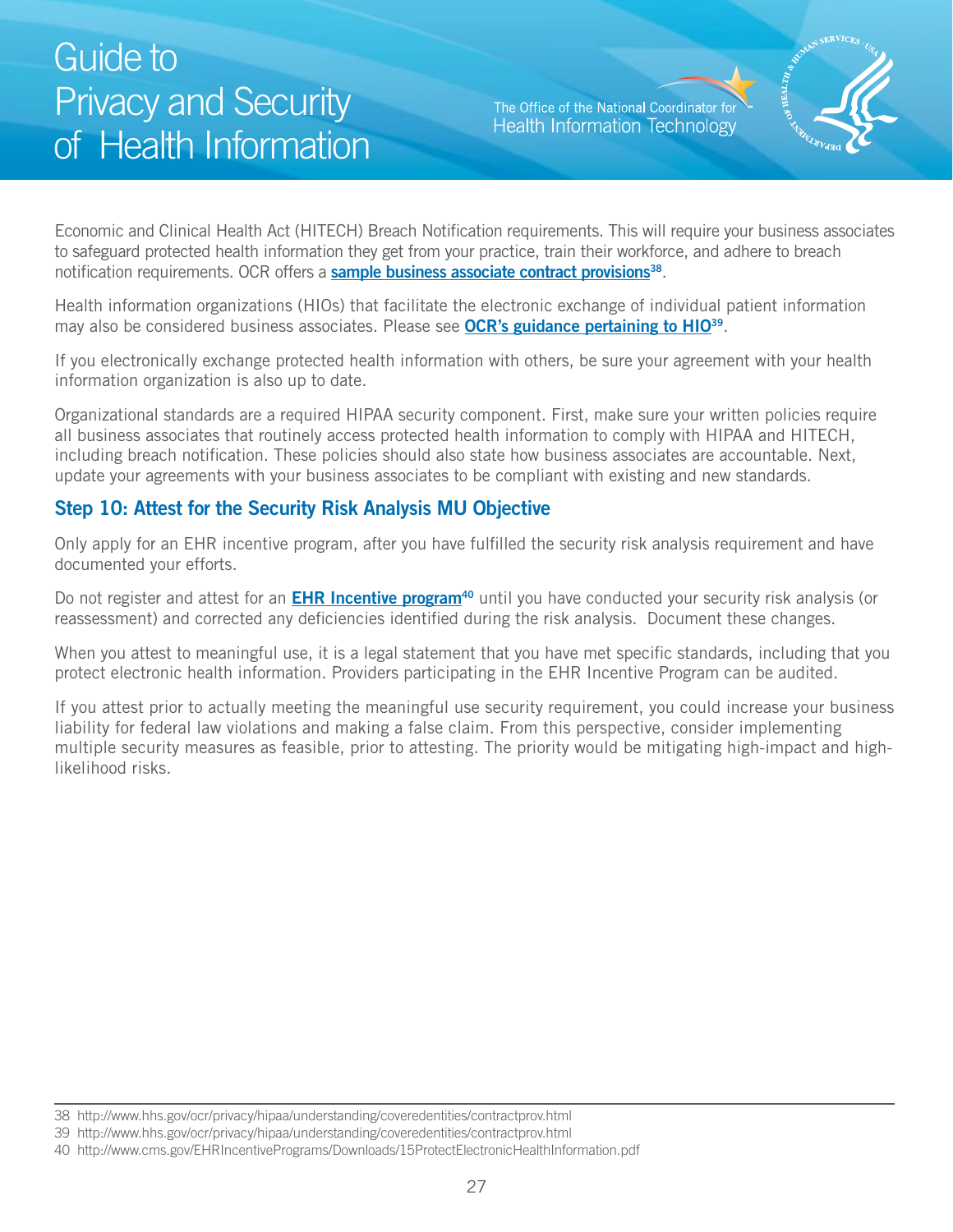<span id="page-27-0"></span>**The Office of the National Coord Health Information Technology** 



# Guide to **Privacy and Security of Health Information**

# **Chapter 4:**

Integrating Privacy and Security into Your Practice

Version 1.1 022312

The information contained in this guide is not intended to serve as legal advice nor should it substitute for legal counsel. The guide is not exhaustive, and readers are encouraged to seek additional detailed technical guidance to supplement the information contained herein.

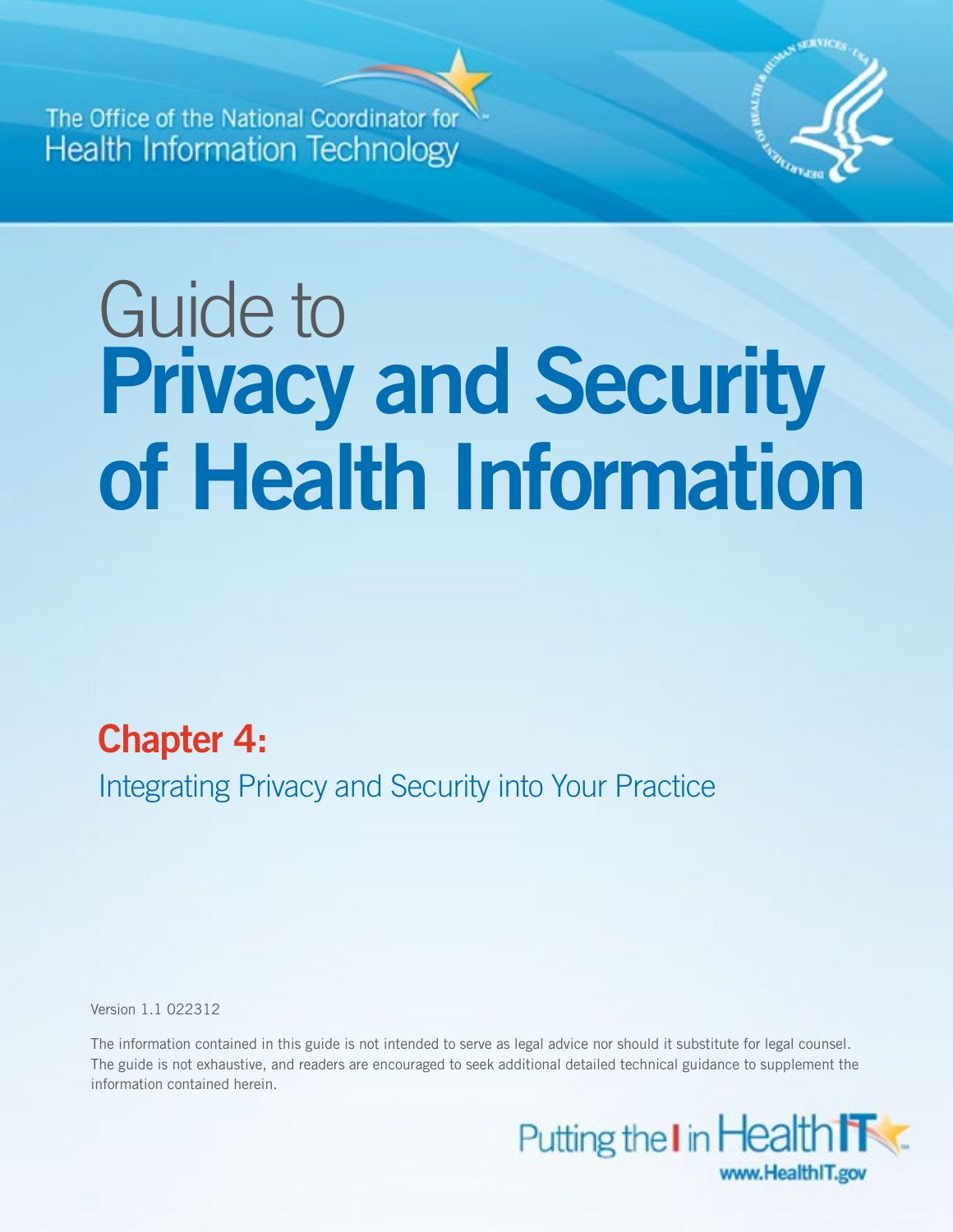The Office of the National Coordinator for **Health Information Technology** 



# <span id="page-28-0"></span>**Chapter 4:**

### Integrating Privacy and Security into Your Practice **Understanding Patients' Individual Rights and Provider Responsibilities**

Ensuring privacy and security of electronic health information is a key component to building the trust required to realize the potential benefits of electronic health information exchange. If individuals and other participants in a network lack trust in electronic exchange of information due to perceived or actual risks to individually identifiable health information or the accuracy and completeness of such information, it may affect their willingness to disclose necessary health information and could have life-threatening consequences.

The Health Insurance Portability and Accountability Act of 1996 (HIPAA) Privacy and Security Rules protect the privacy and security of individually identifiable health information. Whether the information is on a computer, paper, or other media, you have responsibilities for safeguarding health information. The HIPAA Privacy Rule covers protected health information (PHI) in any medium, while the HIPAA Security Rule covers electronic protected health information (e-PHI). HIPAA Rules have detailed requirements regarding both privacy and security.

Your practice, not your electronic health record (EHR) vendor, is responsible for taking the steps needed to comply with HIPAA privacy, security standards, and the Centers for Medicare & Medicaid Services' (CMS') Meaningful Use requirements.

 federal, state, and local laws. Read up on laws governing the privacy and security of health information. You must comply with all applicable

#### **The HIPAA Privacy Rule**

**The HIPAA Privacy Rule<sup>41</sup>** establishes a set of national standards for the use and disclosure of individually identifiable health information – often referred to as protected health information – by covered entities, as well as standards for providing individuals with privacy rights and helping individuals understand and control how their health information is used. HIPAA Privacy Rule requirements:

- Apply to most health care providers, including those who do not have EHRs or do not participate in a CMS EHR incentive program;
- Set a federal floor for protecting individually identifiable health information across all mediums (electronic, paper, and oral);
- Limits how covered entities may use and disclose individually identifiable health information they receive or create;
- • Gives individuals rights with respect to their protected health information, including a right to examine and obtain a copy of information in their medical records, and the right to ask covered entities to amend their medical record if information is inaccurate or incompleted;
- Imposes administrative requirements for covered entities, such as training of employees with regard to the Privacy Rule; and
- Establishes civil penalties.

<sup>41</sup> http://www.hhs.gov/ocr/privacy/hipaa/administrative/privacyrule/index.html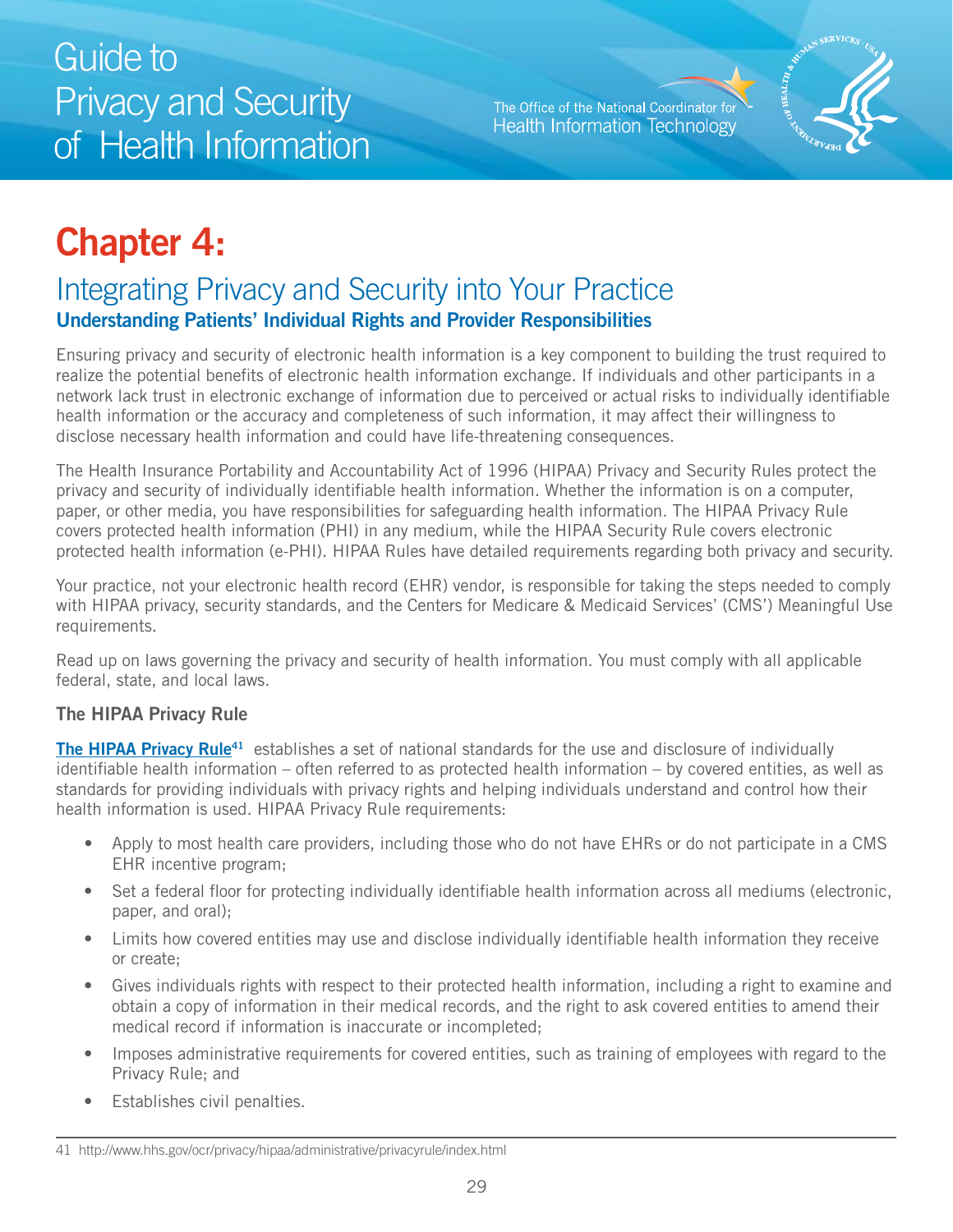#### The Office of the National Coordinator for **Health Information Technology**



<span id="page-29-0"></span>Violations of the Privacy Rule may be enforced through imposition of civil and criminal penalties. Learn more about **HIPAA enforcement**<sup>42</sup>.

Several central tenets of the Privacy Rule are:

- In general, you may use or disclose protected health information for treatment, payment, and health care operations without obtaining a patient's written permission. For other purposes, such as marketing, you may need to obtain an individual's authorization to use or disclose the patient's protected health information.
- Your agreements with business associates must explicitly require them to comply with HIPAA, including breach notification requirements.
- Generally, you and your business associates must limit your access to, use of, and disclosure of protected health information to the minimum necessary to carry out an action. This is called the "minimum necessary rule." There are several exceptions to this rule. For example, generally, you do not have to limit the disclosure of protected health information to the minimum amount necessary when you are disclosing the information for treatment of the individual.

#### **Patients' Rights and Your Responsibilities**

### Related Topics

• [Complying with Privacy & Security](http://healthit.hhs.gov/portal/server.pt/community/healthit_hhs_gov__privacy_and_security/1147) **[Requirements](http://healthit.hhs.gov/portal/server.pt/community/healthit_hhs_gov__privacy_and_security/1147)** 

### Resources

- **HIPAA Requirements in detail (OCR)**
- The Privacy Rule, in detail (OCR)
- The Security Rule, in detail (OCR)
- Customized, on-the-ground assistance to [providers](http://healthit.hhs.gov/portal/server.pt/community/hit_extension_program/1495/home/17174)
- **Privacy and Security Resources**

Under HIPAA, patients have legal, individual rights to access their health information and learn about disclosures of their health information. As their health care provider, you are responsible for respecting these rights.

The U.S. Department of Health and Human Services Office for Civil Rights (OCR) explains these rights and other requirements in its **[Summary of the HIPAA Privacy Rule43](http://www.hhs.gov/ocr/privacy/hipaa/understanding/summary/index.html)** .

As a covered entity, you have responsibilities to patients under the HIPAA Privacy Rule, including:

• **Notice of privacy practices:** Under the HIPAA Privacy Rule, covered entities must provide patients with full information on how their protected health information is used and disclosed. This is accomplished by giving patients a Notice of Privacy Practices that describes how an individual's information may be used or shared, specifies an individual's legal rights with respect to their protected health information held by the covered entity (many of which are described below), and the covered entity's legal duties.

<sup>42</sup> http://www.hhs.gov/ocr/privacy/hipaa/enforcement/index.html

<sup>43</sup> http://www.hhs.gov/ocr/privacy/hipaa/understanding/summary/index.html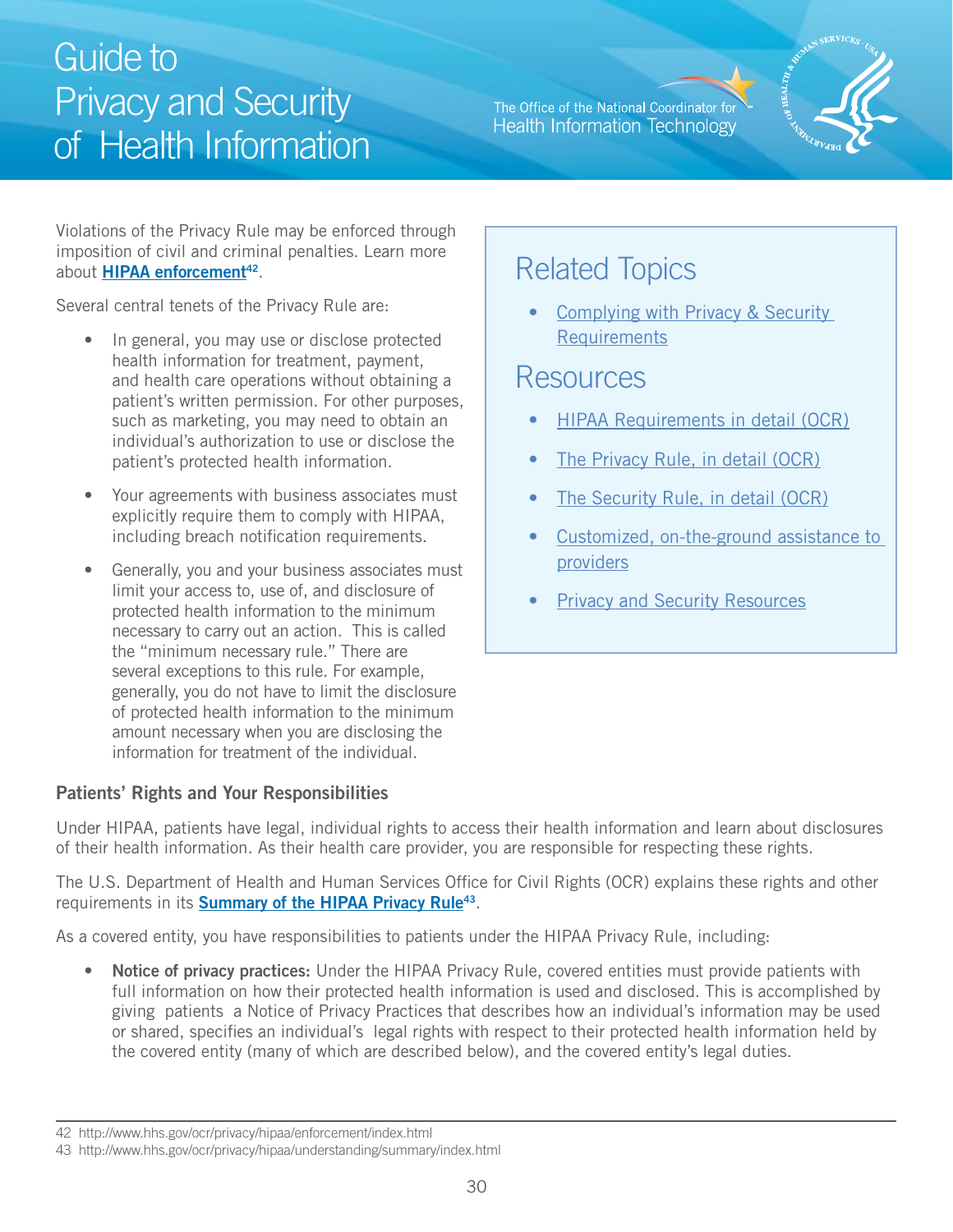The Office of the National Coordinator for **Health Information Technology** 



- **Patient access to their information:** Patients have the right to inspect, review, and receive a copy of health information about themselves held by covered entities or business associates in a designated record set, which includes a health care provider's medical and billing records. Generally, these health plans and providers have to comply with requests for access within 30 days.
- **Amending patient information:** Patients have the right to request that covered entities amend their protected health information in a designated record set when that information is inaccurate or incomplete. If a covered entity accepts an amendment request, it must make reasonable efforts to provide the amendment to persons that the individual has identified as needing it, and to persons that the covered entity knows might rely on the information. If the request is denied, covered entities must provide the individual with a written denial and allow the individual to submit a statement of disagreement for inclusion in the record.
- **Accounting of disclosures:** Individuals have a right to receive an accounting of disclosures, which is a listing of when a HIPAA covered entity has shared the individual's PHI with a person or organization outside of the entity. Accounting is only required for certain disclosure purposes. A covered entity must provide an accounting of disclosures made during the accounting period, which is six years immediately preceding the accounting request, but a covered entity is not obligated to account for any disclosure made before its Privacy Rule compliance date.
- • **Rights to restrict information:** Individuals have the right to request that a covered entity restrict use or disclosure of protected health information for treatment, payment or health care operations, disclosure to persons involved in the individual's health care or payment for health care, or disclosure to notify family members or others about the individual's general condition, location, or death. A covered entity is under no obligation to agree to requests for restrictions; however, a covered entity must have a procedure to evaluate all requests. A covered entity that does agree must comply with the agreed restrictions, except for purposes of treating the individual in a medical emergency.

#### **Designated Record Set**

A designated record set is basically a group of records which a covered entity uses to make decisions about individuals, and includes a health care provider's medical records and billing records, and a health plan's enrollment, payment, claims adjudication, and case or medical management record systems.

For more information about what a designated record set, please see **OCR's website<sup>44</sup>**.

<sup>44</sup> http://www.hhs.gov/ocr/privacy/hipaa/faq/right\_to\_access\_medical\_records/311.html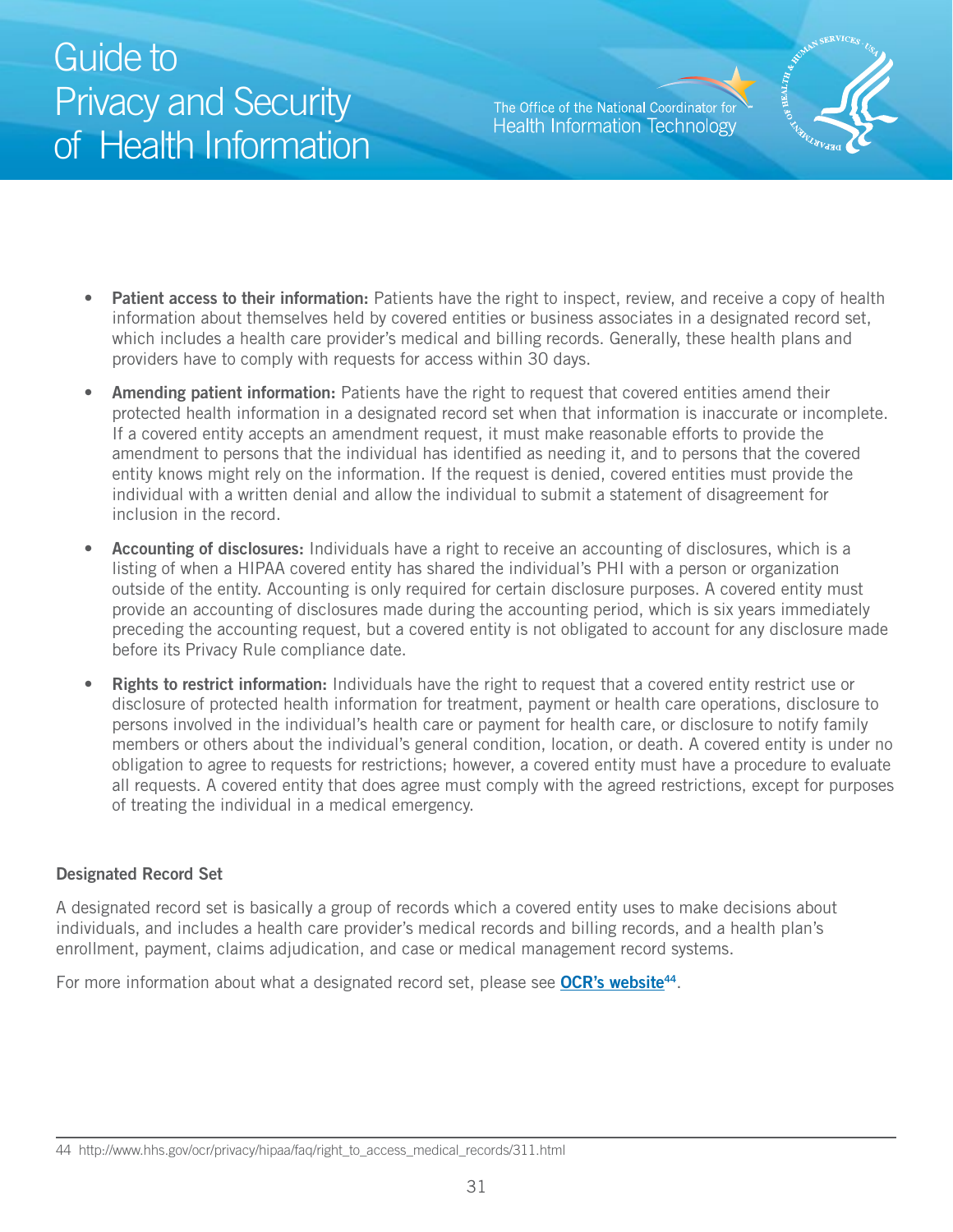The Office of the National Coordinator for **Health Information Technology** 



### <span id="page-31-0"></span>**HIPAA Limits on Using & Disclosing Patient Information**

#### **What types of information does HIPAA protect?**

The Privacy Rule applies to all **[PHI45](http://www.hhs.gov/ocr/privacy/hipaa/understanding/summary/index.html)** , which includes, when held or transmitted by a covered entity, information that:

- Relates to the individual's past, present, or future physical or mental health or condition; to the provision of health care to an individual; or to past, present, or future payment for the provision of health care to the individual; and
- Identifies the individual, or for which there is a reasonable basis to believe it can be used to identify the individual.

Protected health information can be in any form—electronic, paper, or oral—and includes financial and demographic information collected from patients.

#### **Is there any information that is not restricted by HIPAA?**

HIPAA Rules do not govern the use or disclosure of health information that does not identify an individual (known as "de-identified" PHI). Once PHI is de-identified in accordance with the HIPAA Privacy Rule, it is no longer PHI and, thus, may be used and disclosed by the covered entity or health information organization for any purpose (subject to any other applicable laws). You can share de-identified PHI, but just removing name, address, and social security number may NOT make information **"de-[identified4](http://www.hhs.gov/ocr/privacy/hipaa/understanding/coveredentities/De-identification/deidentificationworkshop2010.html)6"**. The Privacy Rule designates two processes through which a covered entity can determine that protected health information is de-identified.

Also, the HIPAA Rules do not apply to a covered entity's own employment records, or to education-related and certain other records covered by the **Family Educational Rights and Privacy Act (FERPA)**<sup>47</sup>.

#### **What about patient information pertaining to behavioral health or substance abuse?**

The HIPAA Privacy Rule protects individually identifiable behavioral health or substance abuse information that a covered entity collects or maintains in a medical record in the same way that it protects other PHI.

HIPAA is not the only federal law that impacts the disclosure of health information. In some instances, a more protective law may require an individual's permission to disclose health information where HIPAA would permit the information to be disclosed without the individual's authorization. In addition, HIPAA does not override State law provisions that are at least as protective as HIPAA.

#### **Do I need to inform my patients about how I use or disclose their health information?**

 Under the HIPAA Privacy Rule, covered entities must provide patients with a **[Notice of Privacy Practices48](http://www.hhs.gov/ocr/privacy/hipaa/understanding/coveredentities/notice.html)** that specifies an individual's legal rights and the covered entity's legal duties with respect to the use and disclosure of PHI.

In addition to providing this notice to patients at the initial visit, a covered provider must make its notice available to any patient upon request.

<sup>45</sup> http://www.hhs.gov/ocr/privacy/hipaa/understanding/summary/index.html

<sup>46</sup> http://www.hhs.gov/ocr/privacy/hipaa/understanding/coveredentities/De-identification/deidentificationworkshop2010.html

<sup>47</sup> http://www2.ed.gov/policy/gen/guid/fpco/doc/ferpa-hipaa-guidance.pdf

<sup>48</sup> http://www.hhs.gov/ocr/privacy/hipaa/understanding/coveredentities/notice.html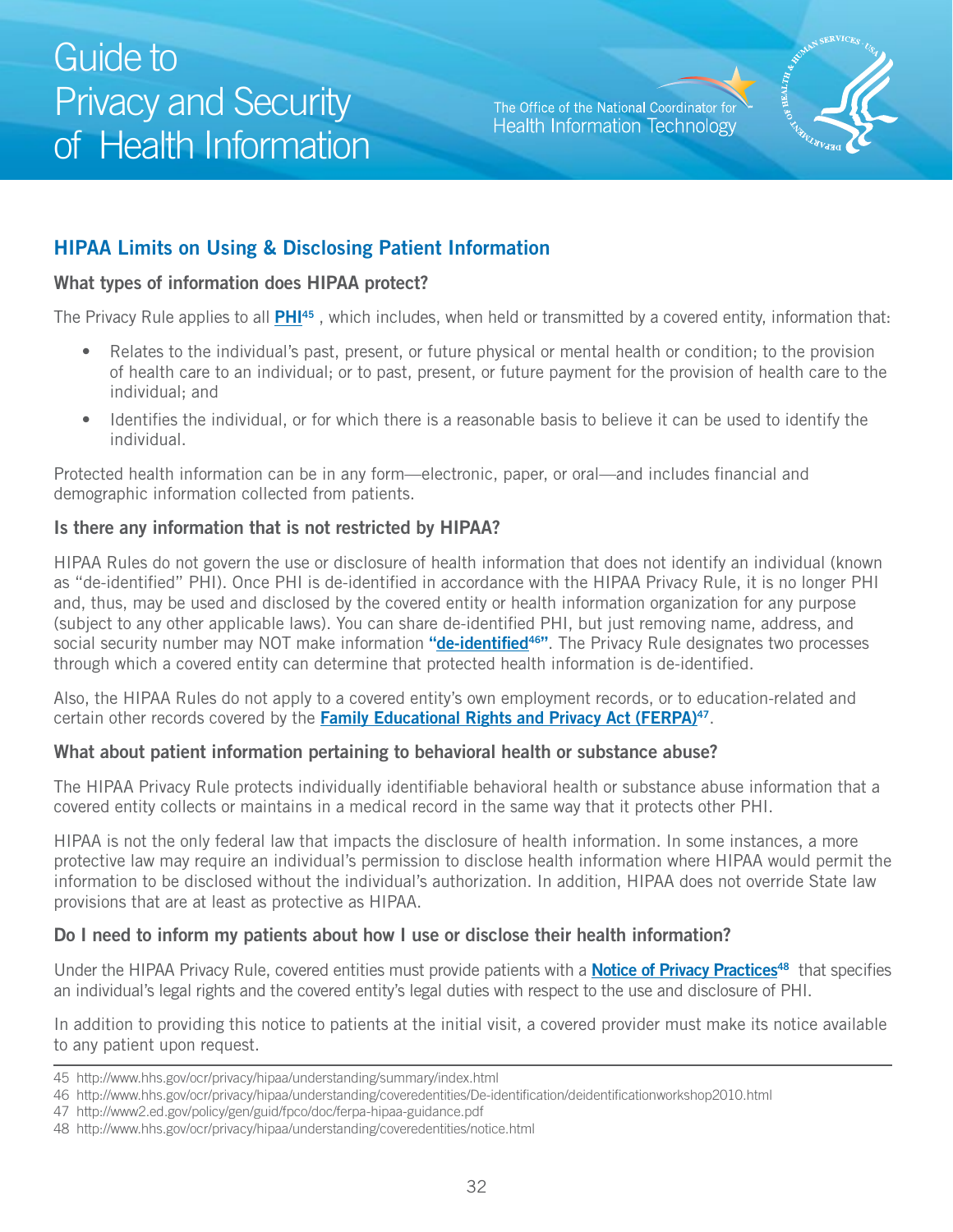The Office of the National Coordinator for **Health Information Technology** 



<span id="page-32-0"></span>Your practice has likely been using a Notice of Privacy Practices for several years now. If you need a template of an acceptable privacy practice, your REC or state or county medical association may be able to suggest some templates that comply with HIPAA requirements. Note that state and private sector requirements may necessitate adding other information to your notice. Plan to reassess your notice once OCR issues the final rule for the Health Information Technology for Economic and Clinical Health Act (HITECH) changes to HIPAA.

Please refer to OCR's website to **[learn more about the notice](http://www.hhs.gov/ocr/privacy/hipaa/understanding/consumers/noticepp.html)49**.

#### **How to Keep Your Patients' Health Information Secure**

A new EHR alters the mix of security needed to keep patient health information confidential. A new EHR also brings new responsibilities for safeguarding your patients' health information in an electronic form.

To uphold patient trust as your practice adopts an EHR, and to comply with HIPAA and meaningful use requirements, covered providers must conduct a security risk analysis. The risk analysis process will lead you to systematically examine many aspects of your medical practice:

- Your EHR software and hardware
- Adequacy of your practice protocols
- • Physical setting and environment
- Staff education and training
- **EHR** access controls
- • Contracts with your business associates
- • Patient relations and communications

and Meaningful Use requirements. Fortunately, **properly configured, certified EHRs<sup>50</sup> can provide more protection** If you do not generally use e-PHI, you will likely need to make changes in the above areas to comply with HIPAA to patient health information than that provided by paper:

- Unique passwords and user names help prevent unauthorized access to the system.
- User and role based access controls prevent inappropriate or unauthorized access to both patient information and system controls.
- Backup and recovery is essential to ensuring availability of patient information to providing consistency in care.
- Encryption protects patient health information in transmission and on mobile devices, and is often a limit on liability for breach purposes under HIPAA.
- Appropriate and properly installed wireless capability provides firewalls and encryption functionality to keep your practice network secure.

<sup>49</sup> http://www.hhs.gov/ocr/privacy/hipaa/understanding/consumers/noticepp.html

<sup>50</sup> http://healthit.hhs.gov/CHPL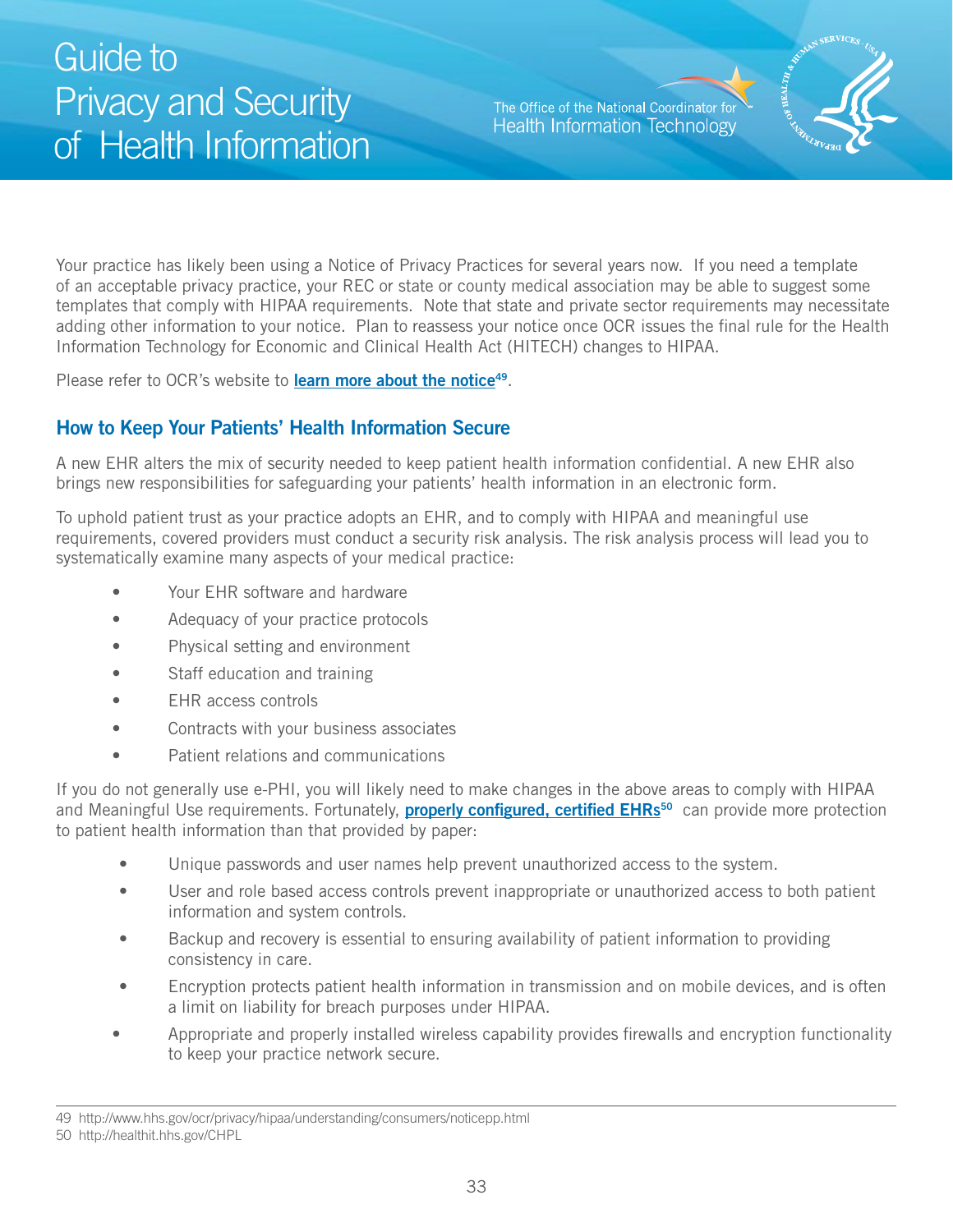The Office of the National Coordinator for **Health Information Technology** 



### <span id="page-33-0"></span>**The HIPAA Security Rule**

**The HIPAA Security Rule<sup>51</sup>** establishes national standards to protect individuals' electronic protected health information that is created, received, used, or maintained by a covered entity. The Security Rule requires appropriate administrative, physical, and technical safeguards to ensure the confidentiality, integrity, and security of electronic protected health information. The HIPAA Security Rule requires providers to implement security measures, which help protect patients' privacy by creating the conditions for patient health information to be available, but not be improperly used or disclosed. These requirements apply only to e-PHI.

All health care providers considered "Covered Entities" under HIPAA (most are) are responsible for complying with the two related rules of HIPAA: **[Privacy](http://healthit.hhs.gov/portal/server.pt/community/healthit_hhs_gov__privacy_and_security/1147)52** and **[Security53](http://www.hhs.gov/ocr/privacy/hipaa/administrative/securityrule/index.html)**. The HIPAA Security Rule sets out specific protections that all covered providers must follow to protect health information. These practices include administrative, technical, and physical safeguards. These safeguards, when applied well, can help practices avoid some of the common security gaps that lead to cyber-attack or data loss. They can protect the people, information, technology, and facilities that health care providers depend on to carry out their primary mission: helping their patients.

The HIPAA Security Rule requires three kinds of safeguards: administrative, physical, and technical.

<sup>51</sup> http://www.hhs.gov/ocr/privacy/hipaa/administrative/securityrule/index.html

<sup>52</sup> http://www.hhs.gov/ocr/privacy/hipaa/administrative/privacyrule/index.html

<sup>53</sup> http://www.hhs.gov/ocr/privacy/hipaa/administrative/securityrule/index.html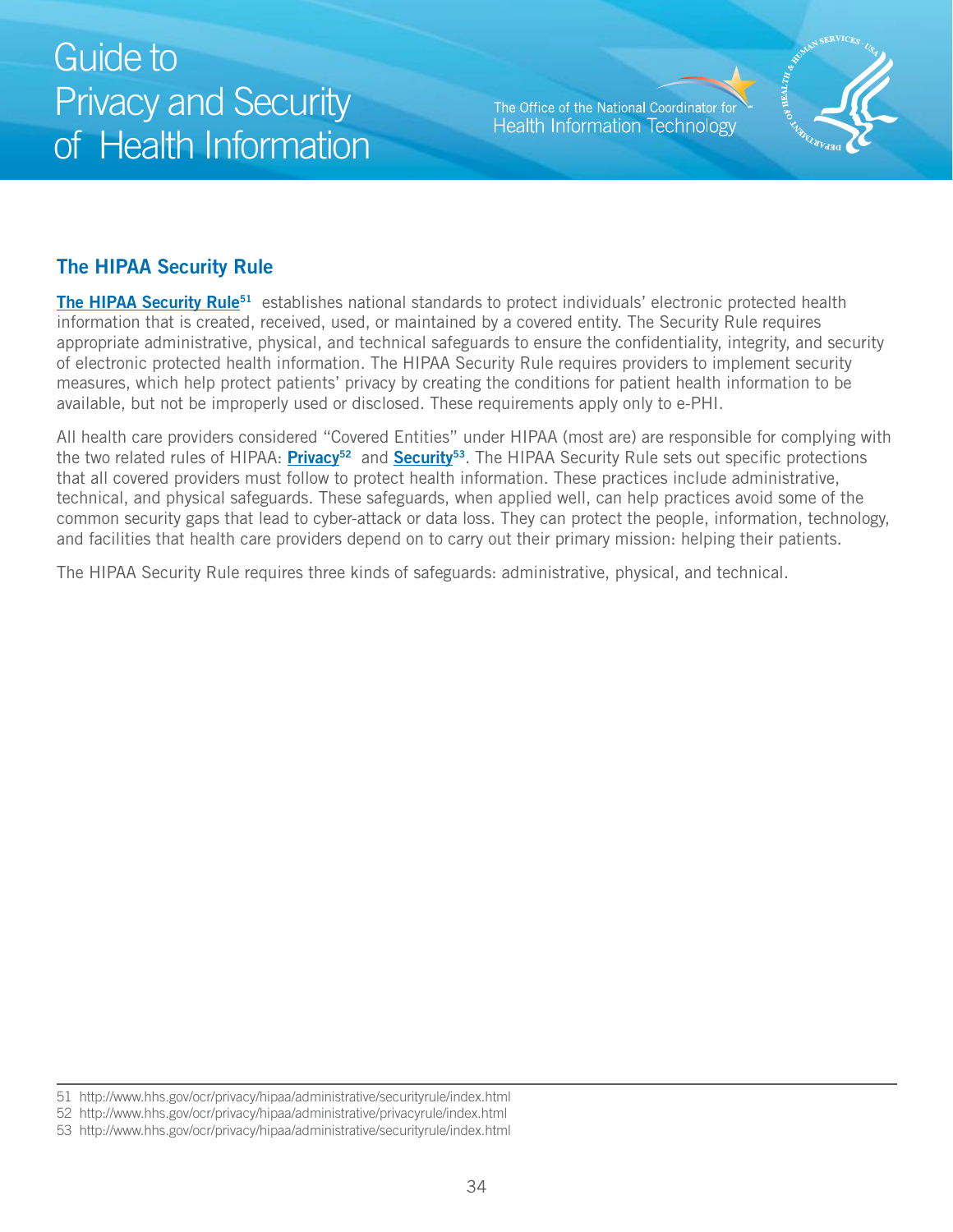The Office of the National Coordinator for **Health Information Technology** 





#### **Administrative safeguards**

These safeguards establish standards and specifications for your health information security program that involve the following:

- Security management processes to identify and analyze risks to e-PHI and implementing security measures to reduce risks
- Staff training to ensure knowledge of and compliance with your policies and procedures
- Information access management to limit access to electronic health records to protect health information, including the information in EHRs
- Contingency plan to respond to emergencies or restore lost data

#### **Physical safeguards**

These safeguards control physical access to your office and computer systems. Examples of required physical safeguards include:

- Facility access controls, such as locks and alarms, to ensure only authorized personnel have access into facilities that house systems and data
- Workstation security measures, such as cable locks and computer monitor privacy filters, to guard against theft and restrict access to authorized users
- Workstation use policies to ensure proper access to and use of workstations

#### **Technical safeguards**

These safeguards include hardware, software, and other technology that limits access to e-PHI. Examples of required technical safeguards include:

- Access controls to restrict access to PHI to authorized personnel only
- Audit controls to monitor activity on systems containing e-PHI, such as an electronic health record system
- Integrity controls to prevent improper e-PHI alteration or destruction
- Transmission security measures to protect e-PHI when transmitted over an electronic network

Please visit the OCR for a full overview of security standards and required protections for e-PHI under the HIPAA Security Rule.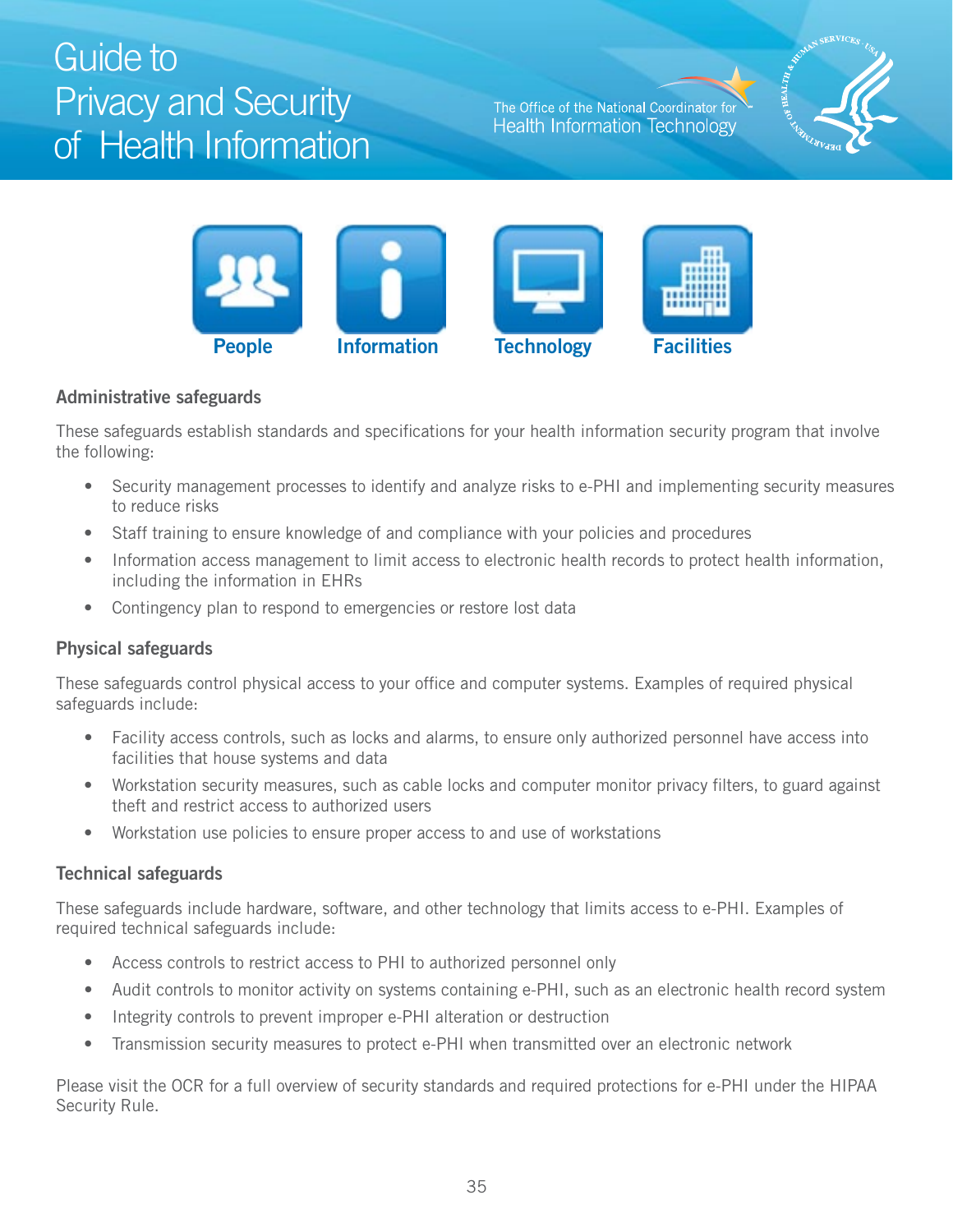#### The Office of the National Coordinator for **Health Information Technology**



### <span id="page-35-0"></span>**Working with Your EHR and Health IT Vendors**

When working with your EHR and Health IT vendors, you may want to ask some of the following questions to help you ascertain some of the issues you need to address in your particular practice:

- Are the security features listed below in my certified EHR and my practice environment addressed in your implementation process? Will you train my staff on these features so they can update and configure as necessary?
	- o Encryption
	- o Auditing function
	- o Firewalls and encryption on computer, software, and router
	- o Backup and recovery
	- o Unique IDs and passwords, biometric if available
	- o Role based or user based access controls
	- o Anti-virus and anti-spyware

### Your EHR Software and Hardware

Most EHRs and the related equipment have these security features built into or provided as part of a service, although they are not always configured or enabled properly. As the guardian of patient health information, it is up to you to learn these basic features and along with your staff, ensure they are functioning and are updated when necessary. Remember, security risk analysis and mitigation is an ongoing responsibility for your practice. This should be part of your practice's ongoing activities and a full security risk analysis should be conducted at least once a year.

- How does my backup and recovery system work, where is the documentation and how do I test this recovery system?
- How much of your EHR training covers privacy and security functions?
- Communications regarding updates, for example how will you know when valid EHR vendor staff are contacting your practice so that staff do not fall victim to social hacking?

### **Cybersecurity**

To exchange patient information, submit claims electronically, generate electronic records for patients' requests, or e-prescribe, an Internet connection is a necessity.

Strong cybersecurity practices are important in order to protect patient information, organizational assets, operations, personnel, and for compliance with the HIPAA Security Rule. Basic cybersecurity practices are needed to protect the confidentiality, integrity, and availability of electronic health record systems, regardless of how they are delivered—whether installed in a physician's office or accessed over the Internet.

### Definition of Cybersecurity

of cyber (online) attacks.<br>36 **Cybersecurity:** The protection of information and systems that connect to the Internet. It is in fact protecting your personal information or any form of digital asset stored in your computer or in any digital memory device. It includes detection and response to a variety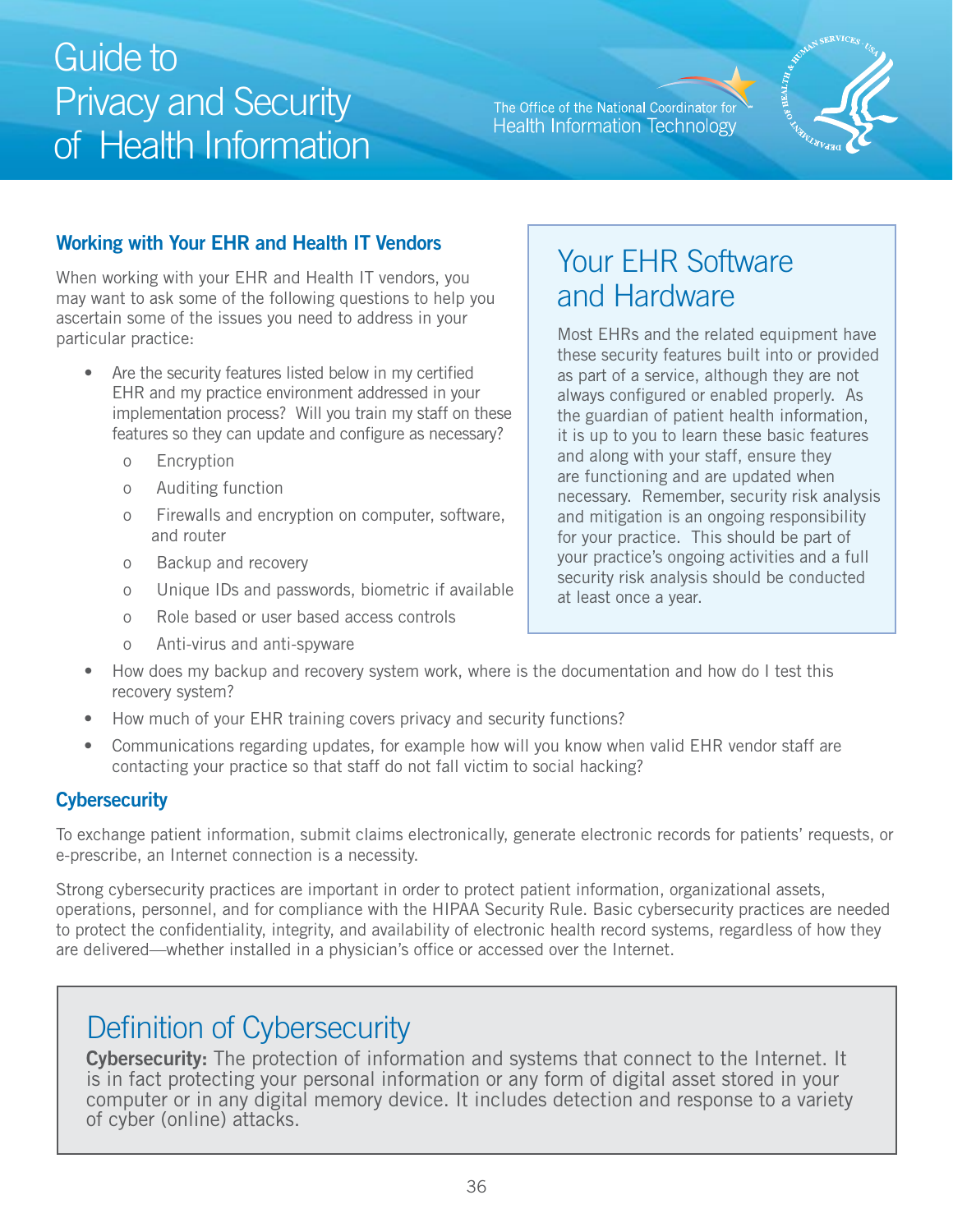The Office of the National Coordinator for **Health Information Technology** 



<span id="page-36-0"></span>The U.S. Department of Health and Human Services Office of the National Coordinator for Health Information Technology's (ONC's) **Cybersecurity Checklist<sup>54</sup>** [PDF - 507 KB] shows you 10 simple best practices that should be taken to reduce the most important threats to the safety of EHRs.

For a full overview of **[security standards and required protections for e-PHI under the HIPAA Security Rule55](http://www.hhs.gov/ocr/privacy/hipaa/administrative/securityrule/index.html)**, visit OCR's website.

### **What to Do in Case of a Breach of Unsecured PHI?**

### Definition of e-PHI

Electronic Protected Health Information (e-PHI): The HIPAA Security Rule protects a subset of information covered by the HIPAA Privacy Rule. This subset of information is referred to as e-PHI. e-PHI is all PHI a covered entity creates, receives, maintains, or transmits in electronic form. The Security Rule does not apply to PHI transmitted orally or in writing.

The HIPAA Privacy Rule protects the privacy of individually identifiable health information, called protected health information (PHI). PHI includes information:

- That relates to the individual's past, present, or future physical or mental health or condition; to the provision of health care to an individual; or to past, present, or future payment for the provision of health care to the individual; and
- That identifies the individual, or for which there is a reasonable basis to believe it can be used to identify the individual.

A breach is, generally, an impermissible use or disclosure under the Privacy Rule that compromises the security or privacy of the protected health information such that the use or disclosure poses a significant risk of financial, reputational, or other harm to the affected individual.

#### **The Breach Notification Rule**

The Breach Notification Rule<sup>56</sup> requires HIPAA covered entities to promptly notify individuals and the Secretary of U.S. Department of Health and Human Services (HHS) of the loss, theft, or certain other impermissible uses or disclosures of unsecured protected health information. Health care providers must also promptly notify the Secretary of HHS if there is any breach of unsecured protected health information and if the breach affects 500 or more individuals, and notify the media if the breach affects more than 500 patients of a state or jurisdiction.

<sup>54</sup> http://healthit.hhs.gov/pdf/cybersecurity/Basic-Security-for-the-Small-Healthcare-Practice-Checklists.pdf

<sup>55</sup> http://www.hhs.gov/ocr/privacy/hipaa/administrative/securityrule/index.html

<sup>56</sup> The Breach Notification Rule is an interim final rule and subject to future final rulemaking.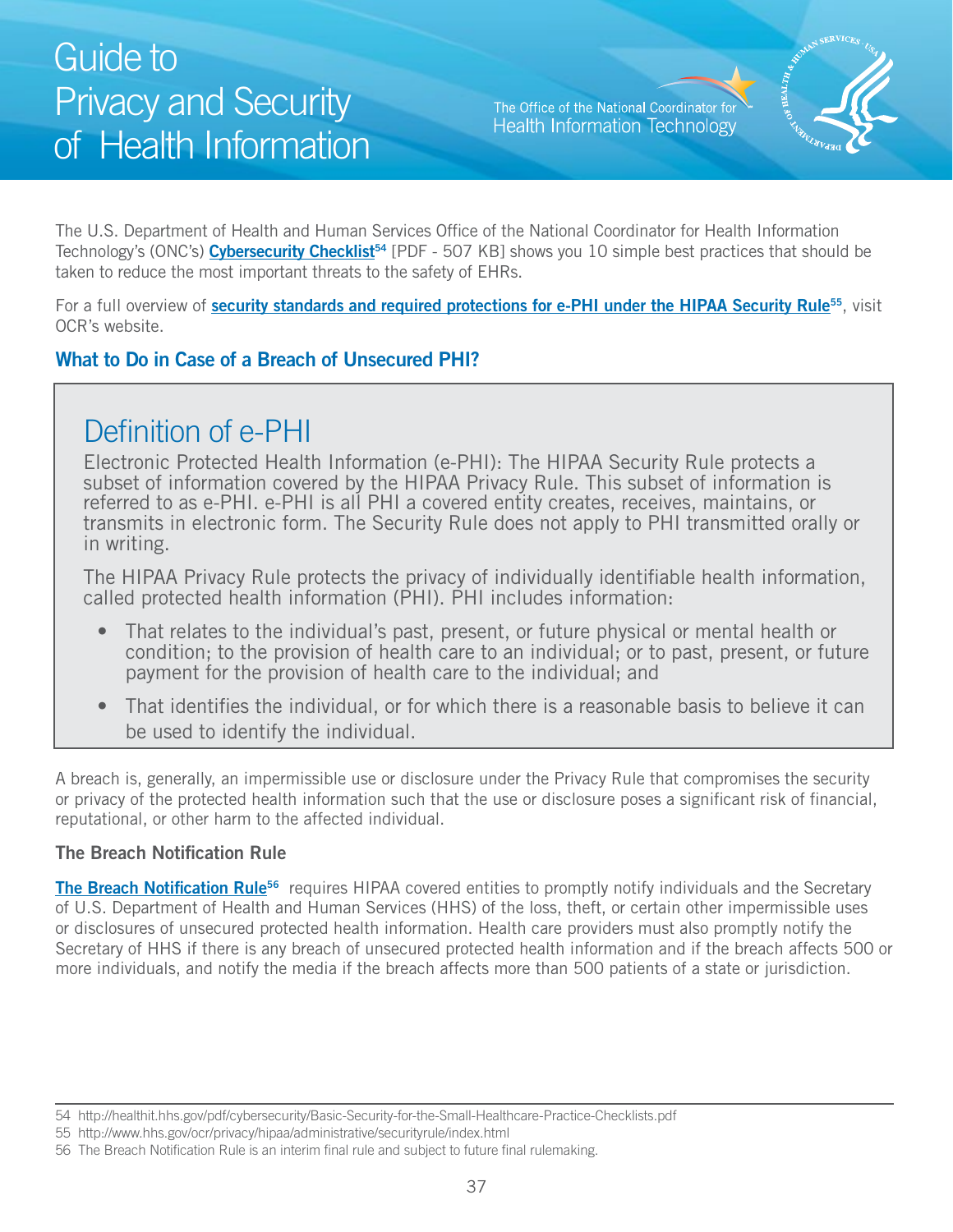The Office of the National Coordinator for **Health Information Technology** 



- <span id="page-37-0"></span>• Significant breaches are investigated by OCR and fines may be imposed for failure to comply with the HIPAA Rules. **[Breaches that affect 500 or more patients are publicly reported on the OCR website57](http://www.hhs.gov/ocr/privacy/hipaa/administrative/breachnotificationrule/breachtool.html)**.
- Similar breach notification provisions implemented and enforced by the **Federal Trade Commission**<sup>58</sup>, apply to vendors of personal health records and their third party service providers.

### **Your Practice and the HIPAA Rules**

#### **Who Must Comply with HIPAA Rules?**

**"Covered entities<sup>59"</sup>** must comply with the HIPAA Privacy and Security Rules:

- Health care providers, including doctors, clinics, hospitals, nursing homes, and pharmacies that electronically transmit any health information in connection with a transaction for which HHS has adopted a standard;
- Health plans; and
- Health care clearinghouses.

If you are a covered entity and you have a person or entity that performs certain functions or activities that involve the use or disclosure of protected health information on behalf of, or provides services to, a covered entity, the person or entity is considered a **["business associate60."](http://www.hhs.gov/ocr/privacy/hipaa/understanding/coveredentities/businessassociates.html)** 

As a covered entity, it is your **r[esponsibility to obtain a written contract or agreement that the business associate](http://www.hhs.gov/ocr/privacy/hipaa/understanding/coveredentities/contractprov.html)**  will appropriately safeguard the PHI<sup>61</sup> created or received on your behalf.

### Where can I get help or more information?

Sixty-two Regional Extension Centers across the nation are prepared to offer customized, on-the-ground assistance to providers who are implementing HIPAA privacy and security protections.

<sup>57</sup> http://www.hhs.gov/ocr/privacy/hipaa/administrative/breachnotificationrule/breachtool.html

<sup>58</sup> http://www2.ftc.gov/opa/2009/08/hbn.shtm

<sup>59</sup> http://www.hhs.gov/ocr/privacy/hipaa/understanding/coveredentities/index.html

<sup>60</sup> http://www.hhs.gov/ocr/privacy/hipaa/understanding/coveredentities/businessassociates.html

<sup>61</sup> http://www.hhs.gov/ocr/privacy/hipaa/understanding/coveredentities/contractprov.html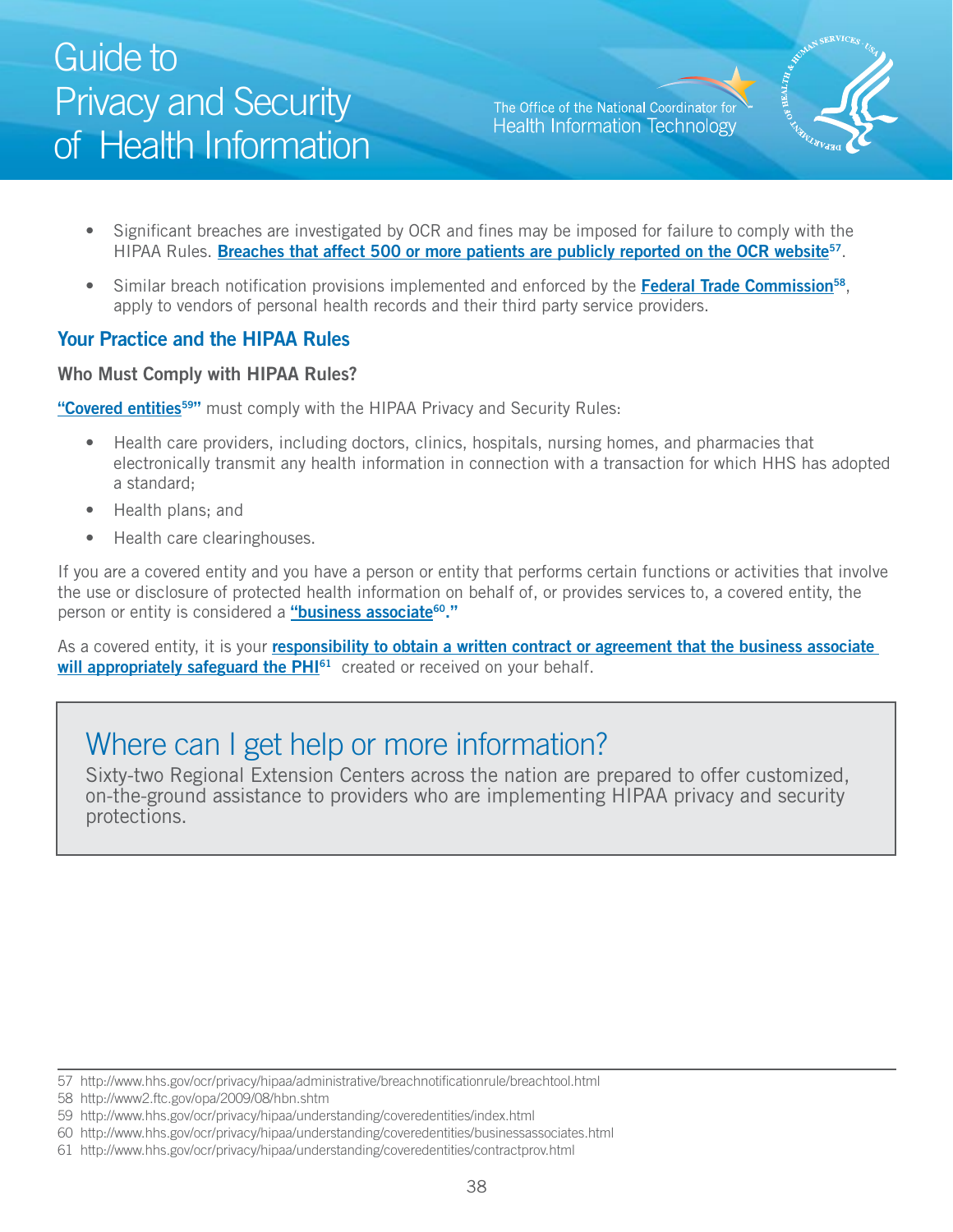The Office of the National Coordinator for **Health Information Technology** 



#### <span id="page-38-0"></span>**Failure to Comply with HIPAA**

Failure to comply with HIPAA can result in civil and criminal penalties.

#### **Civil Penalties**

OCR is responsible for administering and enforcing the HIPAA Privacy and Security Rules and conducts complaint investigations, compliance reviews, and audits. Fines may be imposed for failure to comply with the HIPAA Rules.

The civil penalties, especially for intentional disclosure of PHI are substantial, which makes compliance with the HIPAA Privacy and Security Rules essential.

State attorneys general may also enforce provisions of the HIPAA Rules.

Learn more about **OCR's [HIPAA](http://www.hhs.gov/ocr/privacy/hipaa/enforcement/audit/index.html) enforcement<sup>62</sup>**, the **HIPAA Privacy & Security Audit Program<sup>63</sup>, or the HIPAA Enforcement [Rule64](http://www.hhs.gov/ocr/privacy/hipaa/administrative/enforcementrule/index.html)** .

#### **Criminal Penalties**

The U.S. Department of Justice enforces criminal penalties for HIPAA violations.

#### **Public Reporting of Breach Incidents**

**[Breaches of unsecured PHI that affect 500 or more individuals](http://www.hhs.gov/ocr/privacy/hipaa/administrative/breachnotificationrule/breachtool.html)  [are publicly reported on the OCR website65.](http://www.hhs.gov/ocr/privacy/hipaa/administrative/breachnotificationrule/breachtool.html)** 

Find out more about the **Breach Notification Rule and reporting requirements<sup>66</sup>.** 

### **Oversight**

The Office for Civil Rights, within the U.S. Department of Health and Human Services (HHS) administers and enforces the HIPAA Privacy, Security, and Breach Notification Rules. State attorneys general may also enforce provisions of the HIPAA Rules. The Centers for Medicare and Medicaid Services within HHS oversees the EHR incentive programs. The Office of the National Coordinator for Health Information Technology provides support for the adoption and promotion of EHR and health information exchange (HIE) to improve health care in the United States.

**Breach notification rule and reporting** 

<sup>62</sup> http://www.hhs.gov/ocr/privacy/hipaa/enforcement/index.html

<sup>63</sup> http://www.hhs.gov/ocr/privacy/hipaa/enforcement/audit/index.html

<sup>64</sup> http://www.hhs.gov/ocr/privacy/hipaa/administrative/enforcementrule/index.html

<sup>65</sup> http://www.hhs.gov/ocr/privacy/hipaa/administrative/breachnotificationrule/breachtool.html

<sup>66</sup> http://www.hhs.gov/ocr/privacy/hipaa/administrative/breachnotificationrule/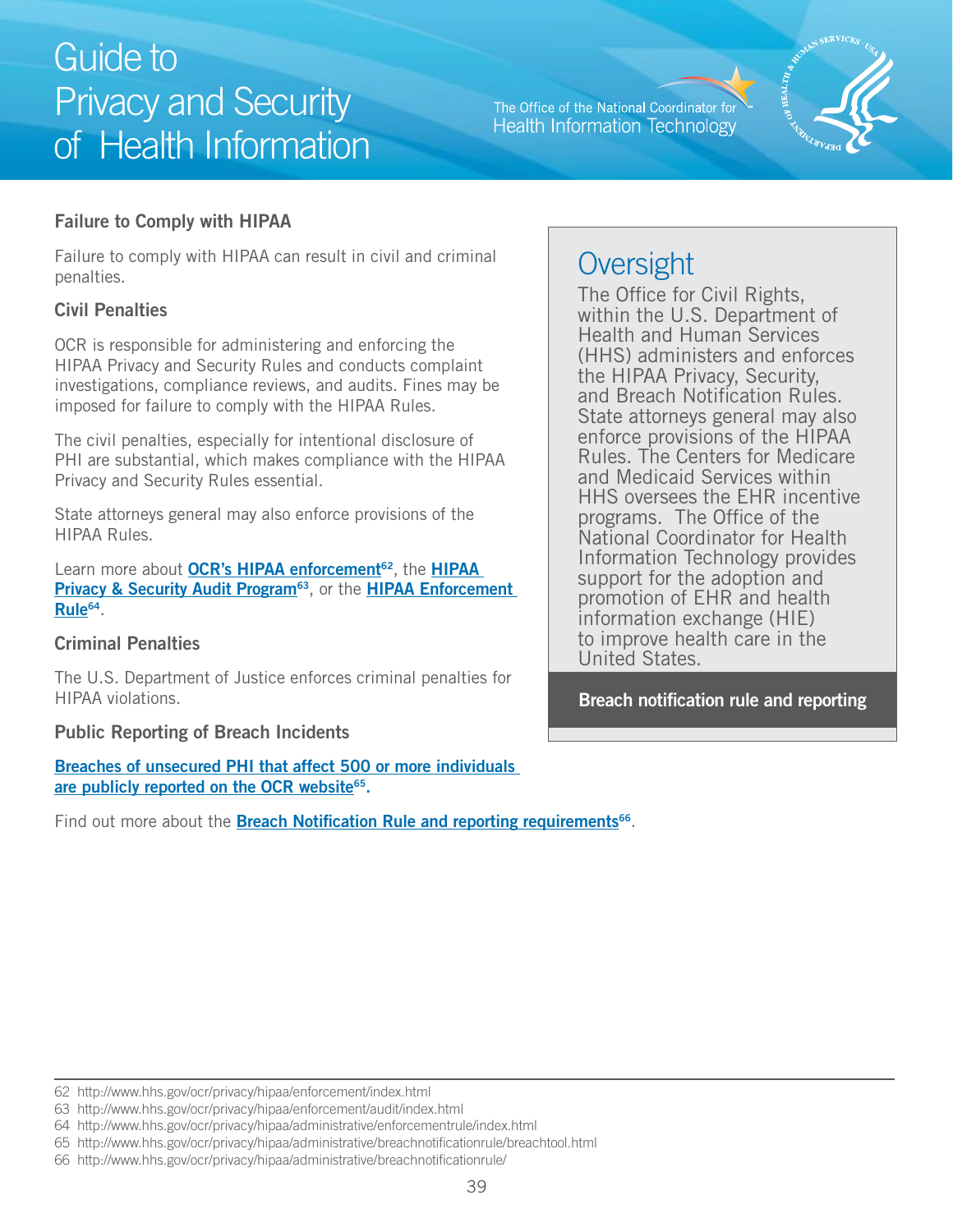The Office of the National Coordinator for **Health Information Technology** 



#### **Compliance with Other Laws and Requirements**

Besides HIPAA, HITECH, and Meaningful Use privacy and security-related requirements, your medical practice other requirements, view the table below. may also need to comply with additional privacy and security laws and requirements. To learn more about these

The table below provides a snapshot of these domains. Your state board of medicine and your state associations may also have guidance. Privacy and security requirements will continue to evolve. Stay abreast of them and integrate them into your medical practice.

| <b>Laws/ Requirements</b>                     | <b>Key Points</b>                                                                                                                                                                                                                                                                                                                                                                                                                                                                                                                                                                                                                                                                   |
|-----------------------------------------------|-------------------------------------------------------------------------------------------------------------------------------------------------------------------------------------------------------------------------------------------------------------------------------------------------------------------------------------------------------------------------------------------------------------------------------------------------------------------------------------------------------------------------------------------------------------------------------------------------------------------------------------------------------------------------------------|
| <b>Sensitive Health</b><br><b>Information</b> | Some laws and frameworks recognize that particular health conditions may put<br>individuals at a higher risk for discrimination or harm based on that condition.<br>Federal and some state laws require special treatment and handling of information<br>relating to alcohol and drug abuse, genetics, domestic violence, mental health,<br>and HIV/AIDs.<br>Federal laws:<br>$\bullet$<br>- 42 CFR Pt. 2: Confidentiality of Alcohol and Drug Abuse <sup>65</sup><br>- Family Education Rights and Privacy Act (FERPA) <sup>66</sup><br>- Genetic Information Nondiscrimination Act (GINA) <sup>67</sup><br>- Title X of Public Health Service Act - Confidentiality <sup>68</sup> |
| <b>Minors' Health</b><br><b>Information</b>   | State and federal laws generally authorize parent or guardian access to minors'<br>health information.<br>Depending on age and health condition (e.g., reproductive health, child abuse, mental health), and applicable state law, minors also have privacy protections<br>$\bullet$<br>related to their ability to consent for certain services under federal or state law.<br>Federal laws:<br>- Family Education Rights and Privacy Act<br>- Genetic Information Nondiscrimination Act<br>- Title X of Public Health Service Act                                                                                                                                                 |
| <b>Private-Sector</b><br><b>Requirements</b>  | A contracting health plan or payer may require confidentiality or safeguards.                                                                                                                                                                                                                                                                                                                                                                                                                                                                                                                                                                                                       |

<sup>67</sup> http://www.samhsa.gov/healthPrivacy

<sup>68</sup> http://www.samhsa.gov/healthPrivacy/

<sup>69</sup> http://ecfr.gpoaccess.gov/cgi/t/text/text-idx?c=ecfr&sid=ecbc0d928c8f11dbab0c20532d0101c9&rgn=div8&view=text&node=29:4.1.4.1.21.0. 26.9&idno=29%20and%20http://ecfr.gpoaccess.gov/cgi/t/text/text-idx?c=ecfr&sid=ecbc0d928c8f11dbab0c20532d0101c9&rgn=div8&view=text& 70 ecfr.gpoaccess.gov/cgi/t/text/text-idx?c=ecfr&sid=ce18bb9053f3b026e8983fd8ac27170c&rgn=div8&view=text&node=42:1.0.1.4.43.1.19.1 1&idno=42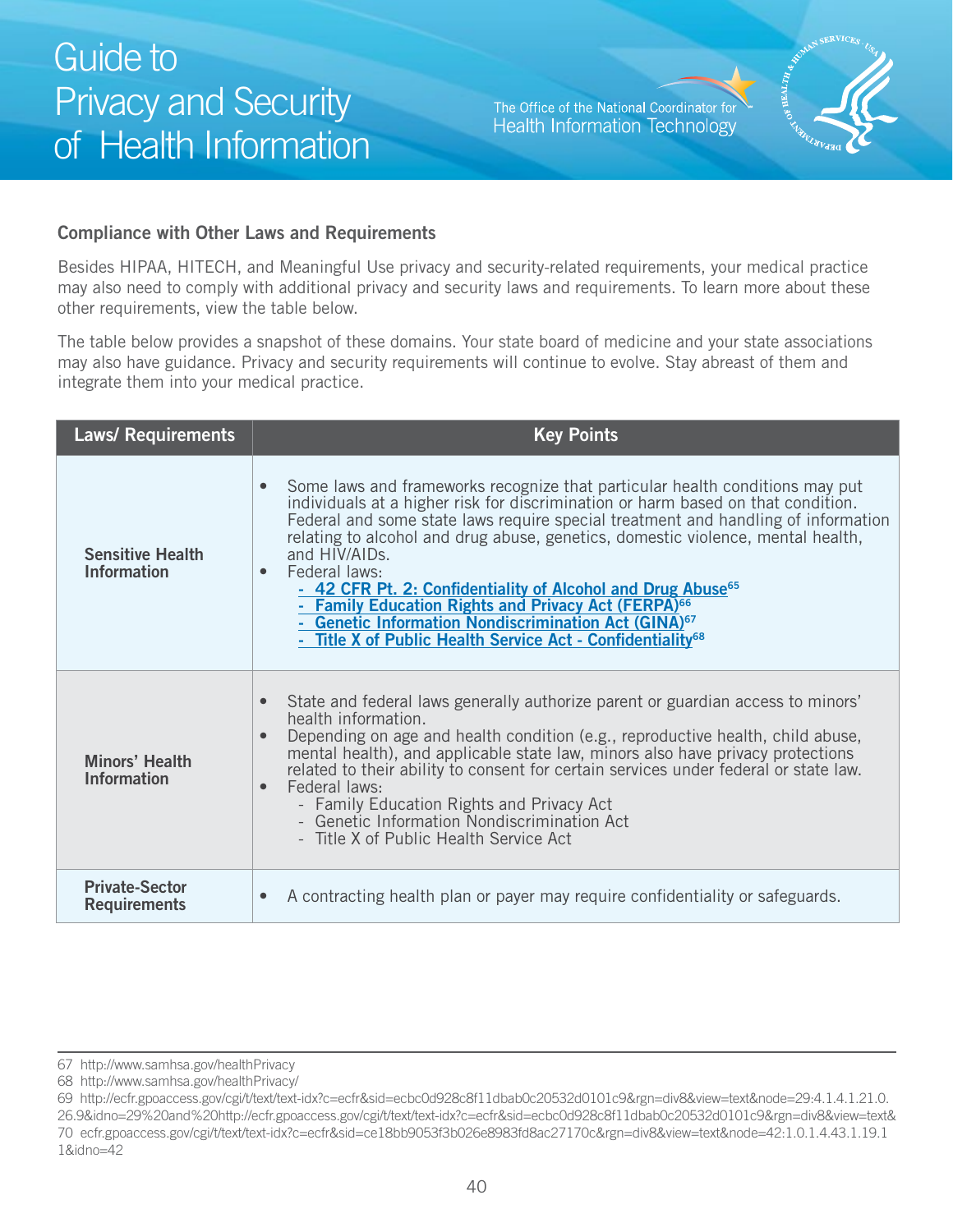The Office of the National Coordinator for **Health Information Technology** 



### Essential HIPAA Terms to Know

Understanding your HIPAA responsibilities requires being familiar with the following terms:

- includes paper faxes and electronic submissions through an EHR or computer portal.<br>Therefore, most provider practices will be covered entities under HIPAA. Therefore, most provider practices will be covered entities under HIPAA. **• Covered entities** include health plans, health care clearinghouses, and most health care providers. Most providers are covered entities because they transmit electronic health information in connection with a standard transaction adopted pursuant to HIPAA administrative simplification rules (e.g., billing electronically). Transmission also
- **Business associates** are individuals and organizations that perform services for or on behalf of your practice that entail routine access to protected health information. Examples: claims processing or administration. OCR provides more information about conduits of PHI.
- information, and **Individually identifiable health information** ("IIHI"): Under HIPAA, IIHI is a subset of health
	- care clearinghouse; (a) Is created or received by a health care provider, health plan, employer, or health
	- (b) Relates to past, present, or future health or condition of an individual, provision or care, or payment; and
	- (c) Identifies the individual or there is a reasonable basis to believe that the information could be used to identify the individual.
- **Protected health information (PHI)** refers to individually identifiable health information, that is:
	- (a) Transmitted by electronic media;
	- (b) Maintained in electronic media; or
	- (c) Transmitted or maintained in any other form or medium.

Not all IIHI is PHI. IIHI in the hands of a non-HIPAA covered entity is not PHI. IIHI in educational or employment records is not PHI, regardless if it is held by a covered entity.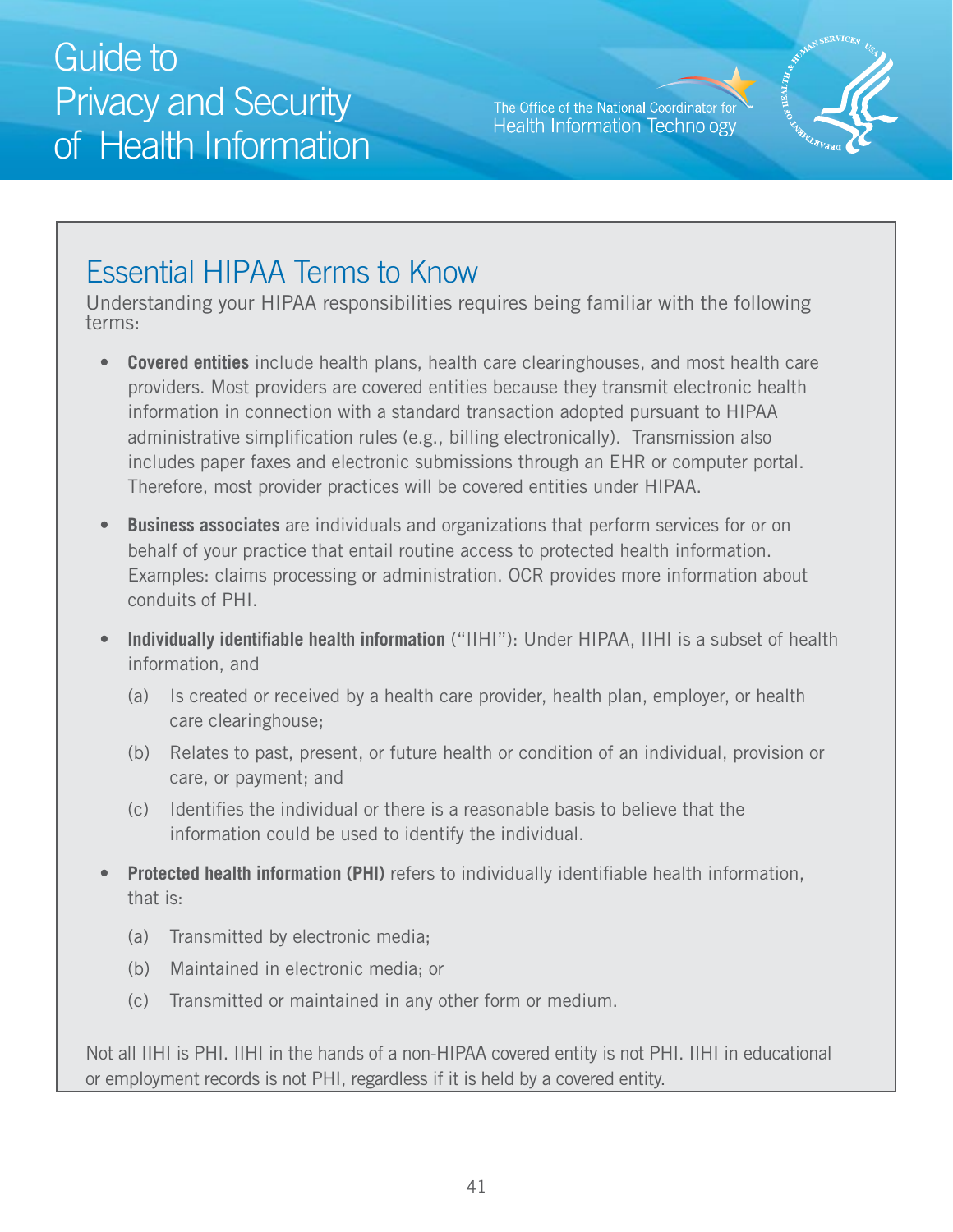The Office of the National Coordinator for **Health Information Technology** 



HIPAA does not provide protections for all health information. HIPAA applies only to PHI.

- **De-Identified Health Information** is health information that does not identify an individual, and for which there is no reasonable basis to believe that it can be used to identify an individual. Once PHI is deidentified in accordance with the HIPAA Privacy Rule, it is no longer PHI, or subject to the HIPAA Rules, and, thus, may be used and disclosed by the covered entity or business associate for any purpose without restriction by HIPAA (but remains subject to any other applicable laws). The Privacy Rule designates **[two](http://http://www.hhs.gov/ocr/privacy/hipaa/understanding/coveredentities/De-identification/deidentificationworkshop2010.html)**  ways whereby a covered entity can create de-identified health information<sup>71</sup>.
- individual. The *Breach Notification Rule<sup>73</sup>* specifies what is considered a breach, how and when these **Breach Notification.** A "breach" is, generally, an impermissible use or disclosure under the Privacy Rule that compromises the security or privacy of the **[unsecured protected health information7](http://http://www.hhs.gov/ocr/privacy/hipaa/administrative/breachnotificationrule/brguidance.html)2**, such that the use or disclosure poses a significant financial risk or financial, reputational, or other harm to the affected breaches must be disclosed, and what the penalties are. For instance, health care providers and their contractors must notify the patient, HHS, and the media in certain circumstances.

<sup>71</sup> http://www.hhs.gov/ocr/privacy/hipaa/understanding/coveredentities/De-identification/deidentificationworkshop2010.html

<sup>72</sup> http://www.hhs.gov/ocr/privacy/hipaa/administrative/breachnotificationrule/brguidance.html

<sup>73</sup> The Breach Notification Rule is an interim final rule and subject to future final rulemaking.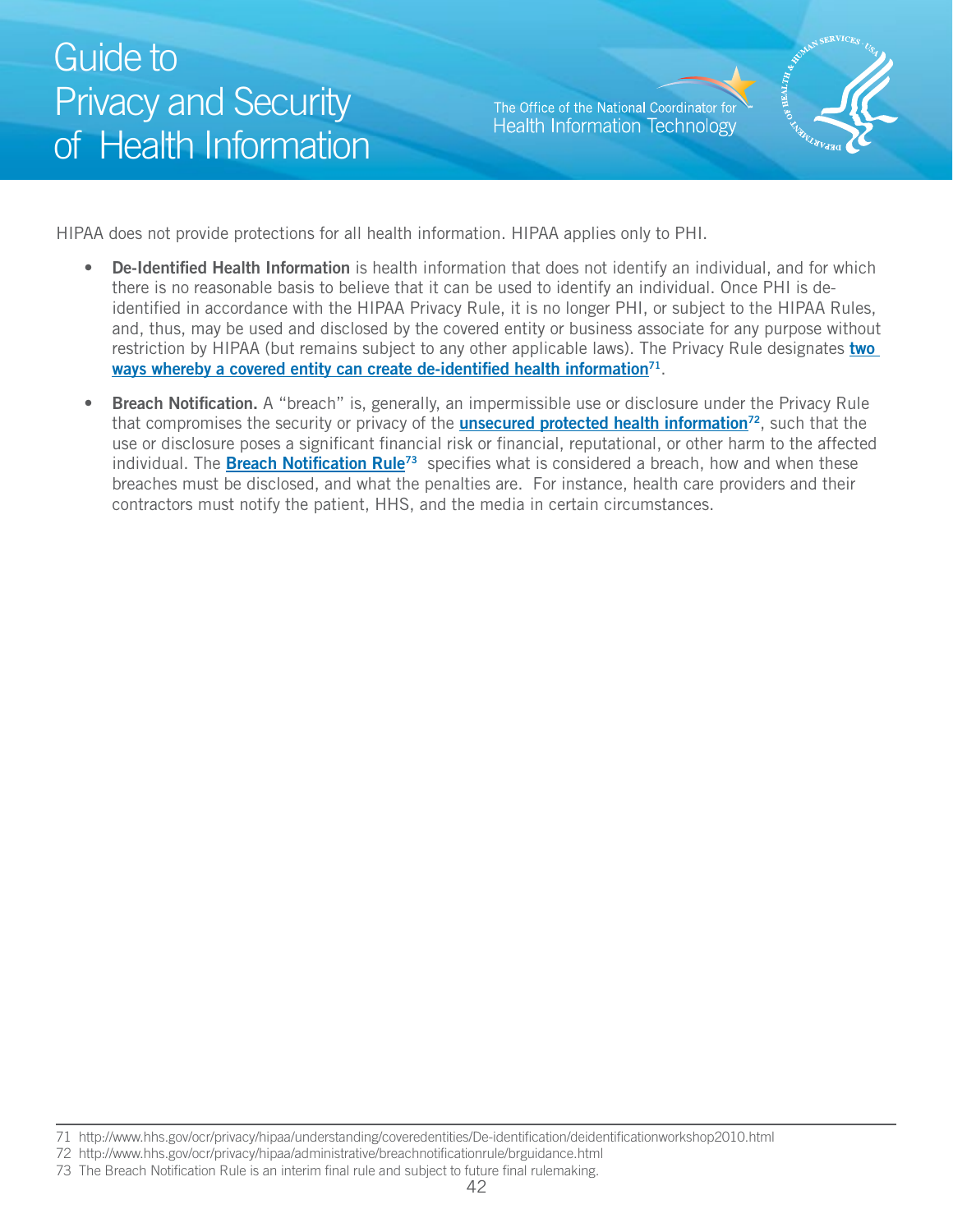<span id="page-42-0"></span>**The Office of the National Coord Health Information Technology** 



# Guide to **Privacy and Security of Health Information**

**Chapter 5:**  Privacy and Security Resources

Version 1.1 022312

The information contained in this guide is not intended to serve as legal advice nor should it substitute for legal counsel. The guide is not exhaustive, and readers are encouraged to seek additional detailed technical guidance to supplement the information contained herein.

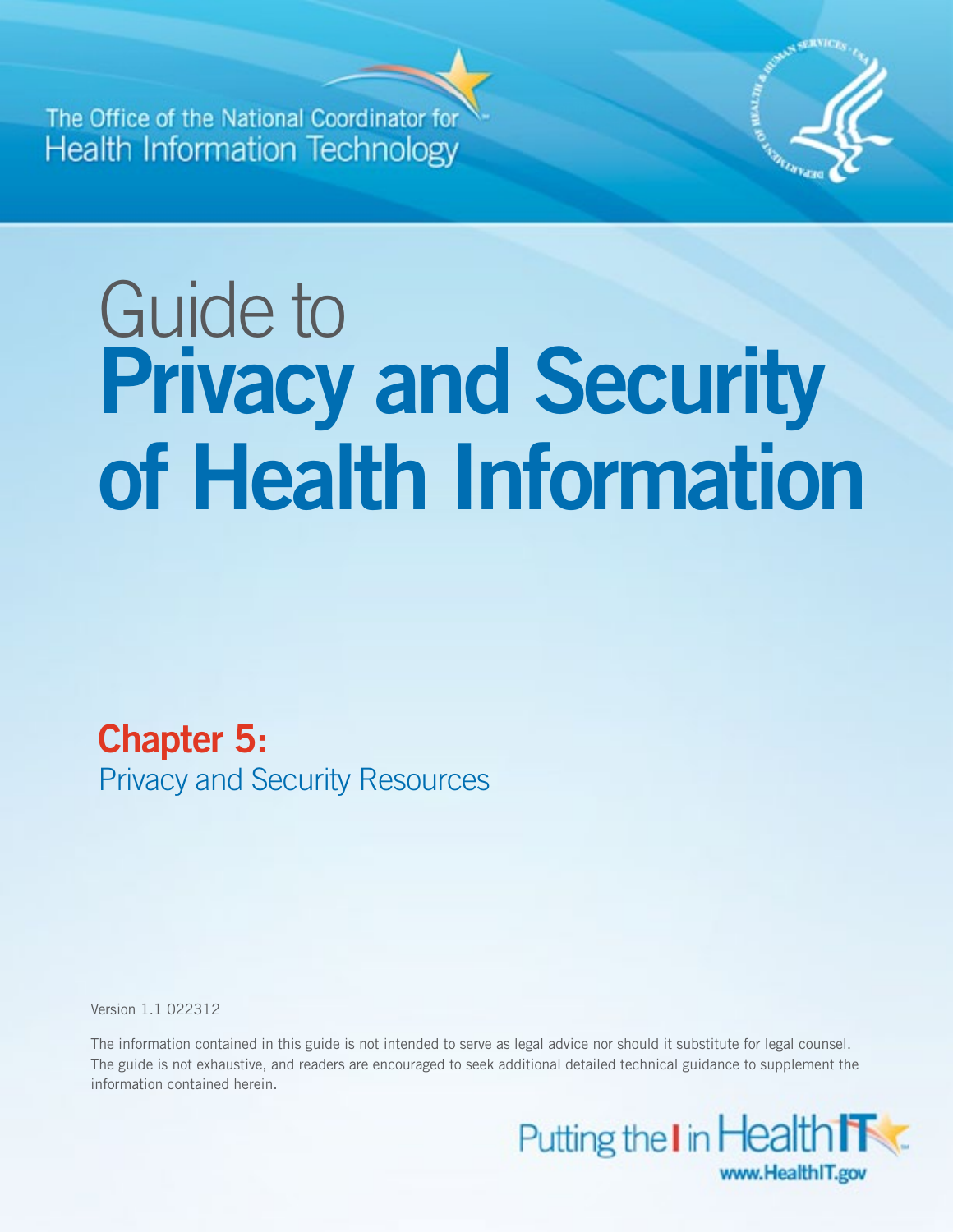The Office of the National Coordinator for **Health Information Technology** 



# <span id="page-43-0"></span>**Chapter 5:**

### Privacy and Security Resources

Get started today! The U.S. Department of Health and Human | Technical Assistance Services (HHS) Office of the National Coordinator for Health Information Technology (ONC) and Office for Civil Rights (OCR), and other HHS agencies have developed and issued a number of guidance, tools, and educational materials designed to help you better integrate privacy and security into your practice. A brief description of each resource is provided, along with a direct link.

### **Regulatory & Guidance Information**

#### **HIPAA**

• **Health Information Privacy.** U.S. Department of Health and Human Services. Guidance for covered entities on understanding your Health Insurance Portability and Accountability Act of 1996 (HIPAA) privacy. Available at: **[http://www.hhs.gov/ocr/privacy/hipaa/understanding/](http://www.hhs.gov/ocr/privacy/hipaa/understanding/coveredentities/index.html) [coveredentities/index.html](http://www.hhs.gov/ocr/privacy/hipaa/understanding/coveredentities/index.html)** 

**Regional extension centers (RECs)** offer competent technical assistance with expertise in directly assisting providers in solo or small practice with all phases of adopting an electronic health record (EHR).

[Find your local](http://www.google.com/url?sa=t&rct=j&q=&esrc=s&source=web&cd=1&ved=0CCcQFjAA&url=http%3A%2F%2Fhealthit.hhs.gov%2Fportal%2Fserver.pt%2Fcommunity%2Fhit_extension_program%2F1495%2Fhome%2F17174&ei=RKdGT-f-C6Lb0QHB8-G1Dg&usg=AFQjCNGTIxfhFISU7r7bWJU-J0K7UwK3MQ&sig2=G4dsLshfI0metIXou6qh-g) **REC**, or your state or county medical association and other professional associations for additional assistance. You can also look up the closest **[REC by zip code](http://www.google.com/url?sa=t&rct=j&q=&esrc=s&source=web&cd=1&ved=0CCcQFjAA&url=http%3A%2F%2Fhealthit.hhs.gov%2Fportal%2Fserver.pt%2Fcommunity%2Fhit_extension_program%2F1495%2Fhome%2F17174&ei=RKdGT-f-C6Lb0QHB8-G1Dg&usg=AFQjCNGTIxfhFISU7r7bWJU-J0K7UwK3MQ&sig2=G4dsLshfI0metIXou6qh-g).** 

 o **OCR's Summary of the HIPAA Privacy Rule.** Summary of key elements of the Privacy Rule, including who is covered, what information is protected, and how information can be used and disclosed. Available at:

**<http://www.hhs.gov/ocr/privacy/hipaa/understanding/summary/index.html>**

- including wh[o is covered, what information is protected, and what safeguards mu](http://www.hhs.gov/ocr/privacy/hipaa/understanding/srsummary.html)stbe in place.<br>Available at: <mark>http://www.hhs.gov/ocr/privacy/hipaa/understanding/srsummary.html</mark> o **OCR's Summary of the HIPAA Security Rule.** Summary of key elements of the Security Rule,
- o **"Are You a Covered Entity?"** Centers for Medicare & Medicaid Services describes to whom the Administrative Simplification standards adopted by HHS under HIPAA apply. Available at: **[http://www.cms.gov/HIPAAGenInfo/06\\_AreYouaCoveredEntity.asp](http://www.cms.gov/HIPAAGenInfo/06_AreYouaCoveredEntity.asp)**
- o **Breach Notification Rule.** U.S. Department of Health and Human Services. (2009) Describes the interim final breach notification regulations, issued in August 2009, implementing section 13402 of the Health Information Technology for Economic and Clinical Health (HITECH) Act. Available at: **<http://www.hhs.gov/ocr/privacy/hipaa/administrative/breachnotificationrule/>**
- the HIPAA P[rivacy Rule and how it can facilitate the electronic exchange of health](http://www.hhs.gov/ocr/privacy/hipaa/understanding/special/healthit/) information.<br>Available at: <u>http://www.hhs.gov/ocr/privacy/hipaa/understanding/special/healthit/</u> **OCR's Guidance on the HIPAA Privacy Rule and Health IT Toolkit.** These guidance documents discuss
- expectations [for organizations working to meet the risk analysis requirements of the HIPAA Security](http://www.hhs.gov/ocr/privacy/hipaa/administrative/securityrule/rafinalguidancepdf.pdf) Rule.<br>Availableat: <mark>http://www.hhs.gov/ocr/privacy/hipaa/administrative/securityrule/rafinalguidancepdf.pdf</mark> **OCR's Guidance on Risk Analysis under the HIPAA Security Rule.** This guidance clarifies OCR's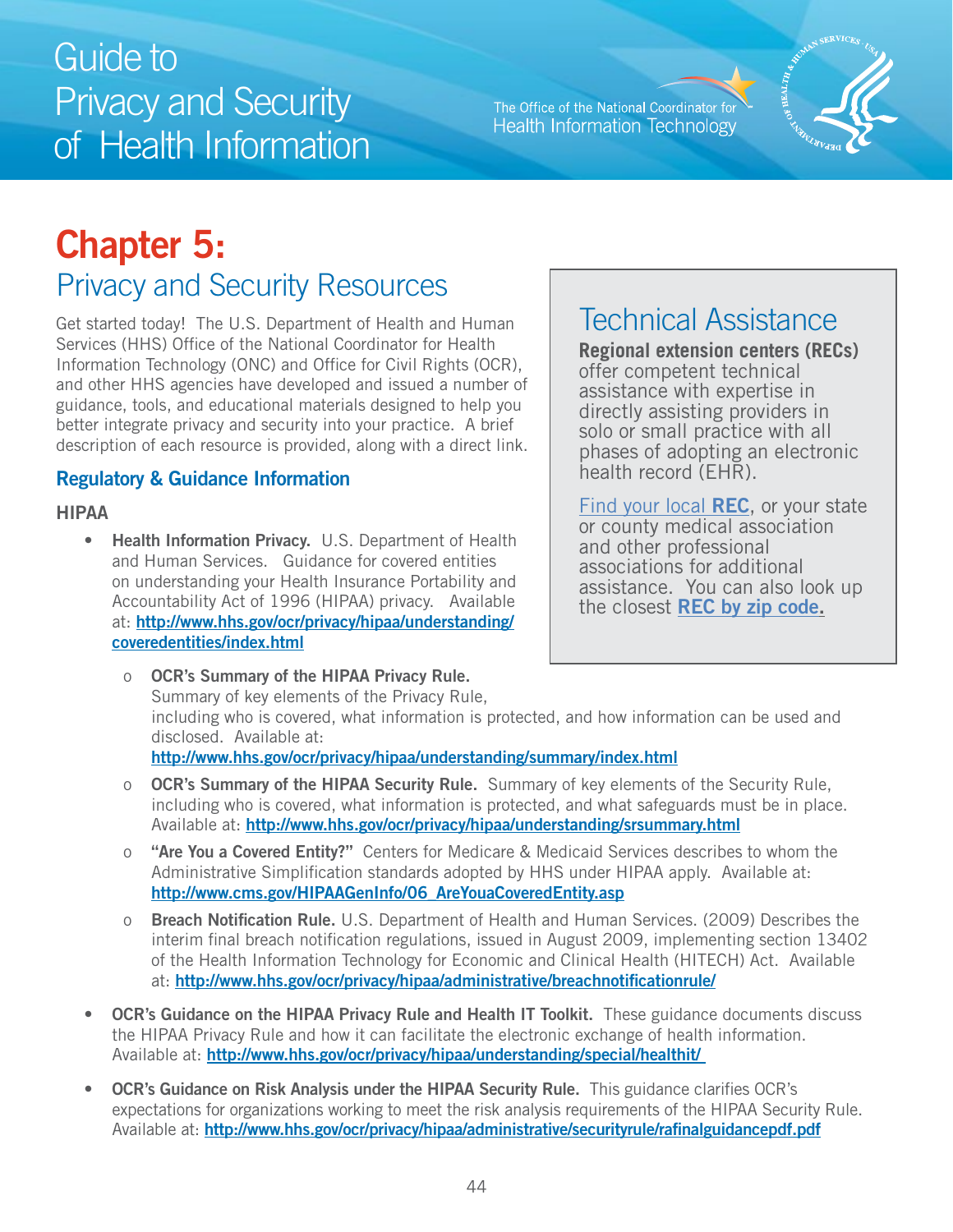The Office of the National Coordinator for **Health Information Technology** 



- <span id="page-44-0"></span>**OCR's Guidance to Render Unsecured Protected Health Information Unusable, Unreadable, or Indecipherable to Unauthorized Individuals.** This guidance explains the circumstances under which personal health information is considered unusable, unreadable, or indecipherable for the purposes of HIPAA compliance. Available at: **[http://www.hhs.gov/ocr/privacy/hipaa/administrative/breachnotificationrule/](http://www.hhs.gov/ocr/privacy/hipaa/administrative/breachnotificationrule/brguidance.html)  [brguidance.html](http://www.hhs.gov/ocr/privacy/hipaa/administrative/breachnotificationrule/brguidance.html)**
- **OCR's Remote Use Guidance.** This guidance provides information on how a covered entity may protect electronic personal health information (e-PHI) when it is accessed or used outside of the organization's physical space. Available at**: <http://www.hhs.gov/ocr/privacy/hipaa/administrative/securityrule/remoteuse.pdf>**
- **OCR's HIPAA Frequently Asked Questions (FAQs) Database.** This searchable database provides information on a variety of topics related to HIPAA. Available at: **[http://www.hhs.gov/ocr/privacy/hipaa/faq/](http://www.hhs.gov/ocr/privacy/hipaa/faq/index.html) [index.html](http://www.hhs.gov/ocr/privacy/hipaa/faq/index.html)**
- • **OCR's Sample Business Associate Contract Provisions.** This document provides sample business associate contract language to help covered entities more easily comply with the HIPAA Privacy Rule. Available at:**<http://www.hhs.gov/ocr/privacy/hipaa/understanding/coveredentities/contractprov.html>**
- **OCR's HIPAA Privacy & Security Audit Program.** This website provides an overview of the HIPAA Privacy and Security Audit Program. Available at: **<http://www.hhs.gov/ocr/privacy/hipaa/enforcement/audit/>**
- • **The Nationwide Privacy & Security Framework for Electronic Exchange of Individually Identifiable Health Information.** This document outlines a privacy and security policy framework for electronic health information exchange and an approach for addressing privacy and security challenges. Available at: **[http://www.hhs.gov/healthit/documents/NationwidePS\\_Framework.pdf](http://www.hhs.gov/healthit/documents/NationwidePS_Framework.pdf)**

#### **Meaningful Use – Privacy & Security**

- **Core Measure 12:** Centers for Medicare & Medicaid Services. Eligible Professional Meaningful Use Core Measures. Measure 12 of 15. (Nov. 7, 2010.) This document provides definitions, attestation requirements, and other information related to Meaningful Use Core Measure 12, providing an electronic copy of health information to patients. Available at: **[http://www.cms.gov/EHRIncentivePrograms/Downloads](http://www.cms.gov/EHRIncentivePrograms/Downloads/12ElectronicCopyofHealthInformation.pdf) [/12ElectronicCopyofHealthInformation.pdf](http://www.cms.gov/EHRIncentivePrograms/Downloads/12ElectronicCopyofHealthInformation.pdf)**
- **Core Measure 15:** Centers for Medicare & Medicaid Services. Eligible Professional Meaningful Use Core Measures. Measure 15 of 15. (Nov. 7, 2010.) This document provides definitions, attestation requirements, and other information related to Meaningful Use Core Measure 15, protecting electronic health information. Available at: **[http://www.cms.gov/EHRIncentivePrograms/Downloads/15\\_Core\\_ProtectElectronicHealthInformation.pdf](http://www.cms.gov/EHRIncentivePrograms/Downloads/15_Core_ProtectElectronicHealthInformation.pdf)**
- • **Centers for Medicare & Medicaid Services. Eligible Professional Meaningful Use Table of Contents Core and Menu Set Objectives.** This document provides a listing of and links to Meaningful Use Core Objectives and Menu Objectives for Eligible Professionals. Available at: **<https://www.cms.gov/EHRIncentivePrograms/Downloads/EP-MU-TOC.pdf>**
- **Meaningful Use Grid Stage 1.** ONC. This grid provides a quick reference for meaningful use objectives and measures, as well as standards and certification criteria. Available at: **[http://healthit.hhs.gov/media/MU/n508/MU\\_SCC\\_CombinedGrid.pdf](http://healthit.hhs.gov/media/MU/n508/MU_SCC_CombinedGrid.pdf)**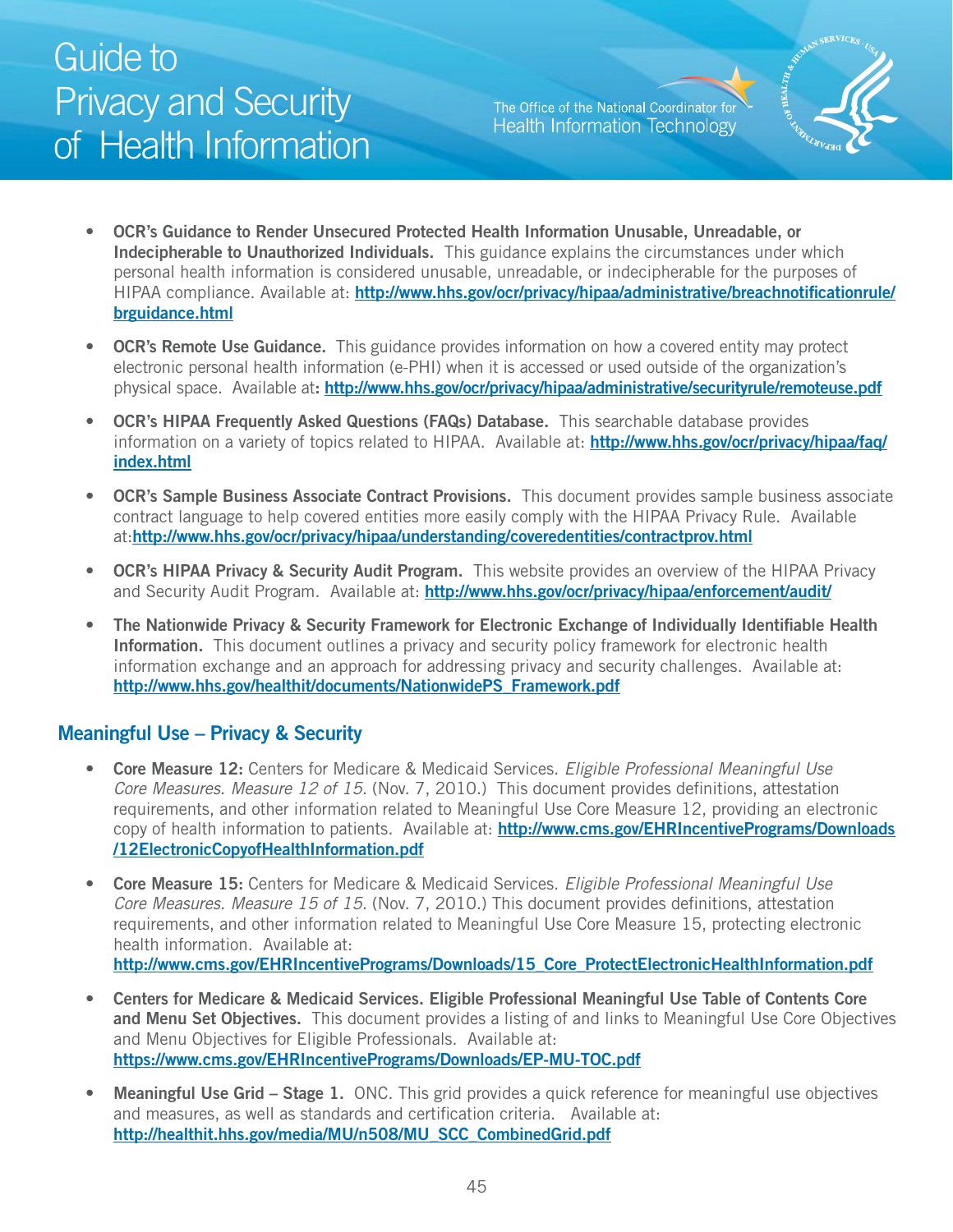The Office of the National Coordinator for **Health Information Technology** 



### <span id="page-45-0"></span>**Tools**

- assessment. Available at: **Security Risk Assessment Tool.** This tool can be used to help your practice conduct a security risk
- **ONC's Reassessing Your Security Practices in a Health IT Environment.** A Guide for Small Health Care Practices. This guide provides information to help small health care practices learn about security measures they may need to consider as they use health information technology. Available at: **[http://](http://healthit.hhs.gov/portal/server.pt?open=512&objID=1173&parentname=CommunityPage&parentid=3&mode=2&in_hi_userid=10741&cached=true)  [healthit.hhs.gov/portal/server.pt?open=512&objID=1173&parentname=CommunityPage&parentid=3&mode](http://healthit.hhs.gov/portal/server.pt?open=512&objID=1173&parentname=CommunityPage&parentid=3&mode=2&in_hi_userid=10741&cached=true)  [=2&in\\_hi\\_userid=10741&cached=true](http://healthit.hhs.gov/portal/server.pt?open=512&objID=1173&parentname=CommunityPage&parentid=3&mode=2&in_hi_userid=10741&cached=true)**
- **ONC's 10 Best Practices for the Small Health Care Environment**. This guide provides information to help small health care practices learn about security measures they may need to consider as they use health information technology. Available at: **[http://healthit.hhs.gov/portal/server.pt?open=512&objID=1173&paren](http://healthit.hhs.gov/pdf/cybersecurity/Basic-Security-for-the-Small-Healthcare-Practice-Checklists.pdf)  [tname=CommunityPage&parentid=3&mode=2&in\\_hi\\_userid=10741&cached=true](http://healthit.hhs.gov/pdf/cybersecurity/Basic-Security-for-the-Small-Healthcare-Practice-Checklists.pdf)**
- reduce the most important threats to the safety of EHRs. Available at: • **ONC's Cybersecurity Checklist.** This checklist provides 10 simple best practices that should be taken to **<http://healthit.hhs.gov/pdf/cybersecurity/Basic-Security-for-the-Small-Healthcare-Practice-Checklists.pdf>**
- **HRSA Health IT Adoption Toolbox.** HHS' Health Resources and Services Administration (HRSA) compiled planning, implementation, and evaluation resources to help health centers, safety net providers, and ambulatory care providers implement health IT applications in their facilities to meet administrative, IT, and clinical quality objectives. The Health Information Technology Toolbox is available at: **[http://www.hrsa.](http://www.hrsa.gov/healthit/toolbox/HealthITAdoptiontoolbox/index.html)  [gov/healthit/toolbox/HealthITAdoptiontoolbox/index.html](http://www.hrsa.gov/healthit/toolbox/HealthITAdoptiontoolbox/index.html)**
- **HRSA Health IT Adoption Toolbox, Privacy, and Security**. Privacy and Security information in the toolbox is available at: **<http://www.hrsa.gov/healthit/toolbox/HealthITAdoptiontoolbox/PrivacyandSecurity/index.html>**

#### **Education & Training Materials**

- **HIPAA Privacy Rule Training Materials.** To find educational materials to help you learn more about the HIPAA Privacy Rule, visit the OCR HIPAA Training Materials page.
- **HIPAA Security Rule Training Materials.** To find educational materials to help you learn more about the HIPAA Security Rule and other sources of standards for safeguarding electronic personal health information, visit the OCR Security Rule Guidance page.
- • **Uses & Disclosures: A Provider's Privacy Guide**. Uses and disclosures of health information, a two-page fact sheet about when protected health information can be used or shared without a patient's express permission. Available at: **<http://www.cms.gov/MLNProducts/downloads/SE0726FactSheet.pdf>**
- **Data Segmentation in Electronic Health Information ONC Whitepaper: http://healthit.hhs.gov/portal/server. [pt/gateway/PTARGS\\_0\\_11673\\_950145\\_0\\_0\\_18/gwu-data-segmentation-final.pdf](http://healthit.hhs.gov/portal/server.pt/gateway/PTARGS_0_11673_950145_0_0_18/gwu-data-segmentation-final.pdf )**
- **Consumer Consent Options ONC Whitepaper: [http://healthit.hhs.gov/portal/server.pt/gateway/](http://healthit.hhs.gov/portal/server.pt/gateway/ PTARGS_0_11673_911197_0_0_18/ChoiceModelFinal032610.pdf) [PTARGS\\_0\\_11673\\_911197\\_0\\_0\\_18/ChoiceModelFinal032610.pdf](http://healthit.hhs.gov/portal/server.pt/gateway/ PTARGS_0_11673_911197_0_0_18/ChoiceModelFinal032610.pdf)**
- security by ONC and OCR and describes efforts by HHS to ensure electronic health information is protected. **Building Trust in Health Information Exchange.** (2011) This document provides a statement on privacy and Available at: http://healthit.hhs.gov/portal/server.pt?CommunityID=2994&spaceID=11&parentname=Commun **[ityEditor&control=SetCommunity&parentid=9&in\\_hi\\_userid=11673&PageID=0&space=CommunityPage.](http://healthit.hhs.gov/portal/server.pt?CommunityID=2994&spaceID=11&parentname=CommunityEditor&control=SetCommunity&parentid=9&in_hi_userid=11673&PageID=0&space=CommunityPage)**